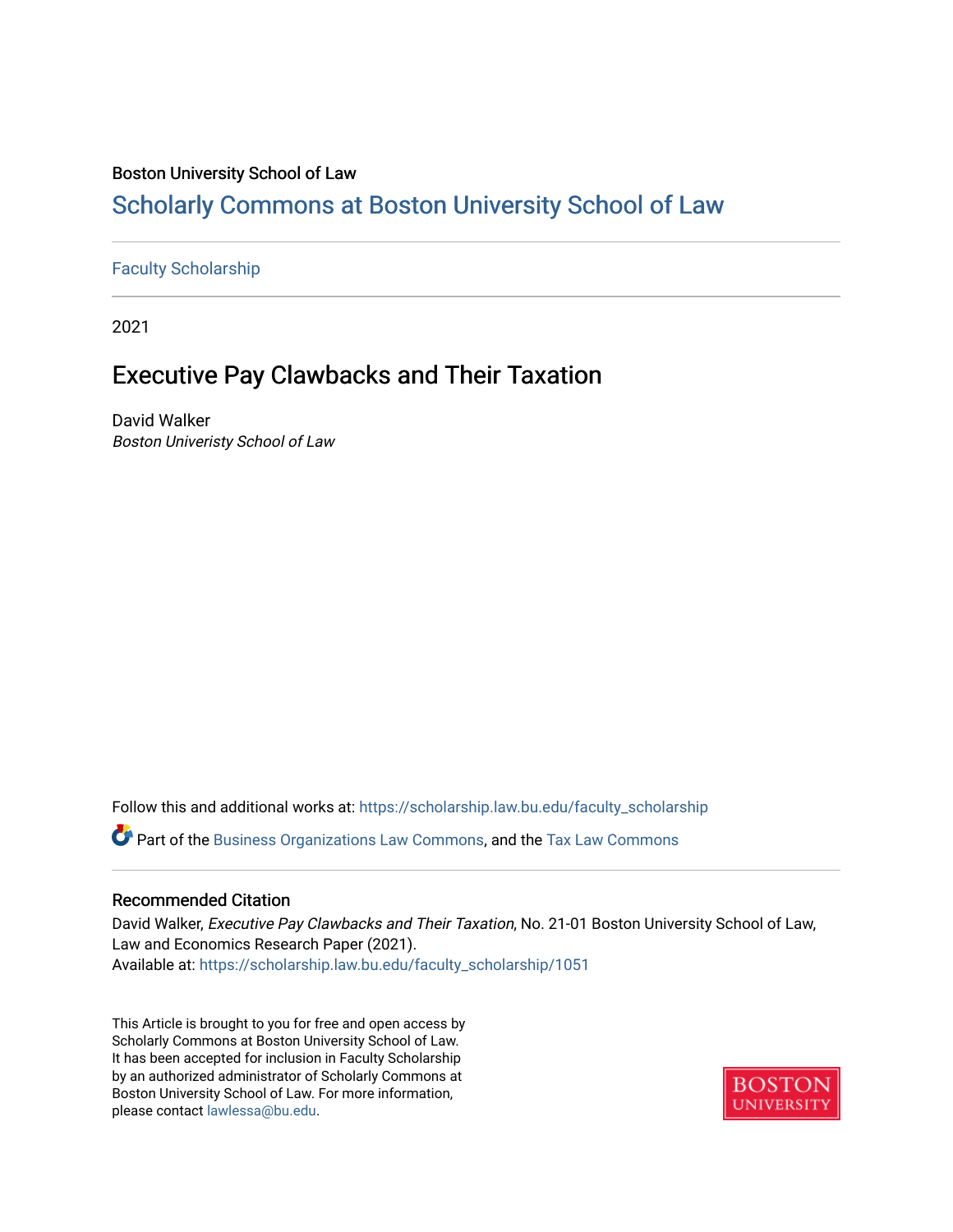

# **EXECUTIVE PAY CLAWBACKS AND THEIR TAXATION**

Boston University School of Law Law & Economics Series Paper No. 21-01

2021\*

## David I. Walker

Boston University School of Law

\*Forthcoming, 24 Fla. Tax Rev. (2021)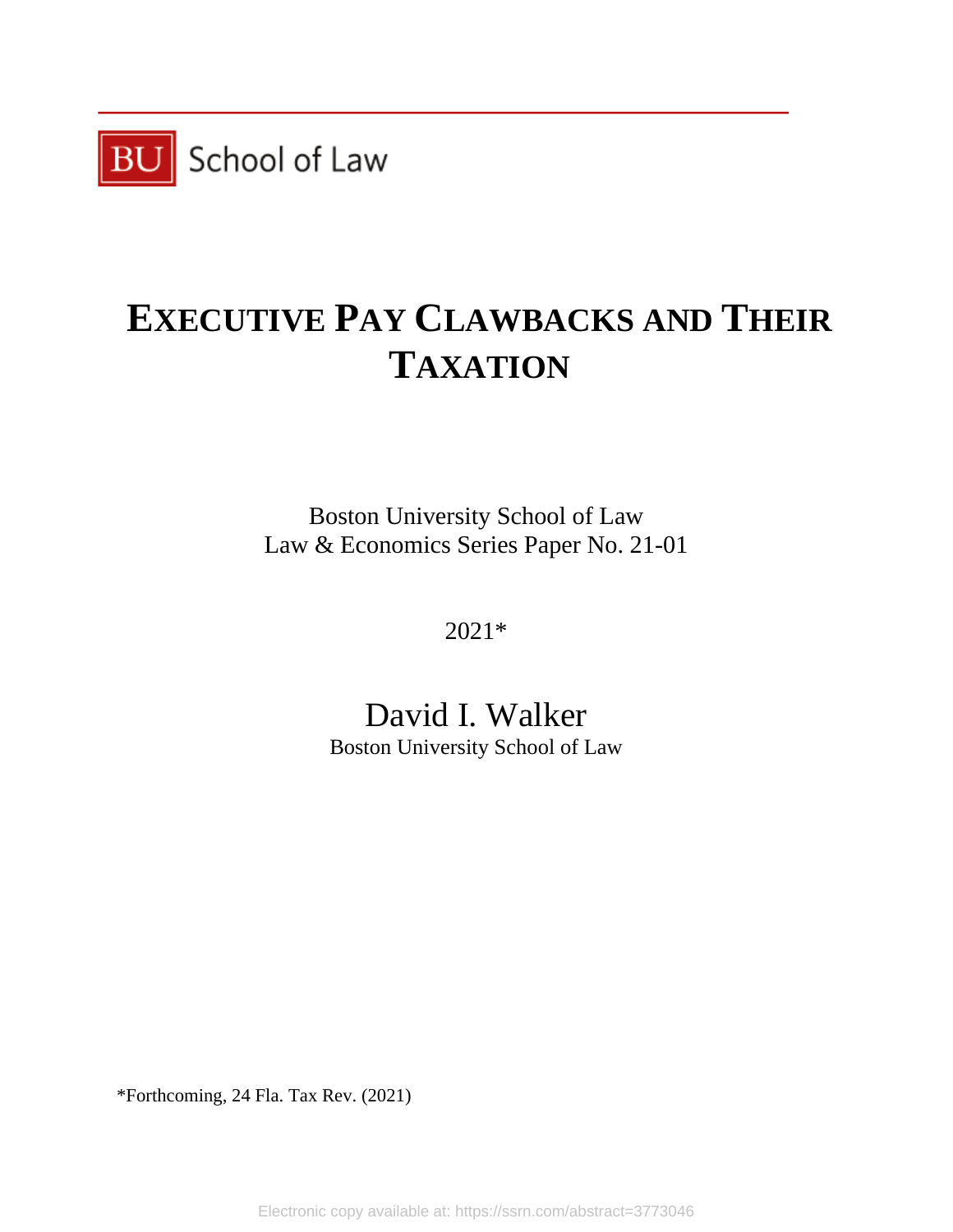#### **EXECUTIVE PAY CLAWBACKS AND THEIR TAXATION**

#### **FORTHCOMING, 24 FLA. TAX REV. (2021)**

#### **DAVID I. WALKER[\\*](#page-2-0)**

#### **ABSTRACT**

Executive pay clawback provisions require executives to repay previously received compensation under certain circumstances, such as a downward adjustment to the financial results upon which their incentive pay was predicated. The use of these provisions is on the rise, and the SEC is expected to soon finalize rules implementing a mandatory, no-fault clawback requirement enacted as part of the Dodd-Frank legislation. The tax issue raised by clawbacks is this: should executives be allowed to recover taxes previously paid on compensation that is returned to the company as a result of a clawback provision? This Article argues that a full tax offset regime is most in keeping with the evolving rationales for clawbacks, with consistent treatment of executives subject to clawbacks, with encouraging even-handed implementation of clawbacks, and with minimizing clawback induced distortions and other unintended consequences associated with a tax regime that would not provide full offsets. But the tax treatment of clawback payments has been uncertain, and the enactment of the Tax Cuts and Jobs Act adds to that uncertainty. Meanwhile, adoption of legislation to ensure that executives are fully compensated for taxes previously paid on recouped compensation is probably a political non-starter. Given that, this Article argues that the IRS and courts should interpret the relevant tax laws liberally to maximize recovery of taxes paid on clawed back compensation.

<span id="page-2-0"></span><sup>\*</sup> Professor of Law and Maurice Poch Faculty Research Scholar, Boston University School of Law. For their valuable comments and suggestions, the author thanks Alan Feld, Ted Sims, and Rory Van Loo. The author thanks Roy Fan and Brian Straughn for excellent research assistance.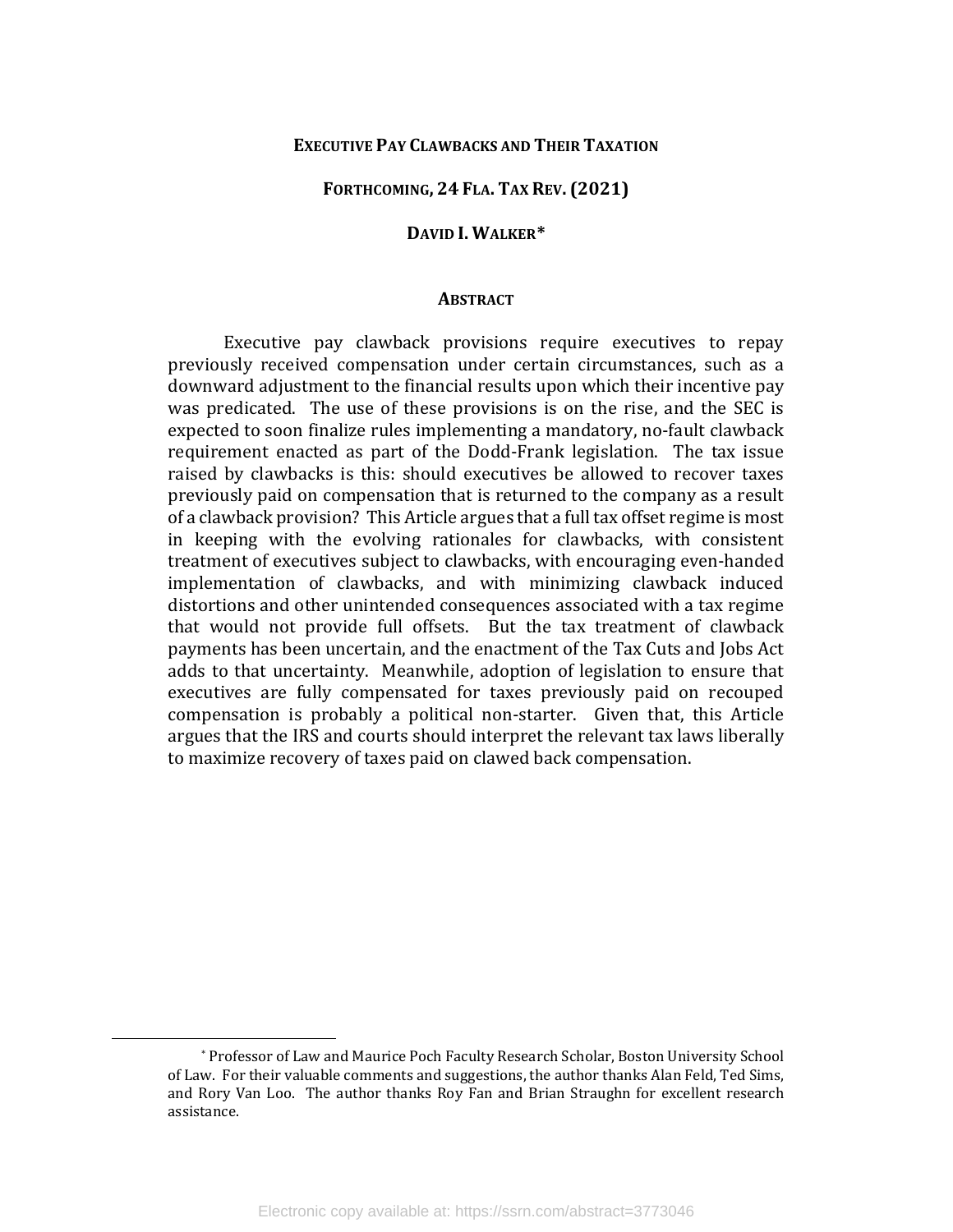| 1.                                                                               |  |
|----------------------------------------------------------------------------------|--|
|                                                                                  |  |
|                                                                                  |  |
|                                                                                  |  |
|                                                                                  |  |
| 1. SOX9                                                                          |  |
|                                                                                  |  |
|                                                                                  |  |
|                                                                                  |  |
|                                                                                  |  |
|                                                                                  |  |
|                                                                                  |  |
|                                                                                  |  |
|                                                                                  |  |
| 3. The Impact of Tax Gross Ups on the Optimal Tax Treatment of Clawbacks  26     |  |
|                                                                                  |  |
|                                                                                  |  |
|                                                                                  |  |
|                                                                                  |  |
|                                                                                  |  |
| V. How Well Does Actual Clawback Tax Treatment Achieve Optimal Tax Treatment? 39 |  |
|                                                                                  |  |
|                                                                                  |  |
|                                                                                  |  |
|                                                                                  |  |
|                                                                                  |  |
|                                                                                  |  |
|                                                                                  |  |
|                                                                                  |  |

### TABLE OF CONTENTS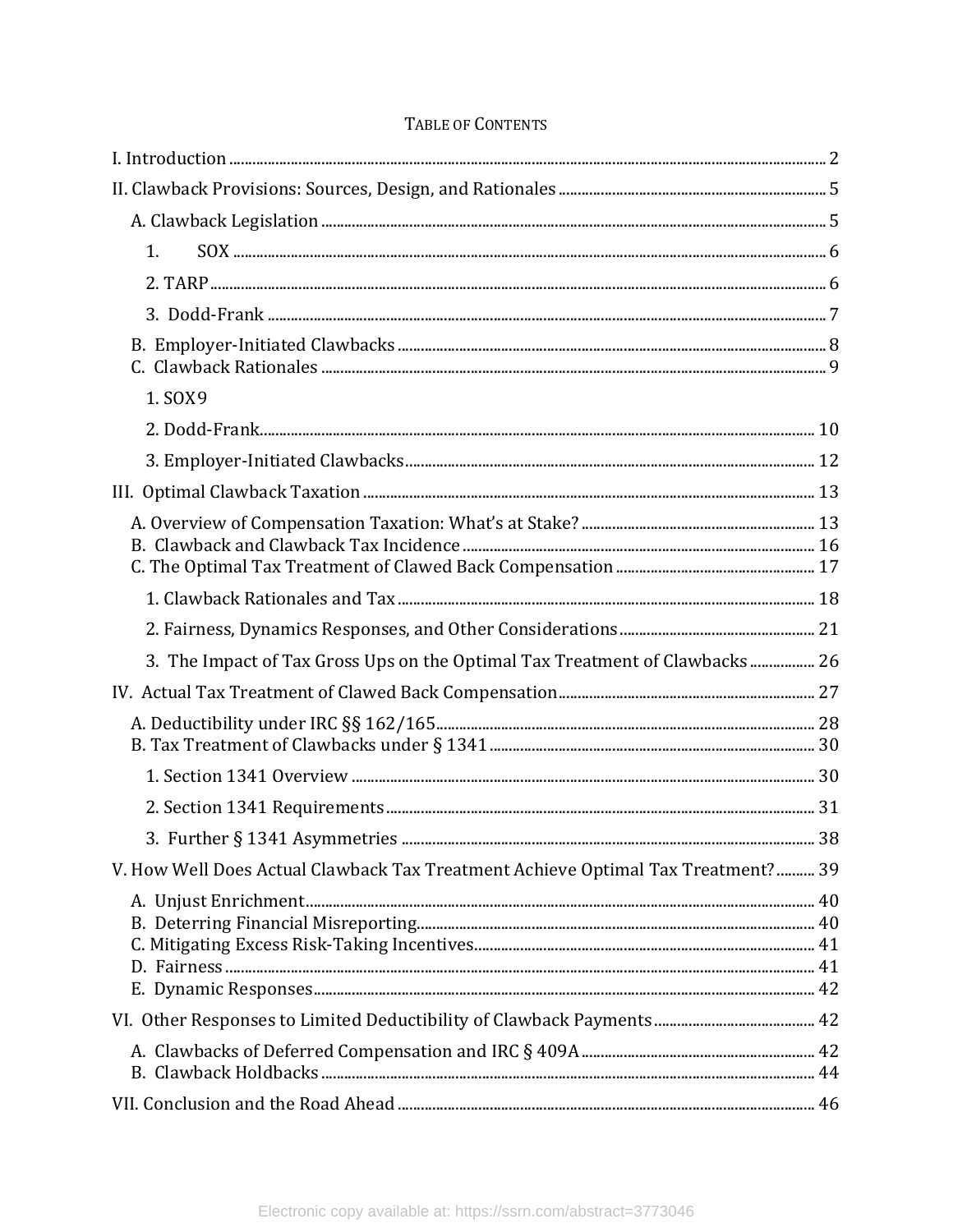#### I. INTRODUCTION

<span id="page-4-0"></span>Executive pay clawback provisions require executives to forfeit previously received compensation under certain circumstances, most notably after a downward adjustment to the financial results upon which their incentive compensation was predicated. Clawback provisions are on the rise. Limited clawbacks were mandated under the Sarbanes-Oxley Act of 2002. [1](#page-4-1) The Dodd-Frank legislatio[n,](#page-4-2) enacted in 2010, mandated a much more comprehensive no-fault clawback regime, <sup>2</sup> and the SEC is in the process of finalizing rules to implement the Dodd-Frank clawback.[3](#page-4-3) Meanwhile, the fraction of S&P 1500 companies proactively adopting clawback provisions more expansive th[an](#page-4-4) those mandated by SOX has increased from less than 1% in 2004 to 62% in 2013. 4

This article focuses on the federal income tax consequences of clawbacks, specifically on the tax treatment of repayments by executives in cases in which the compensation repaid has been inclu[de](#page-4-5)d in taxable income in a prior year. This is surprisingly under-explored terrain, <sup>5</sup> particularly given that individual taxes can consume as much as 50% of executive compensation.

<span id="page-4-1"></span><sup>1</sup> Sarbanes-Oxley Act of 2002, Pub. L. No. 107-204, 116 Stat. 745 (2002) [hereinafter SOX] (codified in scattered sections of 11, 15, 18, 28, and 29 U.S.C.).

<span id="page-4-2"></span><sup>2</sup> Dodd-Frank Wall Street Reform and Consumer Protection Act, § 954, Pub. L. No. 111–203, 124 Stat. 1376 (2010) [hereinafter Dodd-Frank].

<span id="page-4-3"></span><sup>3</sup> The SEC released proposed rules implementing the Dodd-Frank clawback on July 1, 2015. *See* Listing Standards for Recovery of Erroneously Awarded Compensation, Dodd-Frank Act Release No. 33-9861 (July 1, 2015), 80 Fed. Reg. 41144 (proposed July 14, 2015) [hereinafter SEC Release].

<span id="page-4-4"></span><sup>4</sup> Ilona Babenko et al, *Clawback Provisions and Firm Risk* 42 (working paper, April 30, 2019) [hereinafter BBBCS].

<span id="page-4-5"></span><sup>5</sup> Several law review articles have addressed clawback provisions from a corporate governance perspective, either as their primary focus, e.g., Jesse Fried & Nitzan Shilon, *Excess-Pay Clawbacks*, 36 J Corp. L. 721 (2011); Jesse M. Fried, *Rationalizing the Dodd-Frank Clawback* (working paper 2016); John Patrick Kelsh, *Section 304 of the Sarbanes-Oxley Act of 2002: The Case for a Personal Culpability Requirement*, 59 BUS. LAWYER 1005, 1017-19 (2004); or at least in passing, e.g., Kevin J. Murphy & Michael C. Jensen, *The Politics of Pay: The Unintended Consequences of Regulating Executive Compensation* 41 (working paper, April 18, 2018); Stephen M. Bainbridge, *Dodd-Frank: Quack Federal Corporate Governance Round II*, 95 MINN. L. REV. 1779 (2011); *Sanjai Bhagat & Roberto Romano, Reforming Executive Compensation: Focusing and Committing to the Long-term*, 26 YALE J. ON REG. 359, 366 (2009); Steven A. Bank & George S. Georgiev, *Paying High for Low Performance*, 100 MINN. L. REV HEADNOTES 14. Meanwhile, a number of researchers from the finance and accounting disciplines have investigated the implications of clawback provisions for firm value and risk, e.g., BBBCS, *supra* note 4; Tor-Erik Bakke et al, *Do Clawbacks have Claws? The Value Implications of Mandatory Clawback Provisions* (working paper, 2017). To date, however, there has been little academic discussion of the tax policy implications of clawbacks. Exceptions include Matthew A. Melone, *Adding Insult to Injury: The Federal Income Tax Consequences of the Clawback of Executive Compensation*, 25 AKRON TAX J., 55 (2010) and Rosina B. Barker & Kevin P. O'Brien*, Taxing Clawbacks: Theory and Practice*, TAX NOTES (Oct. 25, 2010) at 423. Although not directly aimed at clawback provisions, Professor Douglas Kahn has recently published a highly relevant article in Tax Notes: Douglas A. Kahn, *Return of an Employee's Claim of Right Income*, TAX NOTES (June 17, 2019) at 1819.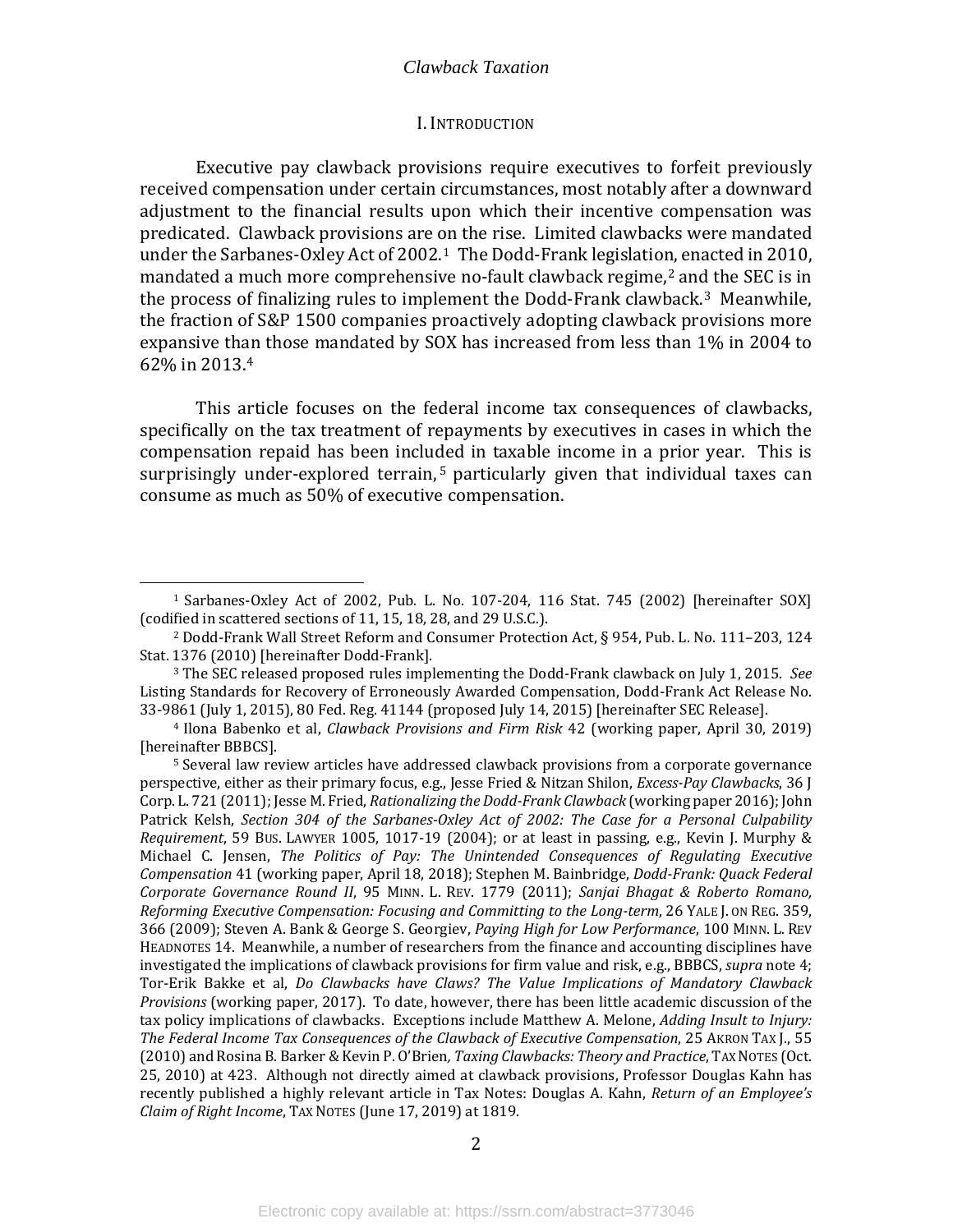Imagine the following scenario. In 2019, Executive receives a \$1 million cash bonus based on the company's achievement of a certain earnings target. In 2020, the company restates and reduces 2019 earnings. Based on the restated earnings, Executive would have been entitled to a \$700,000 bonus for 2019, and under the Dodd-Frank clawback regime, the Executive is required to repay \$300,000 to her company. Assuming that the *company* was able to deduct the payment in 2019, it will be required to include the repaid amount in taxable income for 2020. Executive will have included and paid tax on \$1 million of compensation in 2019. Should she receive a deduction in 2020 for the \$300,000 repayment? Should the answer depend on whether Executive signed off on the 2019 earnings figure? On whether Executive "cooked the books" herself or enlisted an underling to do so? What if a deduction is allowed but, due to various limitations discussed below, fails to make Executive whole for the taxes incurred on the repaid compensation? Should additional relief be available?

These are very real, and with implementation of the mandatory, no-fault, Dodd-Frank clawback looming, likely soon to be very pressing issues. This article considers these questions, focusing first on what the tax rules optimally should be. I conclude that optimally executives should be made whole for taxes paid on compensation that is subsequently repaid as a result of a clawback provision. This result is dictated most strongly if the underlying rationale for clawbacks is prevention of unjust enrichment and/or facilitating the management of executive risk-taking incentives. If the primary goal of clawbacks is to minimize the payoffs to and thus the amount of financial misreporting, one could argue that deductibility of clawback repayments is unnecessary and possibly even counter-productive. Even in this case, however, the risk of mistake and false positives weighs in favor of refunding previously paid tax.[6](#page-5-0)

But there are other reasons to prefer a clawback tax regime providing full recovery of tax paid on compensation that is subsequently returned. First, a full tax offset approach will provide consistent tax treatment of executives irrespective of their decision to defer compensation and tax and will avoid punishing innocent executives forced to repay compensation under no-fault clawback regimes. Second, executives and firms are less likely to voluntarily adopt comprehensive and meaningful clawback provisions, or to fairly enforce mandatory clawback obligations, if the tax treatment is asymmetric, that is, if taxes are not fully refunded when compensation is repaid, and, to the extent that taxes are not fully refunded, we can expect that executives will demand to be compensated for the tax risk.<sup>[7](#page-5-1)</sup> Third, whether mandated or voluntarily adopted, the existence of clawback provisions may distort the design of executive pay, and asymmetric tax treatment of repayments may

<sup>6</sup> *Infra* Part III.C.

<span id="page-5-1"></span><span id="page-5-0"></span> $7$  Compensation could take the form of ex ante increases in pay to offset the tax risk or tax "gross" up" payments in the event that clawbacks do not result in full refunds of previously paid tax. This Article considers both possibilities.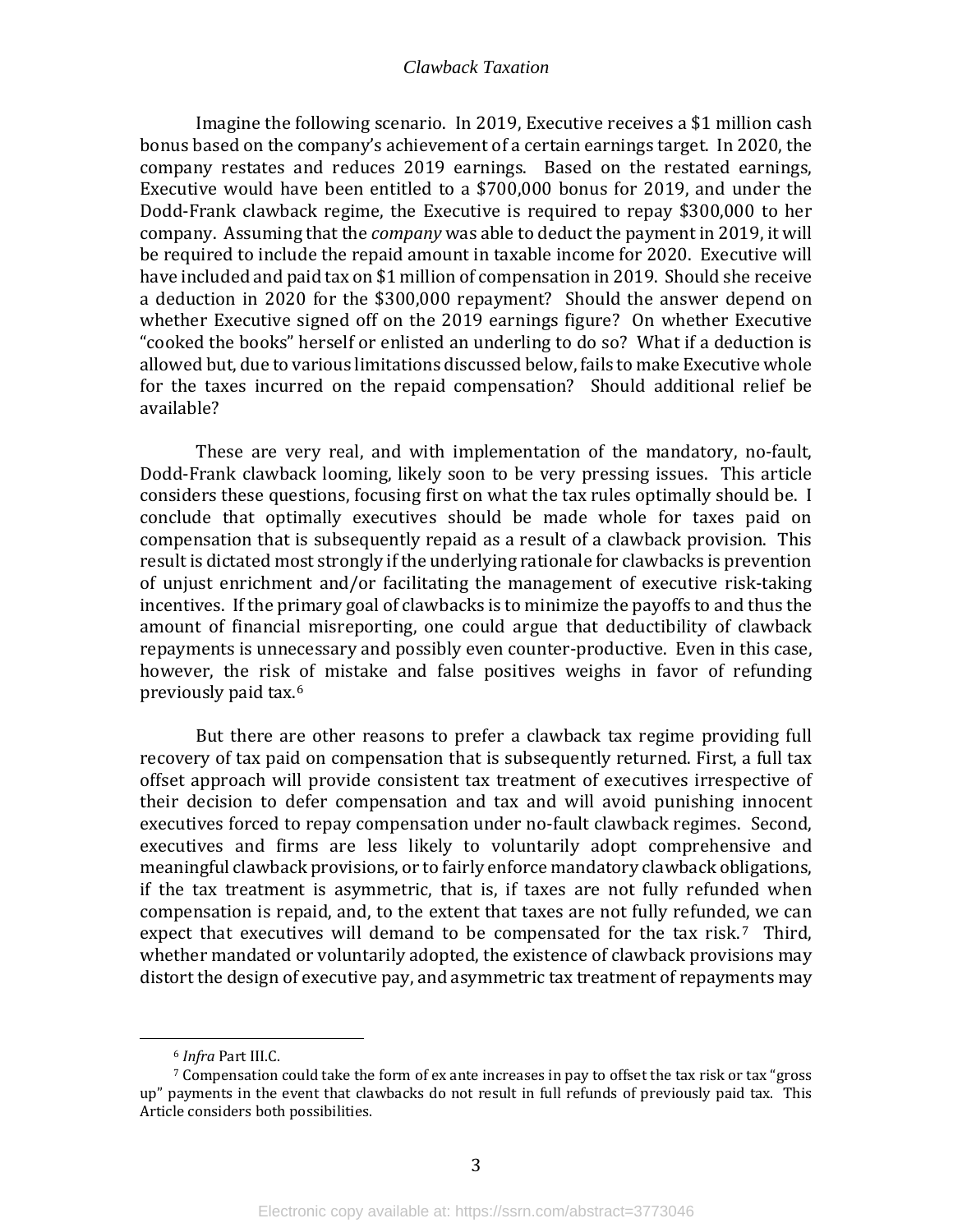amplify those distortions. When these additional effects are considered, the case for refunding becomes stronger, whatever the rationale for clawback adoption.<sup>[8](#page-6-0)</sup>

How does present tax law match up? It's complicated, but in a nutshell, repayment of clawed back compensation generally should be deductible by executives as ordinary and necessary business deductions under IRC §162 or as business losses under §165. But basic deductibility is only one part of the equation. The §§ 162/165 deduction for clawed back compensation is a miscellaneous itemized deduction (MID). Prior to 2018, MID's were deductible only to the extent that they exceeded 2% of AGI, were not deductible for purposes of the alternative minimum tax, and were, along with other itemized deductions, phased down for high income taxpayers under IRC  $\S$  68. As a result, a deduction for compensation repaid was unlikely to make an executive whole for taxes paid on that compensation in prior years. The basic deductibility picture became clearer, but much worse, with the passage of the Tax Cuts and Jobs Act (TCJA). Under that legislation, MIDs are simply not deductible for tax years 2018 through 2025. So, as far as we have gone, there would be no effective deduction for compensation clawed back in any of the next five years.[9](#page-6-1)

But that brings us to IRC  $\S$  1341, a provision that can make taxpayers whole for repayments of amounts received under a "claim of right" that are later repaid. When it applies, § 1341 provides a non-miscellaneous itemized deduction (still deductible under the TCJA) equal to the value of the current year deduction under §§ 162/165 or, if more valuable, a tax credit equal to the reduction in tax in prior years that would have occurred had the recouped compensation never been included in income in the first place. [10](#page-6-2) 

The bottom line here is that  $\S$  1341 could be applied to executive pay clawbacks to get to the right result, or close to the right result, in most cases. However, there is a significant risk that it will be applied in such a way as to bar recovery in an excessive number of cases. Ideally, Congress or the Treasury would amend § 1341 or the regulations thereunder to make it clear that executives should be made whole for taxes paid on clawed back compensation, but this may be unlikely in the present environment. Moreover, there is a concern about optics. Allowing deductions for repaid compensation, particularly in cases in which the executive doing the repaying is at fault, looks like a tax subsidy for bad behavior. It isn't a subsidy, but if clawbacks become frequent and if executives succeed in employing § 1341 to recoup the tax paid on clawed back compensation, it would not be surprising if one or more members of Congress proposed legislation to bar such deductions. Perhaps the best we can hope for is that the courts will construe  $\S 1341$  liberally to allow deduction and that Congress and the Treasury will do nothing.

<span id="page-6-0"></span><sup>8</sup> *Infra* Part III.C.2.

<span id="page-6-2"></span><span id="page-6-1"></span><sup>9</sup> *Infra* Part IV.A.

<sup>10</sup> *Infra* Part IV.B.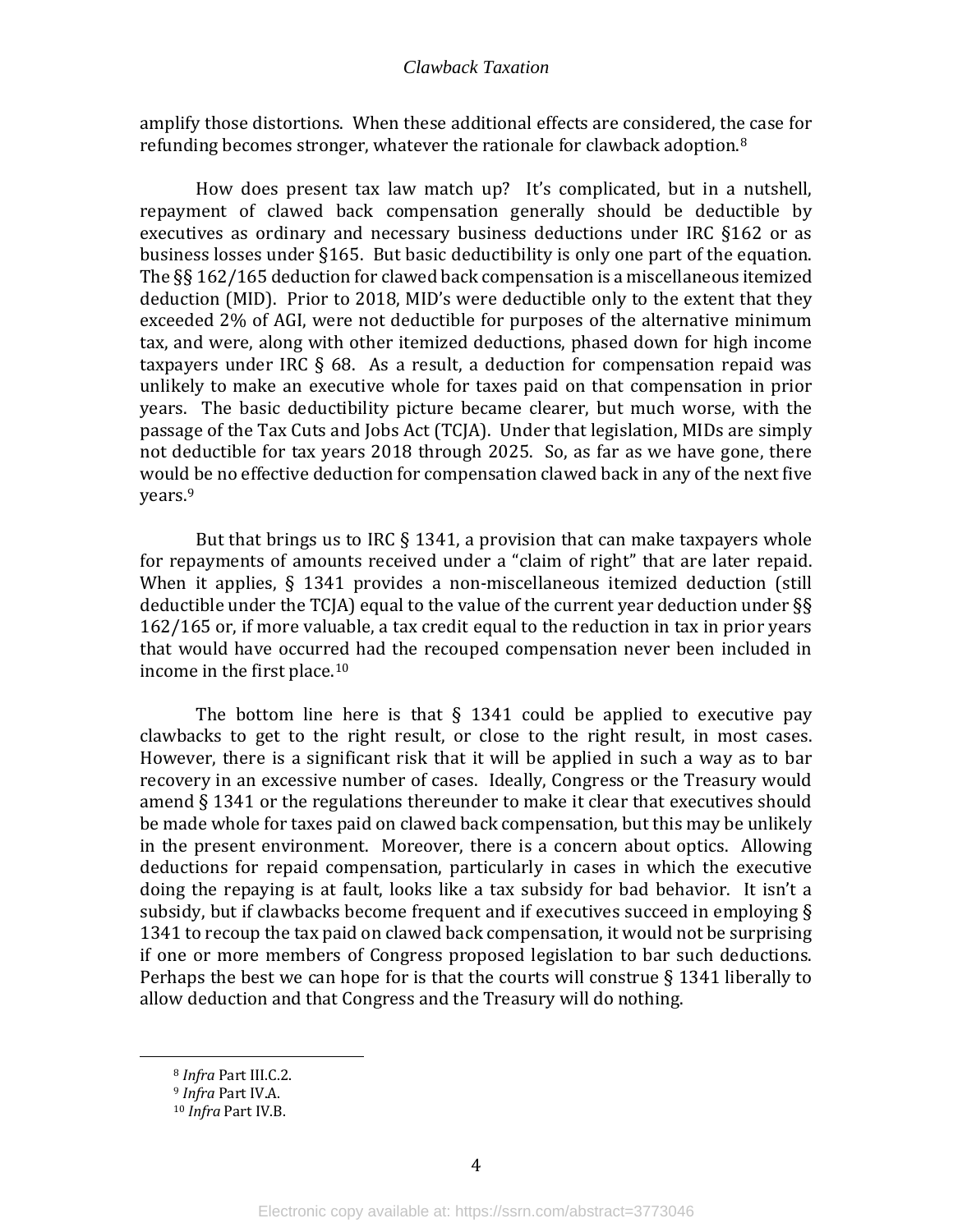The remainder of the Article is organized as follows. Part II provides an overview of clawback provisions, including existing and forthcoming legislatively mandated clawbacks as well as provisions that companies have voluntarily adopted. This Part highlights a shift from clawbacks apparently aimed at deterrence of financial misreporting to prevention of unjust enrichment. Part III considers from several perspectives how clawback payments should ideally be taxed and concludes that the optimal regime would allow executives full recovery of taxes previously paid<br>on returned funds. Part IV explores the current taxation of clawed back Part IV explores the current taxation of clawed back compensation. It argues that full recovery of taxes previously paid on clawed back compensation should be available under IRC § 1341 for executives who are not culpable, but that there is a great deal of uncertainty, including uncertainty resulting from the enactment of the Tax Cuts and Jobs Act. Part V briefly pulls together the previous Parts arguing that, while the most probable tax treatment under § 1341 is roughly consistent with clawback rationales, a tax regime ensuring full offset of previously paid tax would be superior. Part VI briefly considers two other possible responses to asymmetric tax treatment of clawbacks: increased use of deferred compensation and associated issues under IRC § 409A and the possibility of reducing an executive's future compensation in lieu of actually clawing back compensation. Part VII concludes and very briefly highlights the political economy impediments to enacting legislation that would ensure full recovery of taxes previously paid on recouped compensation.

#### II. CLAWBACK PROVISIONS: SOURCES, DESIGN, AND RATIONALES

<span id="page-7-0"></span>This Part provides a brief look into the sources, design, and rationales behind executive pay clawbacks. First, I explore the clawback regimes mandated under SOX, TARP, and Dodd-Frank. Then I consider the features of clawback arrangements voluntarily adopted by public companies. Finally, I consider rationales for clawback adoption or imposition, both what Congress and firms have said in adopting clawbacks and what the design elements implicitly tell us about rationales. The rationales matter when it comes to thinking about the appropriate clawback tax rules, and I will argue that more recent clawback regimes reflect a shift in focus from curtailing financial misreporting to preventing unjust enrichment of executives.

#### <span id="page-7-1"></span>*A. Clawback Legislation*

Over the last twenty years, three pieces of federal legislation have been enacted that impose executive pay clawback obligations on public companies: the Sarbanes-Oxley Act of 2002 (SOX),<sup>[11](#page-7-2)</sup> the Troubled [Ass](#page-7-3)et Relief Program (TARP) under the Emergency Economic Stabilization Act of 2008,<sup>12</sup> and the Dodd-Frank Wall Street Reform and Consumer Protection Act of 2010 (Dodd-Frank). [13](#page-7-4) The clawback

<sup>11</sup> SOX § 304.

<span id="page-7-4"></span><span id="page-7-3"></span><span id="page-7-2"></span><sup>12</sup> Emergency Economic Stabilization Act of 2008, Pub. L. No. 110-343, 122 Stat. 3765 (2002) [hereinafter EESA].

<sup>13</sup> Dodd-Frank § 954.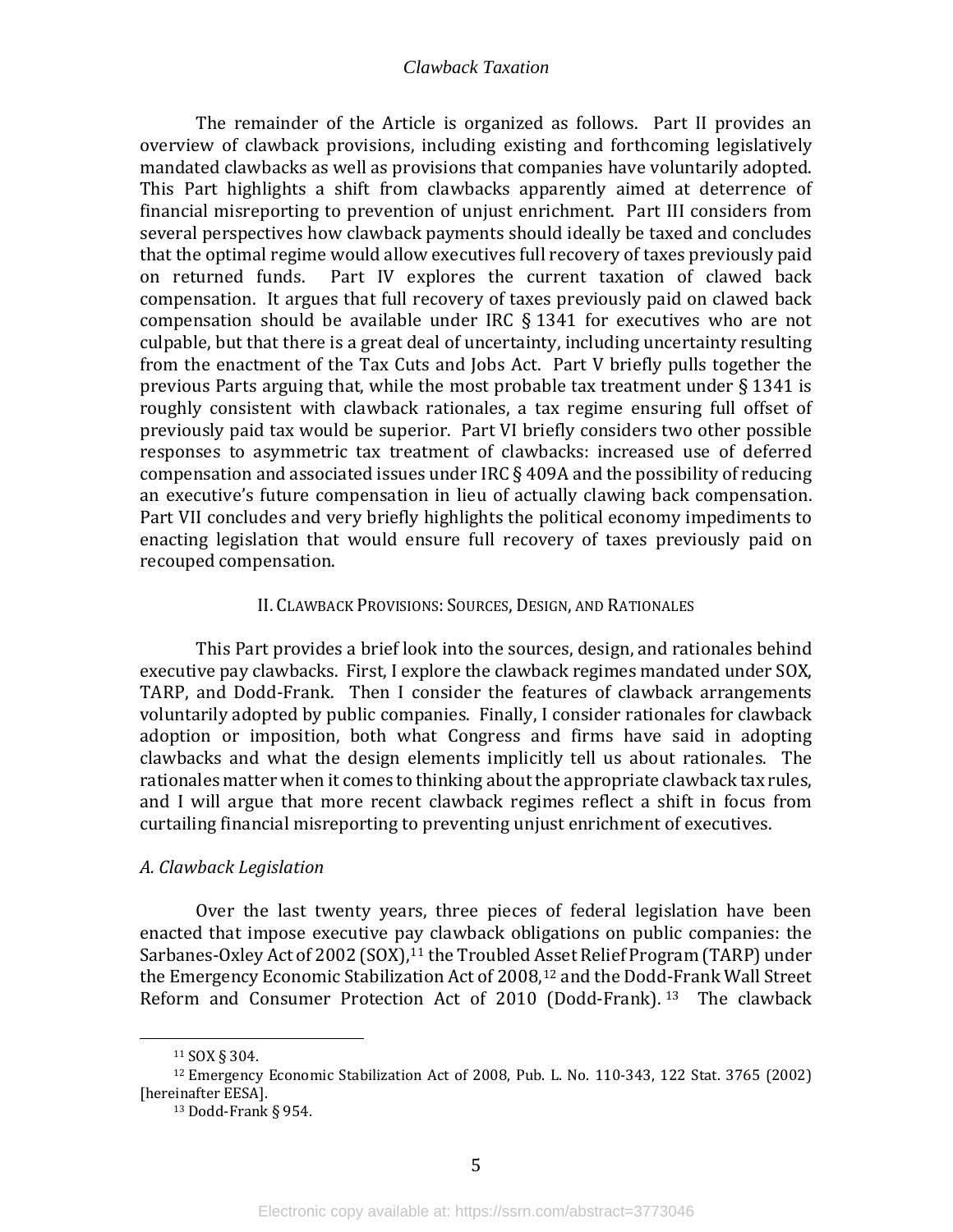provisions in these statutes vary in terms of the events that trigger a clawback obligation, the population of executives that is covered, the types of compensation that are included, the amount of compensation that may be clawed back, and enforcement mechanisms.

#### 1. SOX

<span id="page-8-0"></span>Enacted in the wake of accounting frauds at Enron, Worldcom, and other firms, SOX § 304 provides that in the event of an accounting restatement due to material noncompliance with financial reporting requirements resulting from misconduct, an issuer's CEO and CFO "shall reimburse the issuer for any bonus or other incentivebased or equity-based compensation received" by the CEO or CFO within the twelve month period following the filing of the financial statement that gave rise to the restatement and to profits on company stock sold within the same period. [14](#page-8-2) Misconduct on the part of the CEO/CFO is not required to trigger the SOX clawback; it is sufficient that some misconduct within the organization led to restatement.[15](#page-8-3)

The SOX clawback reaches any incentive or equity-based compensation received by a restating firm's CEO/CFO within the prescribed period, not just the excess pay attributable to the erroneous financial report. However, there is no private right of action under § 304. Enforcement is solely in the hands of and at the discretion of the SEC. That discretion was used somewhat sparingly during the first five to ten years following SOX enactment, but the SEC apparently has increased § 304 enforcement activities in recent years, in some cases holding CEOs and CFOs strictly liable for accounting fraud occurring on their watch.<sup>[16](#page-8-4)</sup>

#### 2. TARP

<span id="page-8-1"></span>Between 2008 and 2014, in the wake of the 2007/2008 financial crisis, the Treasury purchased "troubled" assets from a number of major financial institutions and held ownership stakes in these institutions. During the period in which the U.S. was directly invested in these institutions, § 111 of the Emergency Economic Stabilization Act of 2008 (aka TARP) directed the Treasury Secretary to require that the institutions adopt certain corporate governance and compensation policies, including "a provision for the recovery by the financial institution of any bonus or incentive compensation paid to a senior executive officer based on statements of earnings, gains, or other criteria that are later proven to be inaccurate…."[17](#page-8-5)

<sup>14</sup> SOX § 304(a).

<span id="page-8-3"></span><span id="page-8-2"></span><sup>15</sup> *SEC v. Jensen*, 835 F.3d 1100 (9th Cir. 2016). *See also SEC v. Jenkins*, 718 F.Supp. 2d 1070 (D. Ariz. 2010). *See also* Tax Management Portfolio 390 (6th) at note 677.

<span id="page-8-5"></span><span id="page-8-4"></span><sup>16</sup> Stuart Gelfond & David Hennes, S*arbanes-Oxley Section 304: A Sharper Tool in the Enforcement Toolbox*, CORPORATE BOARD MEMBER MAG. (2d Qtr. 2010) (noting that the SEC brought only 10 enforcement actions under § 304 between 2002 and 2008 and that these actions all involved CEO or CFO misconduct but highlighting the SEC's later adoption of "a more expansive view of liability").

 $17$  EESA § 111(b)(2)(B).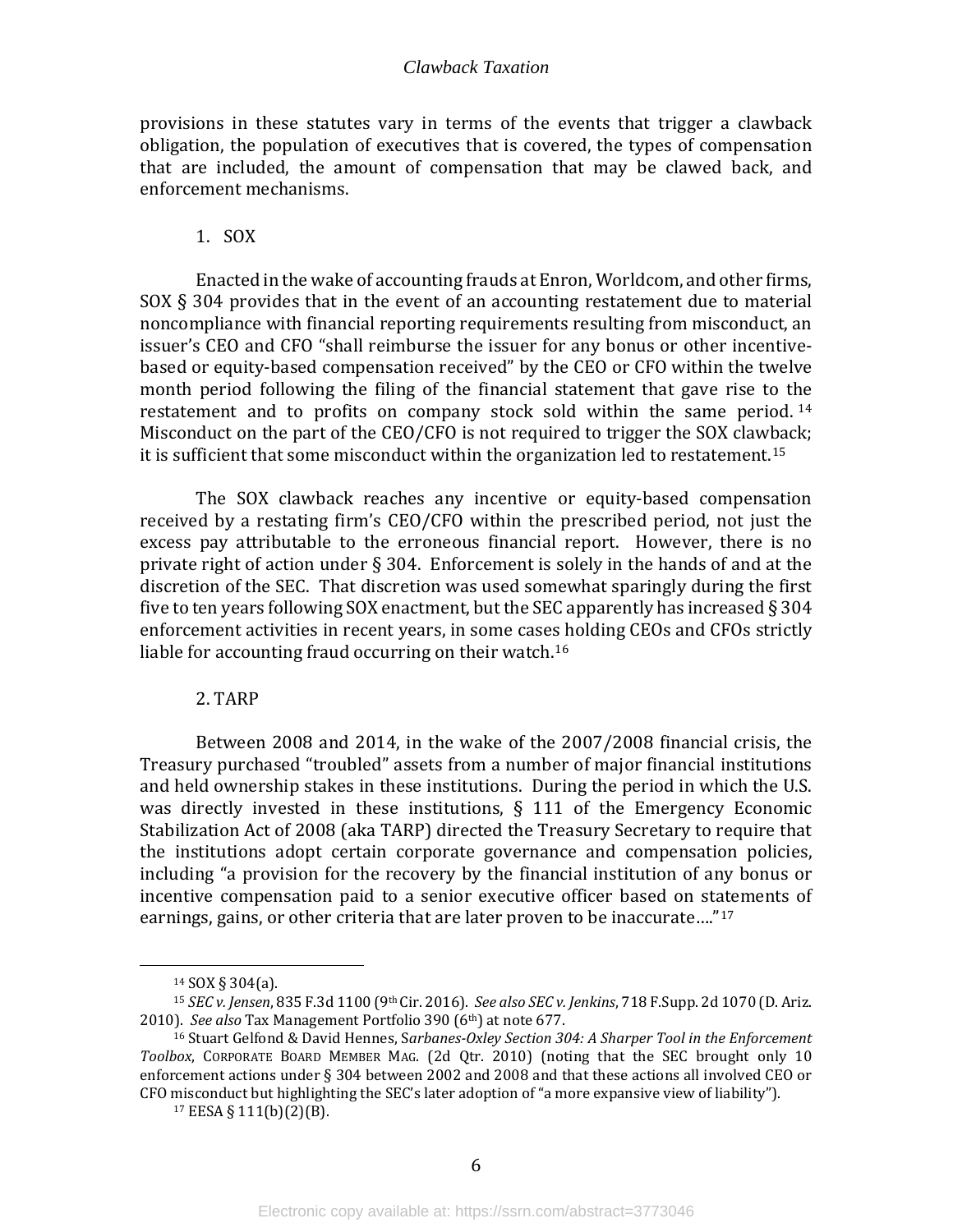The TARP clawback applied to the top five most highly compensated executives of public and private companies.[18](#page-9-1) Unlike the SOX clawback, the TARP clawback was not predicated on misconduct. Moreover, it was not predicated explicitly on an accounting restatement, although presumably situations in which earnings are later proven to be inaccurate would generally correspond with restatements. It is somewhat unclear whether a clawback of a bonus "based on" an inaccurate statement of earnings would entail recovery of the entire bonus or only of the portion of the bonus associated with the over-reported earnings. In any event, now that all TARP positions have been unwound, the TARP clawback is no longer in force.

#### 3. Dodd-Frank

<span id="page-9-0"></span>A much more expansive clawback mandate was promulgated in § 954 of the Dodd-Frank Wall Street Reform and Consumer Protection Act of 2010. That section, codified as § 10D of the Securities Exchange Act, requires the SEC to direct the national securities exchanges to prohibit the listing of any security of an issuer that fails to adopt a clawback policy with certain features or to properly disclose that policy.

Dodd-Frank compliant clawbacks are triggered by financial restatements arising from material noncompliance with financial reporting requirements and require issuers to "recover from any current and former executive officer of the issuer who received incentive-based compensation (including stock options awarded as compensation) during the 3-year period preceding" the restatement the amount of that compensation in excess of the amount that would have been paid but for the erroneous financials.<sup>19</sup> This is a no-fault clawback that applies irrespective of any misconduct.

Dodd-Frank § 954 is not self-implementing, but requires an SEC rule. The SEC proposed such a rule, 10D-1, in 2015. The proposed rule tracks § 954, of course, and expands upon and explains its various provisions, detailing, for example, exactly which executives and what types of compensation are subject to the clawback<sup>[20](#page-9-3)</sup> and how firms should go about determining the amount of excess compensation to be clawed back following a restatement.<sup>[21](#page-9-4)</sup>

Proposed rule 10D-1 has not yet been implemented. The Financial CHOICE Act of 2017 would have amended SEA § 10D to limit the application of the Dodd-Frank clawback to "such executive officer[s who] had control or authority over the financial reporting that resulted in the accounting restatement,["22](#page-9-5) but the CHOICE Act did not

<span id="page-9-2"></span><span id="page-9-1"></span><sup>18</sup> EESA § 111(b)(3).

<sup>&</sup>lt;sup>19</sup> Dodd-Frank § 954, codified as SEA § 10D(b).

<span id="page-9-3"></span><sup>20</sup> SEC Release, *supra* note 3, at 32, 38.

<span id="page-9-4"></span><sup>21</sup> SEC Release, *supra* note 3, at 58.

<span id="page-9-5"></span><sup>22</sup> Financial CHOICE Act of 2017, § 849.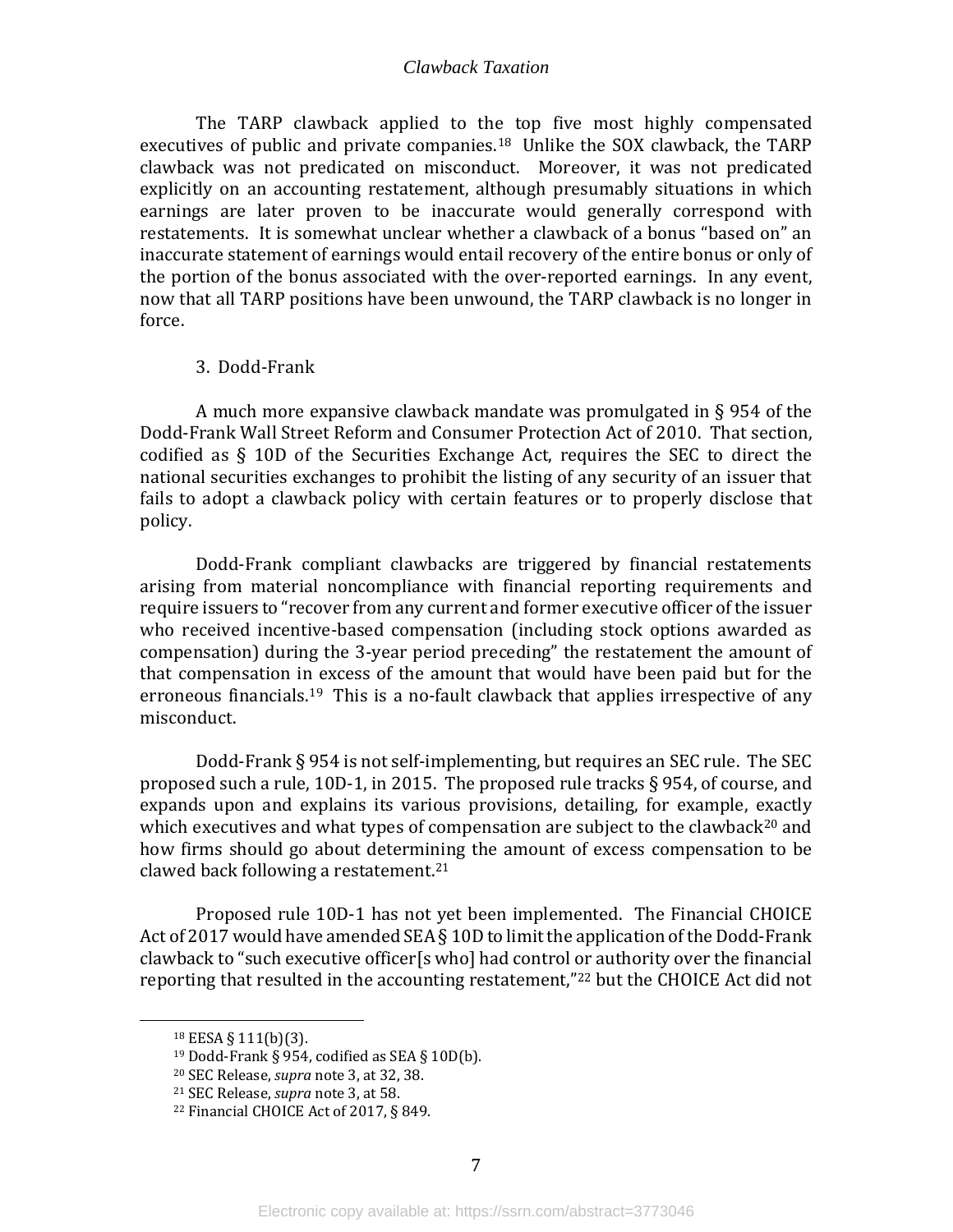become law. Presumably, the SEC will soon finalize the Dodd-Frank clawback rules. In a 2018 speech, then SEC Chairman Jay Clayton noted the "serial" approach the SEC was taking with respect to the rollout of the Dodd-Frank executive pay mandates, his satisfaction with the Dodd-Frank mandated CEO pay ratio rules adopted in 2015, and discussions within the commission regarding "how best to address the remaining mandatory executive compensation rules," i.e., the Dodd-Frank clawback provision.<sup>[23](#page-10-1)</sup>

#### <span id="page-10-0"></span>*B. Employer-Initiated Clawbacks*

The number of U.S. public companies voluntarily adopting clawback policies has increased dramatically over the last two decades. Babenko, Bennett, Bizjak, Coles and Sandvik (BBBCS) analyzed data gleaned from proxy statements of S&P 1500 companies between 2000 and 2013.[24](#page-10-2) They found that through 2004, less than 1% of the S&P 1500 had implemented a clawback policy, but that in 2013 the fraction had grown to 62%.[25](#page-10-3)

The terms of these employer-initiated clawbacks are heterogeneous. BBBCS found that firms often report multiple, independent clawback triggers but that the most popular triggers are earnings restatements (included as a trigger by 77% of firms with a clawback), misconduct (52%), fraud (31%), and violation of a noncompete agreement (27%).[26](#page-10-4) Of the clawback provisions that addressed coverage, 56% of firms extended clawbacks to executives beyond the "top 5."[27](#page-10-5) 69% of firms limit clawback obligations to executives directly responsible for a triggering event, while 31% extend clawback obligations to executives who are not directly responsible.  $28$  There is also heterogeneity with respect to the amount of There is also heterogeneity with respect to the amount of compensation covered by the clawback. Most commonly, the full amount of a cash bonus or equity based award may be recouped if a clawback provision is triggered, but a substantial minority of firms (ranging from 39% to 45%, depending on the type of compensation) limit clawbacks to the gains associated with the restated financials, fraud, misconduct, etc.<sup>[29](#page-10-7)</sup> Employer-initiated clawback policies generally are overseen by a firm's compensation committee or the entire board of directors, and in a majority of cases the overseer has the discretion to determine whether a triggering event has occurred and the amounts to be recouped, if any.<sup>[30](#page-10-8)</sup>

<span id="page-10-1"></span><sup>&</sup>lt;sup>23</sup> SEC Chairman Jay Clayton, Opening Remarks at the Securities Regulation Institute, Jan. 22, 2018.

<span id="page-10-2"></span><sup>&</sup>lt;sup>24</sup> BBBCS, *supra* note 4, at 42. The S&P 1500 data was compiled by Incentive Lab, now an arm of Institutional Shareholder Services. BBBCS also analyzed data from a larger sample of companies included in the Compustat database and found a similar increase over a broader time frame. *Id*.

<sup>25</sup> *Id*. at 42, fig. 2.

<span id="page-10-8"></span><span id="page-10-7"></span><span id="page-10-6"></span><span id="page-10-5"></span><span id="page-10-4"></span><span id="page-10-3"></span><sup>26</sup> *Id*. at 45 (Table 2, Panel B). Clawbacks predicated on violation of non-compete, non-solicitation, non-disclosure or similar contractual obligations are known in the industry as "bad boy" clawbacks.

<sup>27</sup> *Id*. at 46 (Table 2, Panel C).

<sup>28</sup> *Id*. at 46 (Table 2, Panel D).

<sup>29</sup> *Id*. at 46 (Table 2, Panel E).

<sup>30</sup> *Id*. at 47 (Table 2, Panels G and H).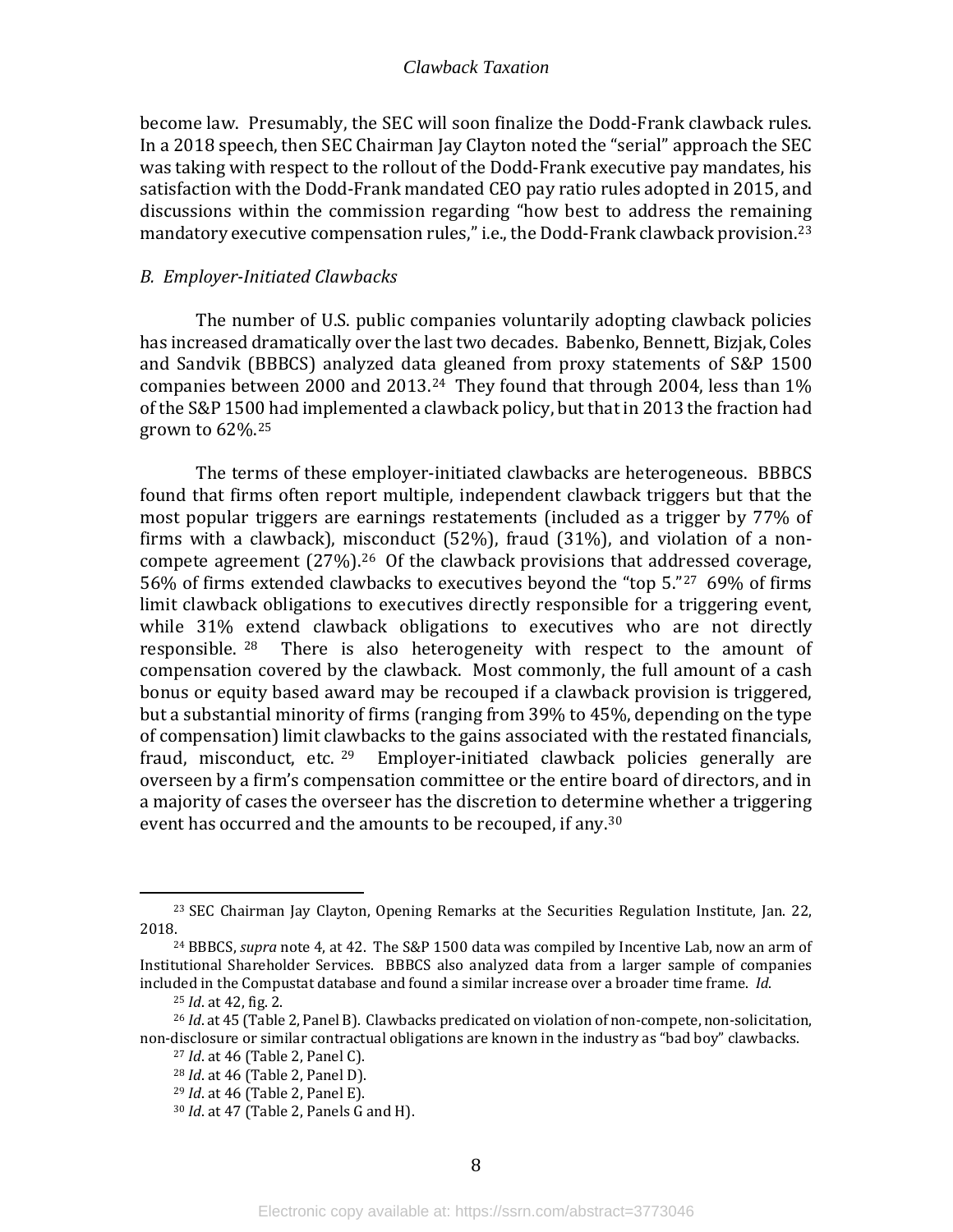Apparently, companies have only occasionally enforced voluntarily adopted clawback policies. BBBCS identified 272 instances in which a company restated earnings after adopting a clawback provision and only 5 instances in which the board disclosed that the comp[any](#page-11-3) sought to recoup compensation.<sup>31</sup> They identified 3 other instances more recently.32 They also note, however, that in some cases compensation may be "voluntarily" returned, avoiding the need to formally trigger a clawback policy.[33](#page-11-4)

#### <span id="page-11-0"></span>*C. Clawback Rationales*

Clawback provisions might be mandated legislatively or adopted by firms voluntarily for a number of reasons. These reasons fall into two or perhaps three broad categories – an attempt to influence executive behavior ex ante, the prevention of unjust enrichment ex post, and compliance with investor wishes/best practices. And, of course, these rationales need not be mutually exclusive. We can learn something about the reasons for clawback adoption from legislative histories or discussions in proxy statements, but arguably the most persuasive evidence of purpose is provided by the design of a particular clawback provision.

#### 1. SOX

<span id="page-11-1"></span>Under § 302 of SOX, public company CEOs and CFOs are required to certify the accuracy and completeness of their annual and quarterly financial reports and the adequacy of internal controls. The clawback provision under § 304 backs up the certification requirement by placing CEO and CFO compensation at risk. Promulgated in the wake of massive frauds at Enron, Worldcom and other issuers, these provisions clearly were intended to reduce such fraud by reducing the incentive of these senior executiv[es](#page-11-5) to misstate their financials in order to increase incentive compensation payouts. <sup>34</sup> The design of the SOX clawback reinforces the view that behavioral modification was a significant goal. The mandate extends only to restatements arising from misconduct. Clawback exposure is limited to the CEO and CFO – the two executives with the most influence over a firm's financial reporting quality. And SOX clawbacks are not limited to excess compensation associated with a restatement. The entirety of incentive pay received within a specified window is at risk as well as

<sup>31</sup> *Id*. at 29.

<sup>32</sup> *Id*.

<span id="page-11-4"></span><span id="page-11-3"></span><span id="page-11-2"></span><sup>33</sup> *Id*. at 30. Anecdotal evidence suggests that clawback policies are becoming more aggressive, evolving, for example, from "double trigger" policies that required a restatement and unethical conduct to policies that follow the Dodd-Frank blueprint and are triggered solely by financial restatements. *See* Happy: Will Clawback Offenses Grow? https://www.kornferry.com/insights/articles/ceo-compensation-clawback.

<span id="page-11-5"></span> $34$  The report of the House Committee on Financial Services made it clear that its intent was to limit disgorgement to cases in which "extreme misconduct" by an executive was provable. But the Senate version of the bill was enacted, and the report of the Senate Banking Committee was ambiguous with respect to scienter. *See* Kelsh, *supra* note 5, at 1017-19. Either way, it seems clear that the underlying rationale for § 304 was to combat accounting fraud.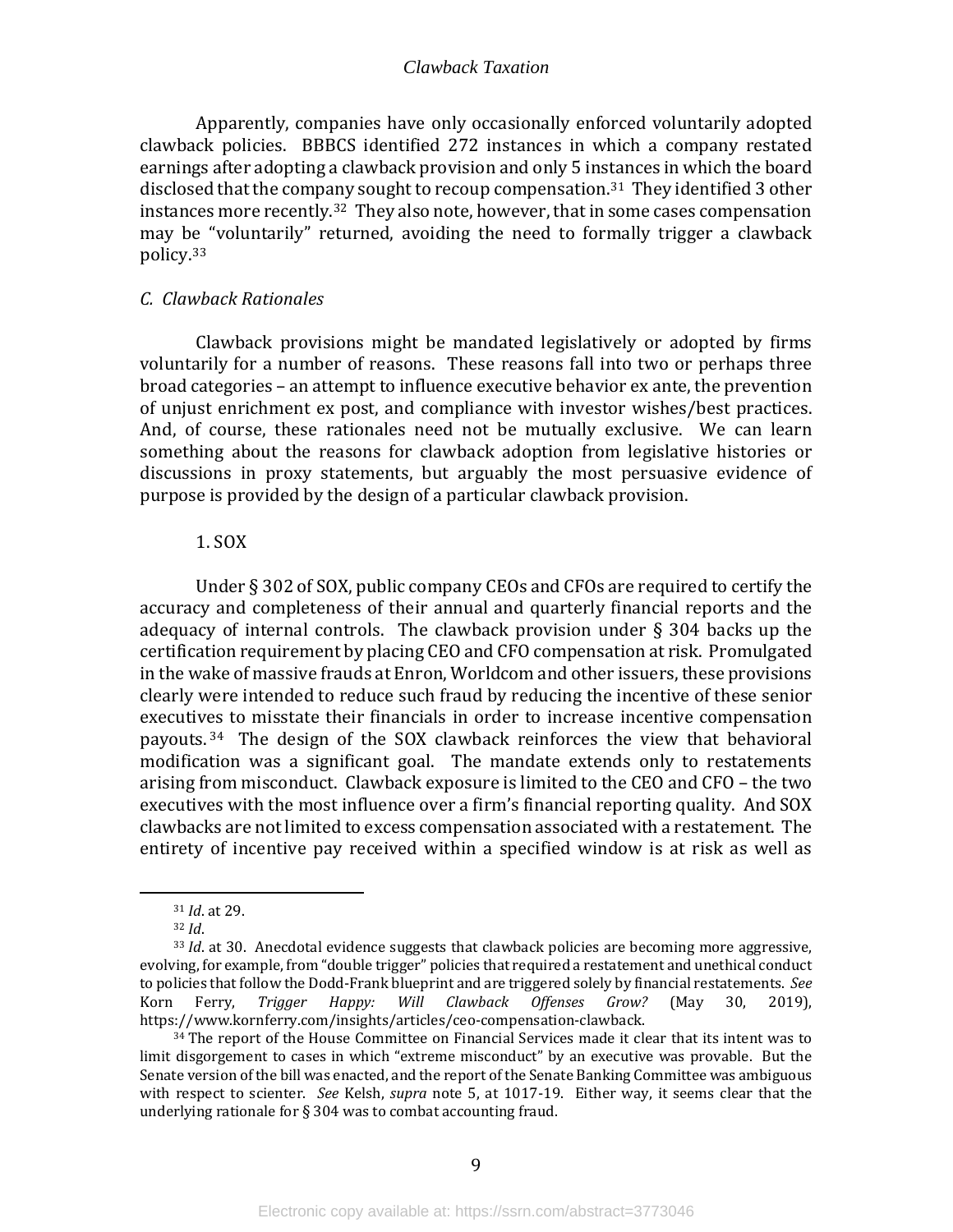profits from share sales during this period. When invoked by the SEC, the SOX clawback is a sledgehammer.

To be sure, even the SOX clawback design suggests some attention to ex post unjust enrichment. A CEO or CFO can be forced to disgorge incentive pay or trading profits even if he or she was completely unaware of the financial reporting misconduct of a subordinate. This feature appears to reflect President George W. Bush's 2002 recommendation that "CEOs or other officers should not be allowed to profit from erroneous financial statements." [35](#page-12-1) But, of course, as CEOs and CFOs ultimately are responsible for the quality of their firms' financial reporting, explicitly so after the enactment of SOX § 302, enforcing a clawback against them in cases of misconduct within their firms without evidence of personal misconduct is also consistent with a desire to maximize the pressure on these individuals to ensure compliance throughout the ranks, an ex ante deterrence rationale.

#### 2. Dodd-Frank

<span id="page-12-0"></span>The structure of the Dodd-Frank clawback provision and the act's legislative history suggest an increased emphasis on ex post unjust enrichment relative to ex ante behavioral modification, at least as compared to the SOX clawback. In its analysis of § 954, the Senate Banking Committee explained that clawback provision "requires public companies to recover money that they erroneously paid in incentive compensation to executives as a result of material noncompliance with accounting rules. *This is money that the executive would not have received if the accounting was done properly and was not entitled to*."[36](#page-12-2) The committee further expressed its belief that "it is unfair to shareholders for corporations to allow executives to retain compensation that they were erroneously awarded."[37](#page-12-3) The Committee report says nothing about deterring misreporting or other aberrant behavior.

To be sure, the Senate Banking Committee report on § 954 consists of only two paragraphs. Behavioral modification might have been an unspoken rationale for adoption, but the structure of § 954 also is consistent with the stated rationale of avoiding unjust enrichment and unfairness. Recall that the Dodd-Frank clawback is a strict liability, no-fault provision. It applies to a sizeable group of executives; not just executives with control or influence over financial reporting. And most importantly, under Dodd-Frank, it is only the unearned portion of compensation that is clawed back.

<span id="page-12-1"></span><sup>35</sup> George W. Bush, Fact Sheet: Corporate Fraud Conference Sponsored by President's Corporate Fraud Task Force, Sept. 26, 2002 (detailing the President's "Ten-Point Plan to Improve Corporate Responsibility and Protect America's Shareholders," announced on March 7, 2002).

<span id="page-12-3"></span><span id="page-12-2"></span><sup>36</sup> Report of the Senate Committee on Banking, Housing, and Urban Affairs, S.3217, Report No. 111-176, at 135-36 (April 30, 2010) (emphasis added).

<sup>37</sup> *Id*.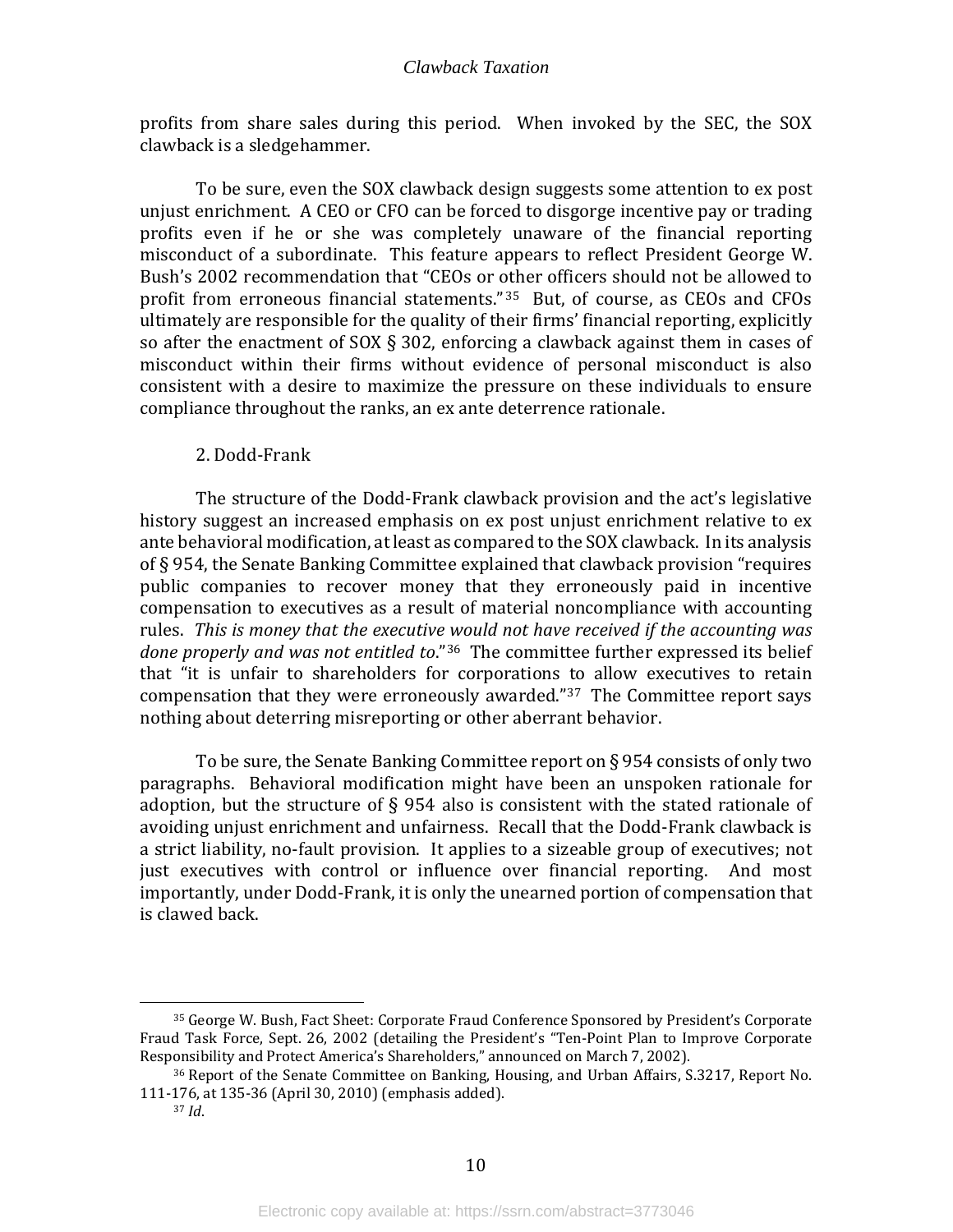A number of commentators have criticized the Dodd-Frank clawback provision as being poorly designed to address incentives to misstate financial results. Professor Bainbridge labeled Dodd-Frank "quack federal corporate governance round two,"[38](#page-13-0) and argued that the Dodd-Frank clawback provision was over-inclusive since it "encompasses all executive officers, without regard to their responsibility or lack thereof for the financial statement in question."[39](#page-13-1) Similarly, Professor Fried has argued that the "SEC's proposed Dodd-Frank clawback reaches too many executives,'' since clawing back compensation from executives below the "top 5" "cannot be expected to reduce [financial] misreporting."[40](#page-13-2) And Professors Bank and Georgiev have argued that the Dodd-Frank clawback is overbroad in reaching a "large class of executives" and applying "irrespective of whether fraud occurred or who was at fault."[41](#page-13-3)

But these appear to be more criticisms of Congress's apparent objective in enacting the Dodd-Frank clawback than of the clawback design per se. The reach of the Dodd-Frank clawback is reasonable if the goal is to prevent unjust enrichment of executives arising from the confluence of incentive pay and accounting restatements. And this is an objective that the SEC took seriously. The SEC cites the Banking Committee's statement of purpose numerous times in its proposed rule making. For example, in justifying mandated pro rata recovery among executives participating in "pool plans," the SEC stated its belief "that permitting [board of director] discretion in these instances would be inconsistent with Section 10D's no-fault standard and its goal of preventing executive officers from retaining compensation to which they are not entitled under the restated financial reporting measure."[42](#page-13-4)

Given an objective of avoiding unfairness and unjust enrichment, the SEC's proposal to interpret "executive officer" under § 954 consistently with the definition of "executive officer" under Securities Exchange Act  $\S 16$ , that is to say broadly, rather than narr[ow](#page-13-5)ly limiting the population to "top 5" executives, seems perfectly reasonable. <sup>43</sup> Such a definition is under inclusive, if anything, as it fails to require

<span id="page-13-1"></span><span id="page-13-0"></span><sup>38</sup> Bainbridge, *supra* note 5 (echoing Professor Roberto Romano's reference to SOX as "quack corporate governance" in Roberta Romano, *The Sarbanes-Oxley Act and the Making of Quack Corporate Governance*, 114 YALE L.J. 1521 (2005)).

<sup>39</sup> Bainbridge, *supra* note 5, at 1806.

<sup>40</sup> Fried, *supra* note 5, at 6.

<sup>41</sup> Bank & Georgiev, *supra* note 5, at 24.

<sup>42</sup> SEC Release, *supra* note 3, at 74.

<span id="page-13-5"></span><span id="page-13-4"></span><span id="page-13-3"></span><span id="page-13-2"></span> $43$  Securities Exchange Act § 16(a) requires "executive officers" to register with the SEC and to report all trades in equity securities of their issuer. These individuals are also subject to the "shortswing" trading rule under § 16(b) that allows for disgorgement on a no-fault basis of profits derived by these individuals on trades of company securities within a six-month window. Section 16 does not define "executive officer," but the term has been interpreted by the SEC, in part, as follows: "The term "officer" shall mean an [issuer](https://www.law.cornell.edu/cfr/text/17/240.16a-1)'s president, principal financial officer, principal accounting officer (or, if there is no such accounting officer, the controller), any vice-president of the [issuer](https://www.law.cornell.edu/cfr/text/17/240.16a-1) in charge of a principal business unit, division or function (such as sales, administration or finance), any other officer who performs a policy-making function, or any other person who performs similar policy-making functions for th[e issuer."](https://www.law.cornell.edu/cfr/text/17/240.16a-1) Securities Exchange Act Rule 16a-1(f) (17 CFR 240.16a-1(f)).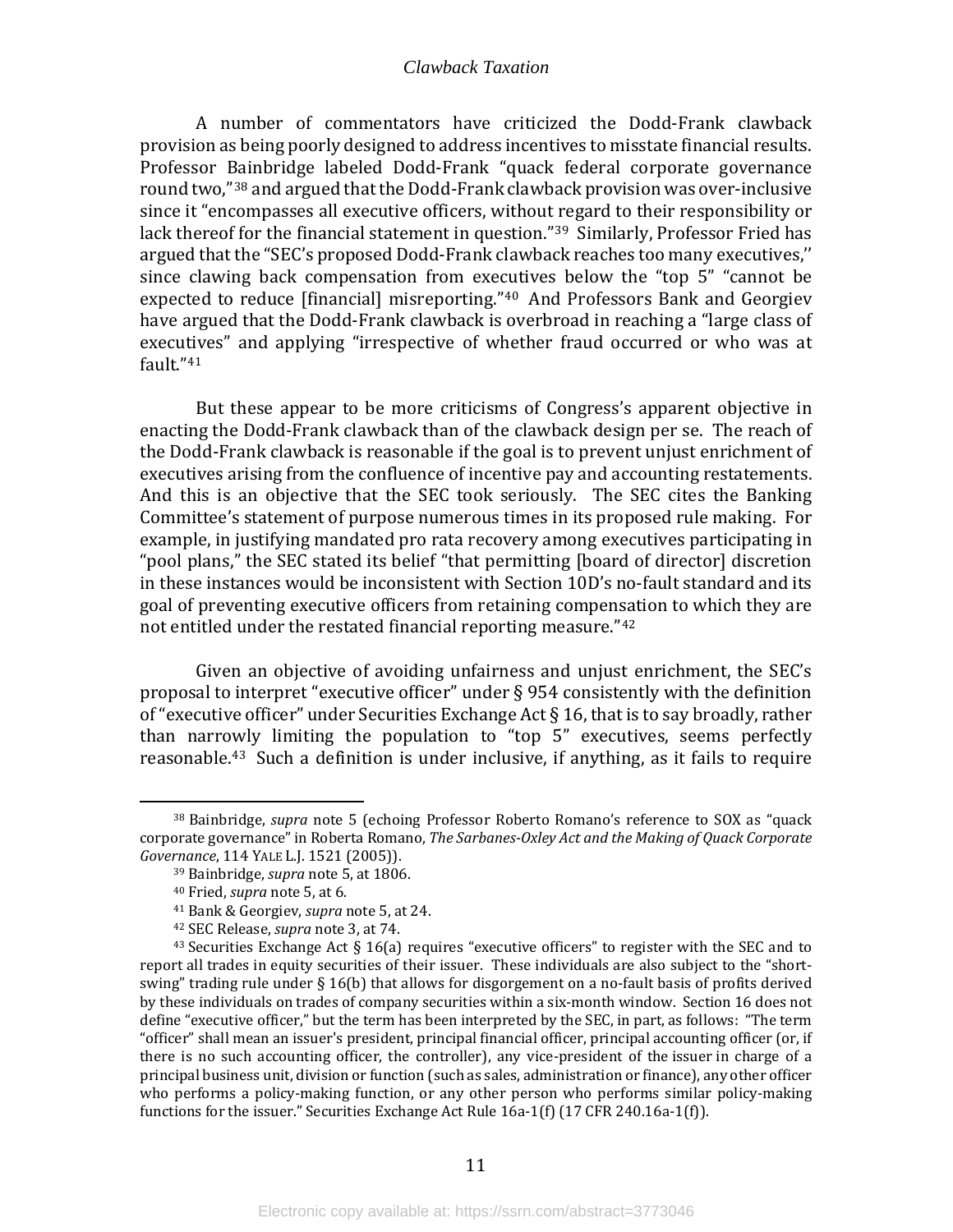recoupment from non-executive employees who have received inflated compensation as a result of financial misreporting, but Congress limited the reach of § 954 to "executive officers," not all employees, and the SEC must live within that constraint.

Given increasing concerns in recent years about growing wealth inequality, and particularly growing inequality between the super rich and the merely well off, Congress's focus on unjust enrichment and unfairness in promulgating a mandatory clawback of unearned executive pay in Dodd-Frank seems highly prescient. Legislators seeking to avoid unjust enrichment of corporate executives might also have been motivated by underlying concerns with improving investor confidence in U.S. public companies and the security markets more generally. And these would all be plausible goals underlying a mandatory, no-fault clawback provision since individual companies would be unlikely to take into account broad public concerns such as these in deciding whether or how to enforce discretionary clawback policies.[44](#page-14-1)

#### 3. Employer-Initiated Clawbacks

<span id="page-14-0"></span>Not surprisingly, the rationales firms provide for adopting clawbacks differ somewhat from the rationales of legislators.<sup>[45](#page-14-2)</sup> BBBCS report data on reasons stated in proxy statements for clawback adoption. Some are chiefly administrative – the clawback was adopted as part of a larger compensation plan (25% of firms) or as part of an employment agreement (13%) – but other reasons provided were more substantive – to mitigate excessive risk taking  $(13\% \text{ of firms})$ .<sup>[46](#page-14-3)</sup> Ten percent of firms cited SOX as a reason for adopting a clawback provision although SOX does not require firms to do so, and another 10% cited Dodd-Frank, suggesting that these firms were getting ahead of the curve. $47$  A number of firms cited improved corporate governance (9%), improved executive/shareholder alignment (4%), or best practices (2%) as rationales for adoption.<sup>[48](#page-14-5)</sup>

Although not explicitly provided as a rationale, a number of firm-initiated clawbacks are intended at least in part to enforce contractual agreements. 27% of

<span id="page-14-1"></span><sup>44</sup> While endorsing no-fault clawbacks, Professors Murphy and Jensen have argued that boards of directors should have more discretion than that provided by the Dodd-Frank provision to determine whether to pursue clawbacks. *See* Murphy & Jensen, *supra* note 5, at 41 (noting the difficulty of pursuing clawbacks from employees who have paid taxes on compensation). But in my view, Murphy and Jensen underestimate how reticent boards will be to pursue clawbacks absent a mandate. *See* BBBCS, *supra* note 4 (providing evidence that boards rarely enforce voluntarily adopted clawback policies).

<span id="page-14-5"></span><span id="page-14-4"></span><span id="page-14-3"></span><span id="page-14-2"></span><sup>&</sup>lt;sup>45</sup> As suggested above, we would not expect companies to focus on systemic issues, such as improving investor confidence in the securities markets generally, in deciding whether to voluntarily adopt a clawback policy.

<sup>46</sup> BBBCS, *supra* note 4, at 45 (Table 2, Panel A).

 $48$  *Id.*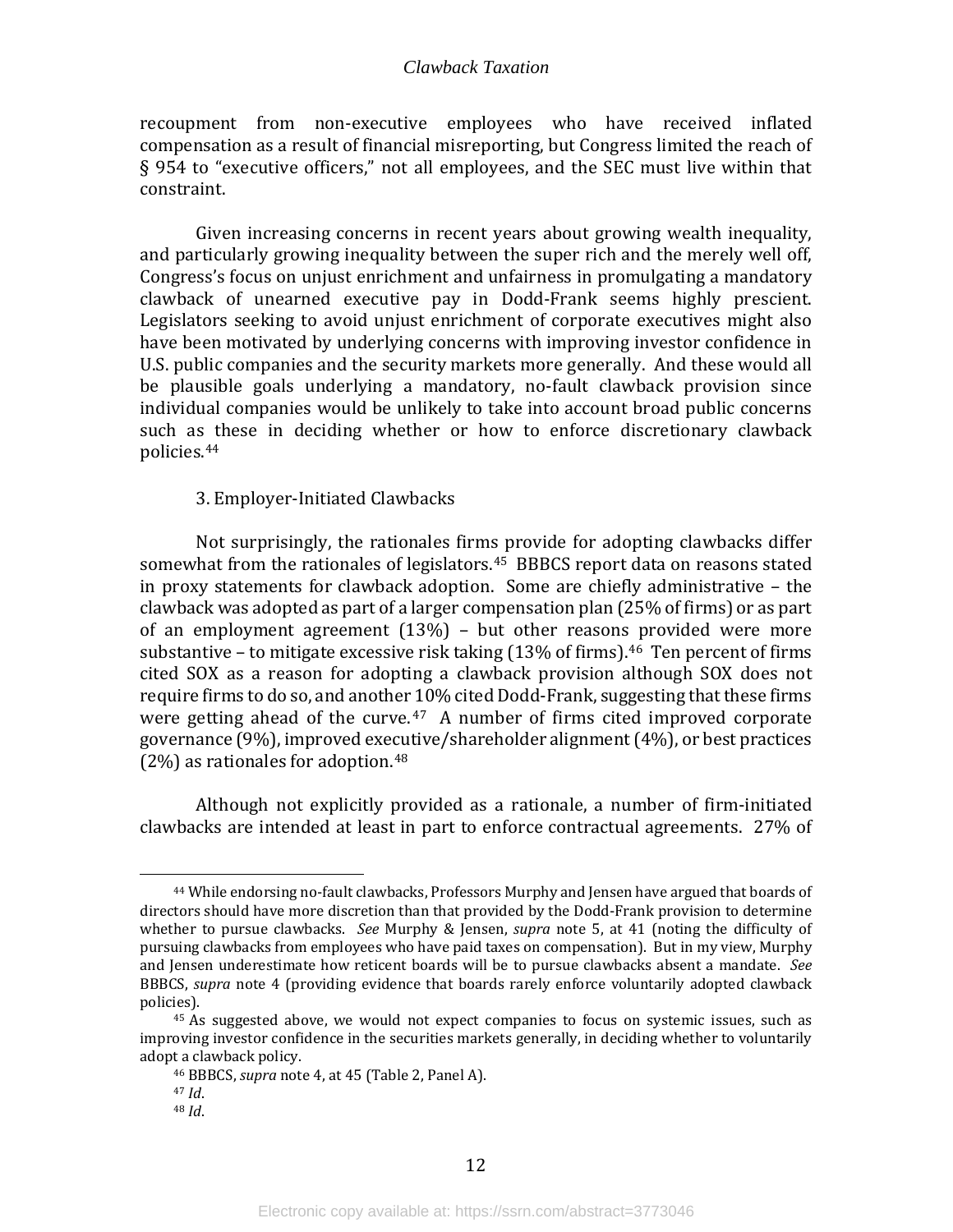firms that detailed clawback triggers listed violation of a non-compete as a trigger.[49](#page-15-2) Another 16% listed violation of a non-solicitation agreement and 16% listed violation of a non-disclosure agreement as clawback triggers. [50](#page-15-3) The adoption of these "badboy" triggers suggests that preventing these behaviors is a goal of many voluntarily adopted clawback policies.

According to BBBCS's evidence, firms do not expressly state that they are adopting clawbacks in an effort to minimize the rewards to and amount of financial misreporting or to avoid the unjust enrichment of their executives, but their stated rationales are not inconsistent with these justifications either. It is intriguing that 13% of firms report mitigating excessive risk taking as a rationale. This could be an oblique reference to "aggressive" financial reporting or could refer to aggressive business positions or both. This point is explored further in the following section. In sum, however, the evidence, such as it is, supports a range of predictable rationales for mandating or voluntarily adopting clawbacks including mitigation of financial misreporting or excessive risk taking, penalizing contractual breaches, and prevention of unjust enrichment.

#### III. OPTIMAL CLAWBACK TAXATION

<span id="page-15-0"></span>As we will see momentarily, employee income taxes can consume up to 50% of executive compensation. As a result, the tax treatment of clawed back compensation takes on real importance. This Part will focus on the optimal tax treatment of clawbacks from several perspectives and will argue that the optimal regime would be one in which any taxes paid on compensation prior to its being clawed back would be fully refunded.

#### <span id="page-15-1"></span>*A. Overview of Compensation Taxation: What's at Stake?*

The tax consequences of clawbacks can be significant, but they vary depending on the type and timing of compensation subject to a clawback obligation. This section provides a general overview of compensation taxation as a prelude to consideration of an optimal clawback tax regime.

Consider this paradigm case. An executive receives a \$1 million cash bonus in 2019. The bonus is ordinary income that we will assume is taxed at the current maximum federal rate of 37%[.51](#page-15-4) If the executive works in a high tax state like Ne[w](#page-15-5) York or California, she will pay state income tax at rates approaching 10% or more.<sup>52</sup>

<sup>49</sup> *Id*. at 45 (Table 2, Panel B).

<sup>50</sup> *Id*.

<span id="page-15-4"></span><span id="page-15-3"></span><span id="page-15-2"></span> $51$  Pub. L. No. 115-97, 131 Stat. 2054, § 11001 (2017). This act is colloquially known as the Tax Cuts and Jobs Act (TCJA).

<span id="page-15-5"></span><sup>52</sup> The maximum marginal tax rate on personal income in New York is 8.82%[. https://www.tax](https://www.tax-brackets.org/newyorktaxtable)[brackets.org/newyorktaxtable.](https://www.tax-brackets.org/newyorktaxtable) The maximum marginal rate in California is 13.3%. *Id*.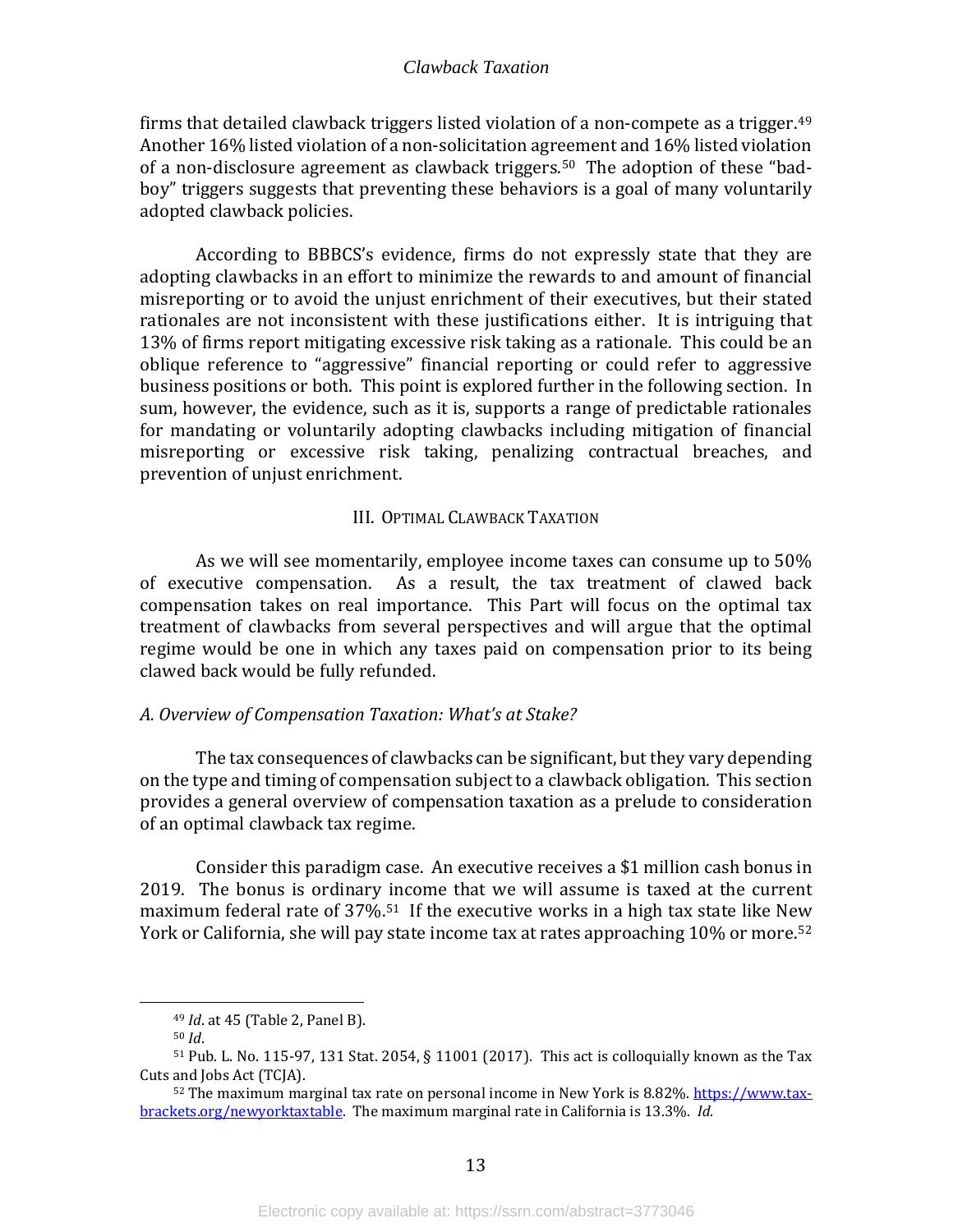Medicare tax adds another 2.35% for high-income employees. [53](#page-16-0) In total, because the compensation is ordinary income, the employee tax burden can approach or even exceed 50% of the bonus payment.<sup>[54](#page-16-1)</sup> Unless the deduction is barred by IRC  $\S$ 162(m),[55](#page-16-2) the employer should be entitled to deduct the \$1 million payment, but the point is that the tax dollars at stake are very significant.

If we substitute a bonus paid in stock worth \$1 million, the tax result is exactly the same. The timing of taxation of equity pay is more complex, but when a stock grant vests or an option is exercised, the gains generally are taxed to the recipient as ordinary income<sup>[56](#page-16-3)</sup> and the employer is entitled to an equivalent deduction.<sup>[57](#page-16-4)</sup>

Now suppose that the executive is required to return the cash bonus or equity compensation in 2020. If the employer was able to deduct the bonus when paid, it will generally be required to include the amount recouped in income and will pay tax on that amount. The employer, in other words, will generally face no net tax consequences from having paid and recouped a bonus. But will the executive be able to deduct the repayment or receive a credit for tax paid in 2019? If not, the executive could face a net cost of \$500,000 for the privilege of holding \$1 million in c[ash](#page-16-5) or stock worth \$1 million for a year. This critical question is the subject of Part IV.<sup>58</sup>

<span id="page-16-2"></span><sup>55</sup> Prior to the enactment of the TCJA, compensation of a public company's "top five" executives beyond \$1 million per executive per year was not deductible unless it was performance based, but the cash and equity-based bonuses at issue here could easily have been structured to ensure full deductibility. *See* IRC § 162(m) (2017). Today, given the TCJA, public company top five executive pay in excess of \$1 million per year is not deductible, full stop. *See* TCJA § 13601(a).

<sup>57</sup> Again, unless the deduction is barred by IRC  $\S 162(m)$ .

<span id="page-16-5"></span><span id="page-16-4"></span><sup>58</sup> Another possibility, considered in Part VI below, is that the company reduces the executive's 2020 compensation by \$1 million in lieu of requiring the executive to return the 2019 \$1 million bonus. But it is likely that this technique would have the same tax consequences as explicit repayment.

<span id="page-16-0"></span><sup>53</sup> Employees pay a 1.45% Medicare tax on all compensation. High-income employees pay an additional 0.9%. Social Security Administration, Pub. No. 05-10024, Understanding the Benefits (Jan. 2020); [https://www.ssa.gov/pubs/EN-05-10024.pdf.](https://www.ssa.gov/pubs/EN-05-10024.pdf) Employers also pay 1.45% Medicare tax on all wages, and it is generally understood that the incidence of the employer paid Medicare tax falls on employees. *Id*. This may or may not be true for executive bonuses, but the taxes executives bear on bonuses are very large either way.

<span id="page-16-1"></span> $54$  Under the TCJA, state taxes are only deductible up to \$10,000. TCJA § 11042. For a high-income executive, the state tax on a bonus would be non-deductible in practice, and thus the federal, state, and Medicare rates can be added to generate a combined effective rate.

<span id="page-16-3"></span> $56$  There are exceptions. Recipients of restricted stock may make an election under IRC § 83(b) to include the value of the stock in income at grant rather than at vesting, but, because the tax paid at grant cannot be recovered if the stock fails to vest, §83(b) elections by employees of companies with publicly traded stock are rare. *See* David I. Walker, *Is Equity Compensation Tax Advantaged?*, 84 B.U. L. REV. 695, 707 (citing interview evidence). Gains arising from Incentive Stock Options are taxed when a recipient sells the underlying shares rather than upon option exercise (*see* IRC § 421(a)), but limitations on the grant of ISOs result in these options being economically insignificant relative to "nonqualified" stock options. *See, e.g*., Brian J. Hall & Jeffrey B. Liebman, *The Taxation of Executive Compensation*, in 14 TAX POLICY AND THE ECONOMY (2000) (reporting that ISOs account for about 5% of compensatory options).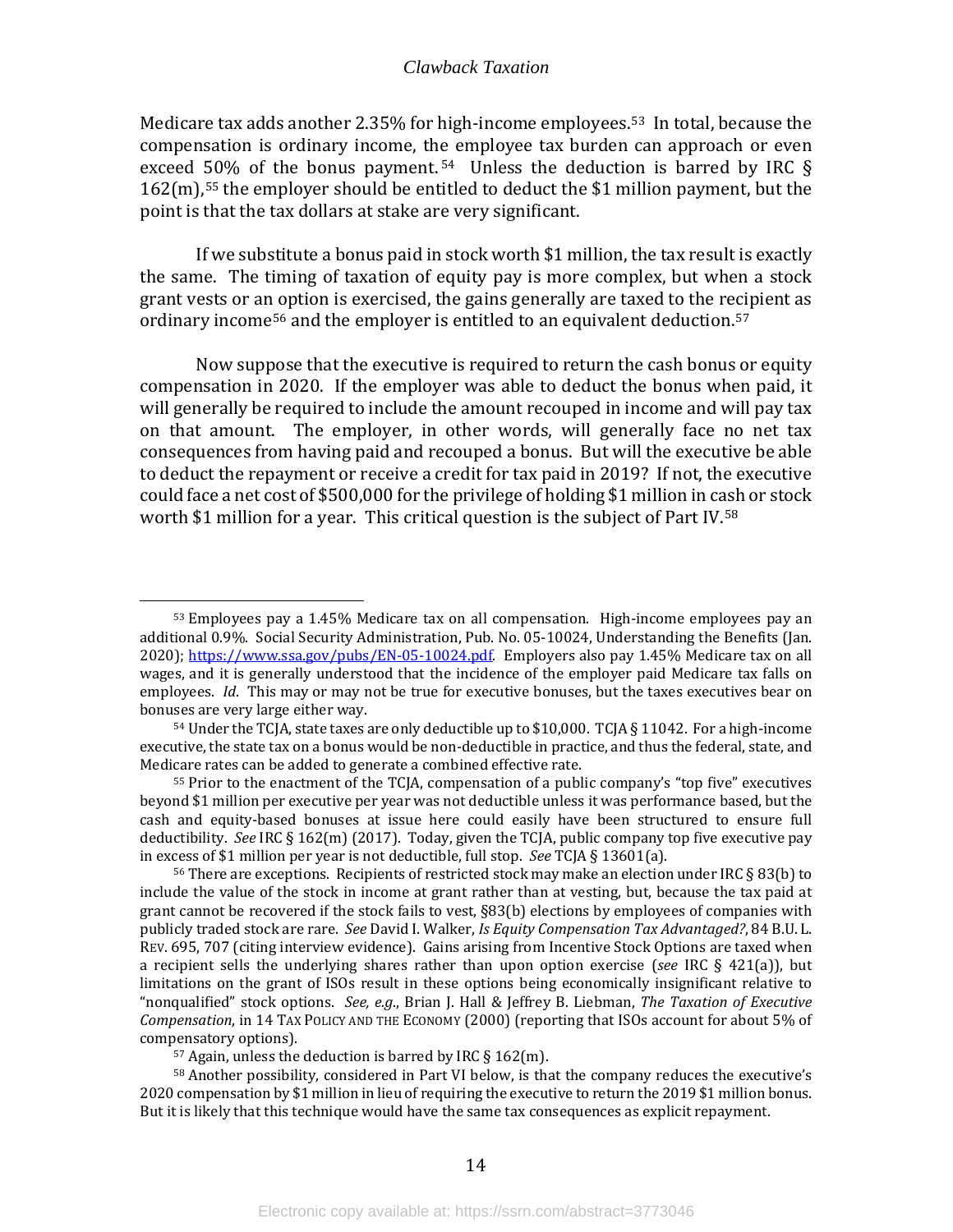In some instances, however, compensation subject to a clawback may not have been taxed in the first instance, eliminating any tax issue upon recoupment. Suppose, for example, that the executive received her \$1 million bonus in February, 2019, and that the bonus was returned in October, 2019, as a result of an intervening accounting restatement. Assuming that the executive employs the calendar year as her fiscal year, this pair of transactions would have no income tax consequences as both occurred during the same tax year.[59](#page-17-0) The combination of transactions would yield a "tax nothing."

Alternatively, suppose that the executive made an election in 2018 to defer any cash bonus received in 2019 until retirement under her firm's nonqualified deferred compensation plan. In this case, the executive would not pay income tax on the bonus when earned in 2019, and her employer would not be entitled to a deduction in that year.  $60$  The deferred bonus would normally be taxed to the executive and deducted in the year of payment, but if clawed back in 2020 (or at any point before payment), there would be no tax consequences arising from the transactions; again a tax nothing.[61](#page-17-2)

There are other situations in which incentive compensation would not have been taxed prior to being clawed back in a future year. Suppose a firm awards performance shares to their executives under the following terms: The number of shares awarded will be determined based on the firm's average earnings performance over the 2015-2018 period, but the shar[es](#page-17-3) awarded will not vest in the executives, i.e., become owned outright, until 2021.<sup>62</sup> The executive is awarded 10,000 shares in 2019 based on reported earnings for the three-year period. Because the shares are unvested, they are not included in income at that time. In 2020, the firm restates earnings for 2017-2018. Given the downward revision, the executive should have received 8,000 shares. 2,000 shares are recouped. There is no need or basis for a tax deduction or credit. From a tax perspective, this is equivalent to the executive having received 8,000 unvested shares to begin with.<sup>[63](#page-17-4)</sup>

These last two examples are important because they highlight potential inequities and dynamic effects arising from the tax rules applicable to clawbacks. Most large public companies have elective deferred compensation programs.[64](#page-17-5) If it

<span id="page-17-0"></span><sup>&</sup>lt;sup>59</sup> Penn v. Robertson, 115 F.2d 167, 175 ( $4<sup>th</sup>$  Cir. 1940) ("rescission" of money received "before the close of the calendar year extinguished what otherwise would have been taxable income").

<span id="page-17-1"></span><sup>&</sup>lt;sup>60</sup> Robert A. Miller, *Nonqualified Deferred Compensation Plans*, in EXECUTIVE COMPENSATION 211 (Yale D. Tauber & Donald R. Levy eds., 2002).

<span id="page-17-2"></span><sup>61</sup> A clawback of deferred compensation may present problems under IRC § 409A. *See infra* Part VI.

<span id="page-17-3"></span> $62$  Alternatively, the shares may be designed to vest in 2018 with payout deferred until 2021. In order to defer income tax application until 2021, such a deferral would have to comport with the rules of  $\S$  409A.

<span id="page-17-4"></span><sup>&</sup>lt;sup>63</sup> This is essentially the SEC's example in its proposed rule making. *See* SEC Release, *supra* note 3, at 54-55.

<span id="page-17-5"></span> $64$  Approximately three quarters of large companies offer nonqualified deferred compensation programs currently. *See* Doug Frederick & Aaron Pedowitz, Mercer, Market Landscape of Executive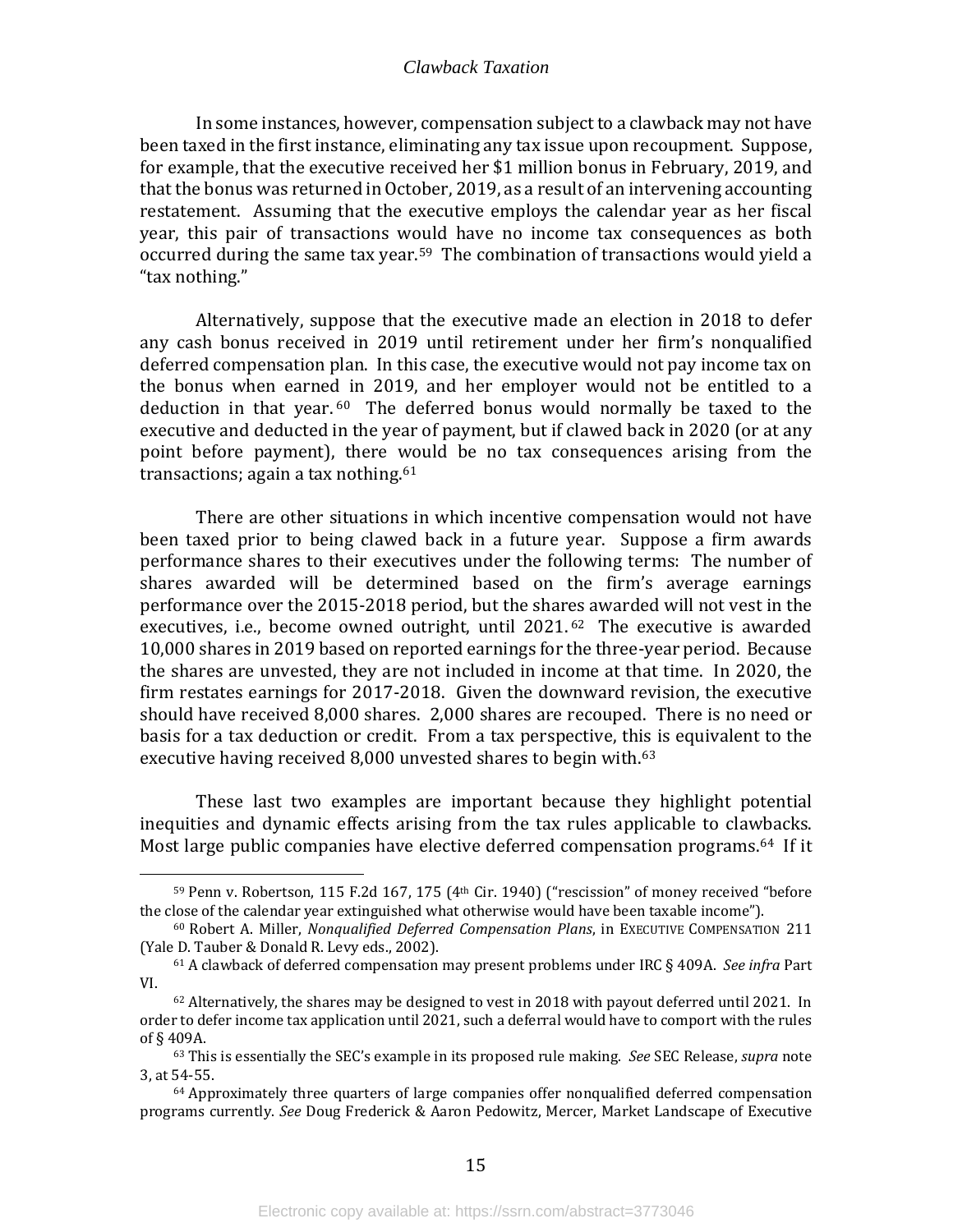turns out that the receipt and repayment of a *non-deferred* cash bonus results in adverse net consequences for an executive, two similarly situated executives could face very different clawback tax consequences depending on whether they elect to defer bonuses. Similarly, many companies make performance awards comparable to that outlined in the paragraph above but deliver vested (and taxed) shares at the end of the three-year performance period. In this situation, the tax treatment of clawed back shares would be important, and that tax treatment might influence the design of performance awards.

Now that we have a sense of what's at stake, we can consider the optimal tax treatment of clawed back compensation and then evaluate the current tax rules against that benchmark. But before we do, it will be helpful to briefly consider who bears the cost of clawbacks and the taxes on clawed back compensation.

#### <span id="page-18-0"></span>*B. Clawback and Clawback Tax Incidence*

Who bears the cost of clawed back compensation and of any net tax obligation resulting from the receipt and repayment of clawed back compensation? Executives bear these costs in the first instance, but, as a class, executives are unlikely to ultimately bear 100% of these costs. Under any conception of the executive paysetting process, one would expect executives subjected to clawbacks to demand and receive compensation for the increased riskiness of their pay. [65](#page-18-1) And, indeed, empirical evidence indicates that clawback adoption leads to increased compensation<br>for executives. <sup>66</sup> Moreover, presumably, executives would demand to be Moreover, presumably, executives would demand to be compensated for incurring net tax obligations on compensation they are forced to disgorge, shifting at least part of the tax burden onto shareholders.

Benefit Programs 2 (2016) (reporting that 73% of Fortune 500 companies offered nonqualified savings plans in 2015); The Newport Grp., Executive Benefits: A Survey of Current Trends 13 (2014/2015 ed.) (noting that 72% of Fortune 1000 companies offered a nonqualified savings plan in 2013).

<span id="page-18-1"></span> $65$  The two leading, non-mutually exclusive, theories of the executive pay-setting process are the optimal contracting theory and the rent extraction theory. The optimal contracting view posits that executive pay arrangements are selected to minimize managerial agency costs and maximize shareholder value. *See* John E. Core et al., *Executive Equity Compensation and Incentives: A Survey*, 9 ECON. POL'Y REV. 27, 27-28 (2003). The managerial power view posits that executive pay arrangements reflect agency costs, as well as combat them, and that compensation design is not consistent with shareholder value maximization. Under this view, the threat or reality of investor and financial press outrage plays an important role in disciplining compensation, and, as a result, executives and directors seek out low salience channels of pay and other means of camouflaging compensation to minimize outrage. *See* Lucian Arye Bebchuk, Jesse M. Fried & David I. Walker, *Managerial Power and Rent* 

<span id="page-18-2"></span>*Extraction in the Design of Executive Compensation*, 69 U. CHI. L. REV. 751, 789 (2002). 66 *See* BBBCS, *supra* note 4, Internet Appendix, at 1-2 (finding that clawback adoption at S&P 1500 companies leads to an average increase in aggregate top 5 executive pay of more than \$300,000 per year).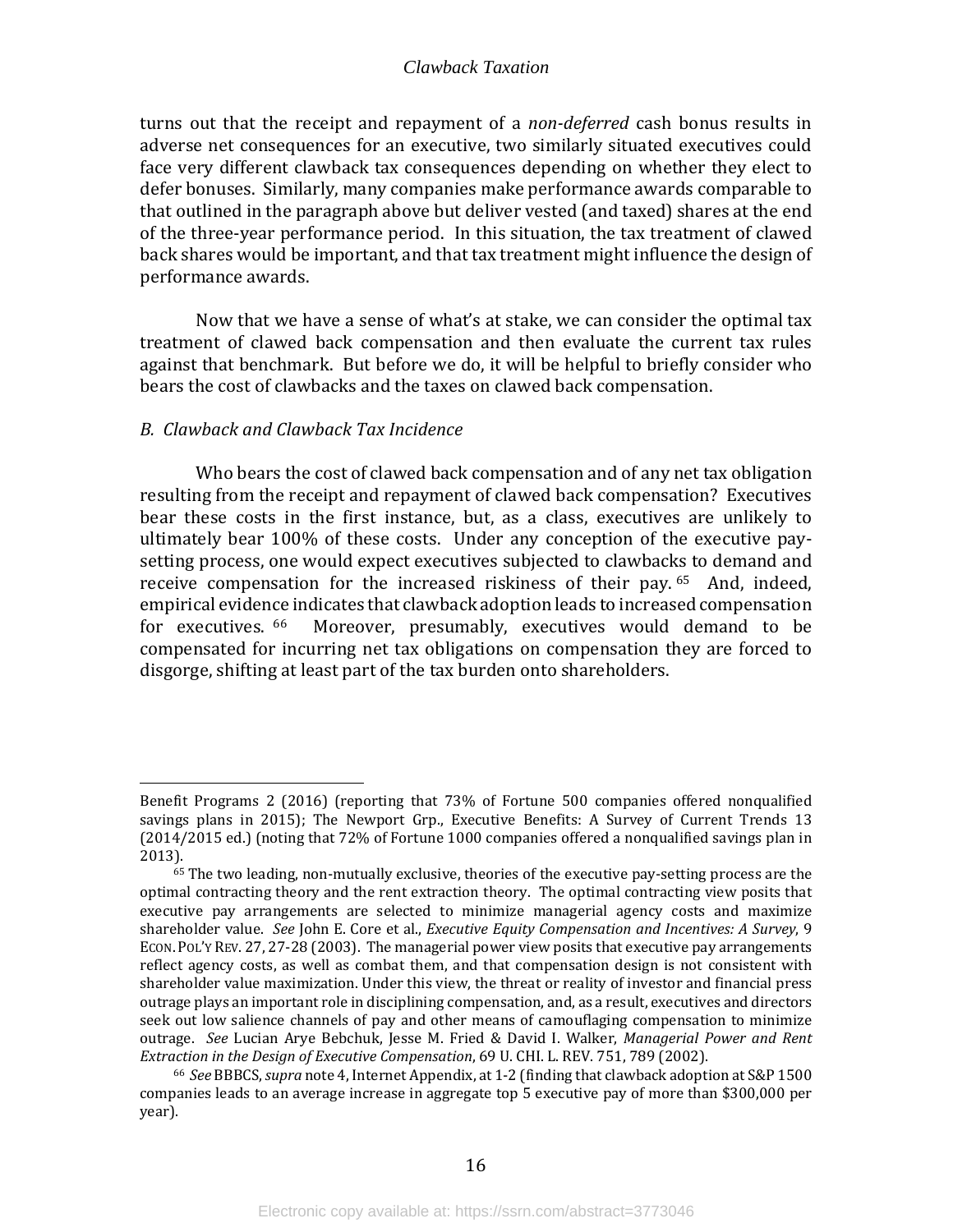Thus, companies and their shareholders should expect to bear a significant portion of these costs.<sup>[67](#page-19-1)</sup> And so, the tax treatment of clawback payments isn't just a concern for executives; it's a concern for investors generally.[68](#page-19-2) 

This is not to suggest, however, that the cost of clawed back compensation or a net tax liability following a particular clawback event would be passed on to shareholders dollar for dollar. The idea here is that executives are likely to be compensated on an expected cost basis for the risk of a clawback being imposed, but once a clawback is imposed, the costs likely remain with the executives. Of course, it is possible that a sympathetic board or compensation committee might boost executive pay following a particular clawback event, but if the clawback is significant it would be difficult to make the execu[tiv](#page-19-3)es whole for clawed back compensation without incurring the wrath of investors. 69

It is somewhat more plausible that companies would reimburse or "gross up" executives for net tax liabilities resulting from particular clawback events. Although tax gross ups are extremely expensive and strongly discouraged today by proxy advisory firms and other investor advocates, companies historically have made executives whole for taxes imposed with respect to various transactions and perks.<sup>[70](#page-19-4)</sup> This possibility is further explored in the next Part. But to the extent that executives are compensated ex ante for net tax costs and not grossed up ex post, any adverse tax treatment of clawed back compensation not only imposes costs on shareholders, it also may result in differential treatment of similarly situated executives, as discussed above, and, as discussed below, in excessive reduction of risk and/or distortions to clawback program design and implementation of executive pay practices more generally.

#### <span id="page-19-0"></span>*C. The Optimal Tax Treatment of Clawed Back Compensation*

<span id="page-19-1"></span><sup>&</sup>lt;sup>67</sup> These costs may well be justified if they reduce overall agency costs, just as the cost of the external audit function may be justified.

<span id="page-19-2"></span><sup>68</sup> Labor may bear part of the burden, as well. *See* David I. Walker, *Who Bears the Cost of Excessive Executive Compensation (and Other Corporate Agency Costs)?,* 57 VILL. L. REV. 653, 54 (2012) (arguing that like corporate income taxes, managerial agency costs are likely borne in part by suppliers of capital and in part by labor).

<span id="page-19-3"></span> $69$  Suppose, for example, that an executive estimates that there is a one in twenty chance, per year, of a clawback-triggering event that would result in her being required to return \$2 million in comp. The executive might seek \$100,000 per year additional compensation to offset this risk. Assume that the board boosts her pay by this amount. Now suppose that a triggering event does occur in 2020 and the executive returns \$2 million. Presumably, she would bear much or all of this cost as shareholders have already paid for this ex ante and because a \$2 million added bonus to cover the clawback would be difficult to hide or justify.

<span id="page-19-4"></span><sup>70</sup> *See infra* Part III.C.3. Tax gross ups are expensive because the payments to cover tax obligations are also taxable income, requiring further taxable payments. At a 50% combined state and federal income tax rate, a company would need to pay an executive \$1 million to fully reimburse her for a \$500,000 tax obligation. *Id*.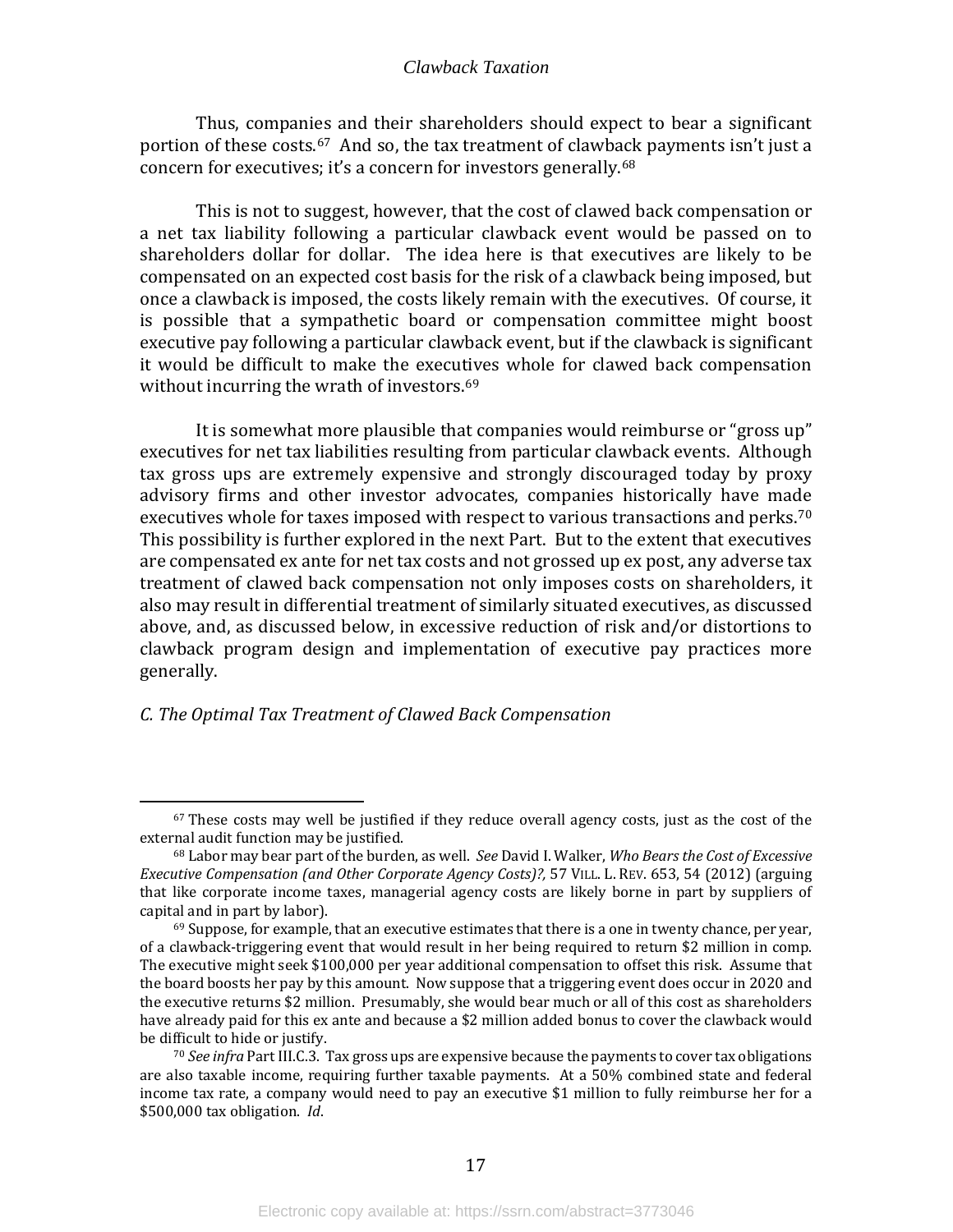This section considers the optimal tax treatment of repaid compensation in light of the various rationales for clawback mandates or their voluntary adoption. It takes into account the fact that clawbacks and the tax treatment of clawback payments have dynamic effects, and that company boards have discretion in the adoption and implementation of clawbacks and in compensation design, and that tax rules applicable to clawbacks will impact the use of that discretion. It assumes in the first instance that executives bear the net tax costs of particular clawback events, but also reconsiders the picture if taxes are grossed up. Ultimately, I conclude that compensation that is paid and subsequently clawed back ideally should result in zero net tax consequence for executives and employers.

#### 1. Clawback Rationales and Tax

<span id="page-20-0"></span>As discussed above, clawback provisions might be mandated or voluntarily adopted in an effort to deter financial misreporting or excessive risk taking, to encourage compliance with non-compete and other agreements, or to prevent unjust enrichment. Given that up to 50% of executive bonuses can be consumed by taxes, the tax treatment of clawback payments can play an important role in facilitating or undermining the achievement of these goals. In theory, that tax treatment could range from complete offset of any taxes paid on the recouped compensation, to no offset, or to something in between.

#### a. Prevention of Unjust Enrichment

Let us begin where the answer is clearest: no-fault clawbacks of excess compensation intended to prevent unjust enrichment of executives. I've argued that the legislative history and the structural details of the Dodd-Frank clawback are consistent with an unjust enrichment rationale. [71](#page-20-1) Under this conception, executives should receive and retain exactly what they were promised, no more and no less, but the determination of what is owed to an executive should be based on full and correct information, including any restated financial data. Tax treatment of clawback payments that perfectly offsets the taxation of any prior inclusion is, I believe, most consistent with an objective of avoiding unjust enrichment.

In its proposed rule making under Dodd-Frank, the SEC went to some length to define and describe how clawback policies should be designed in order to ensure repayment of "the amount of incentive-based compensation received by the executive officer or former executive officer that exceeds the amount of incentive-based compensation that otherwise would have been received had it been determined based on the accounting restatement."<sup>[72](#page-20-2)</sup> This is no small task, particularly for incentive compensation that is awarded based on a firm's artificially inflated share

<span id="page-20-1"></span><sup>71</sup> *Supra* Part II.C.2.

<span id="page-20-2"></span><sup>72</sup> SEC Proposed Rule 10D-1(b)(1)(iii).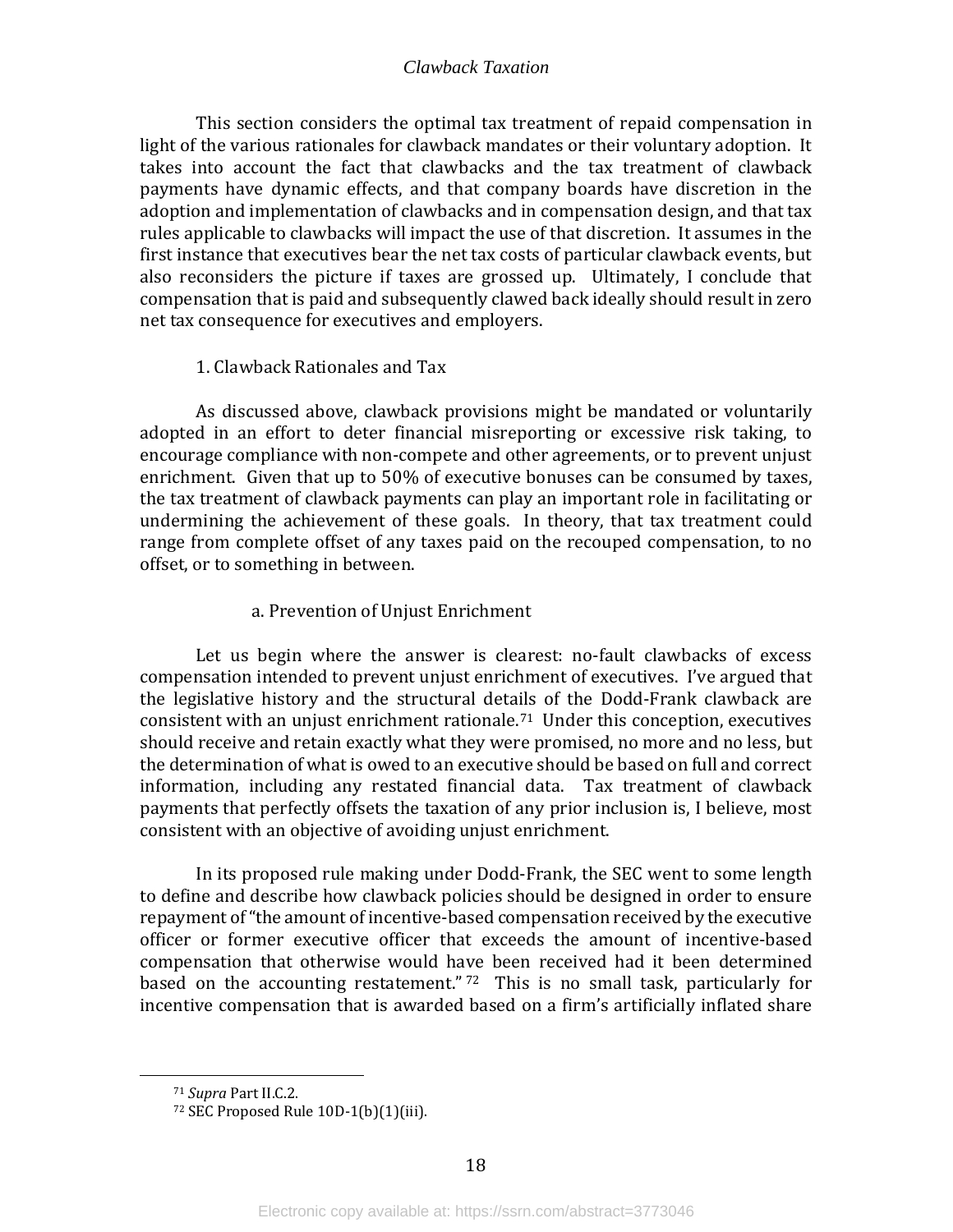price that exists prior to a restatement.<sup>73</sup> It would be much easier to simply require recoupment of all incentive pay received within some window of a restatement, a la the SOX clawback. The fact that the Dodd-Frank clawback and many firm-initiated clawback policies are predicated on recoupment of excess compensation, rather than all incentive compensation associated with a triggering event, suggests a focus less on punishment than on getting to the right level of compensation.

The SEC's proposed rule also specifies that the determination of excess com[pen](#page-21-1)sation is to be made "pre-tax," that is, calculated without regard to any tax paid, <sup>74</sup> in order to ensure full recovery by the employer and to reduce the administrative burden of determining after-tax amounts received by various executives. This makes sense. Recovery of excess compensation on a pre-tax basis makes the shareholders whole.<sup>[75](#page-21-2)</sup> Assuming no significant change in tax rates, a company's earlier deduction for compensation paid, if any, will be offset by the inclusion of compensation recouped. So a company applying the SEC's proposed rule generally would be made whole, ex post, both before and after tax. [76](#page-21-3)

Pre-tax recovery of excess compensation also ensures that the executives subject to the clawback are not unjustly enriched pre-tax. However, unless repayment results in an exact offset of any taxes paid as a result of the earlier inclusion, the executives may be unjustly enriched after tax (if repayment reduces an executive's taxes more than the prior inclusion increased them) or, more likely, penalized after-tax (if repayment reduces taxes less than the prior inclusion increased them).[77](#page-21-4)

#### b. Reducing Financial Misreporting and "Bad Boy" Behaviors

The SOX clawback seems designed to deter financial misreporting by reducing the expected profit associated with that activity. I've referred to this clawback as a

<span id="page-21-0"></span> $73$  Fried argues that these are "guesstimates," but this characterization seems extreme. Fried, *supra* note 5, at 52-54. Presumably, event studies generally can be used to estimate the impact of faulty financials on share price. Event studies are inexact but are widely used in securities litigation. See generally Jill E. Fisch et. al., *The Logic and Limits of Event Studies in Securities Fraud Litigation*, 96 Tex. L. REV. 553 (2018). In its proposed rulemaking, the SEC discussed the potential use of event studies to determine excess compensation arising from restatements and also highlighted the difficulties. The SEC will not mandate the use of event studies but plans to "permit an issuer to use any reasonable estimate of the effect of the restatement on stock price and TSR." SEC Release, *supra* note 3, at 127.

<sup>74</sup> SEC Proposed Rule 10D-1(b)(1)(iii).

<span id="page-21-2"></span><span id="page-21-1"></span><sup>75</sup> That is, recovery makes the shareholders whole on an ex post basis. Investors may pay for expected clawbacks ex ante through greater compensation.

<span id="page-21-3"></span> $76$  If a deduction was allowed to the employer at the time of payment, the amount recovered will be included in income when recouped. If a deduction was not allowed per § 162(m), there will be no inclusion upon recoupment. IRC § 111. Either way, shareholders will be kept whole, ex post, pre- and post-tax.

<span id="page-21-4"></span><sup>77</sup> As discussed *supra* Part III.B., I assume in Parts III.C.1&2 that investors bear part of the cost of clawbacks and any adverse tax treatment of clawbacks on an ex ante basis, but that executives bear the cost of particular clawback events. Another possibility, discussed in Part III.C.3, is that companies gross up executives for the adverse tax consequences of clawbacks.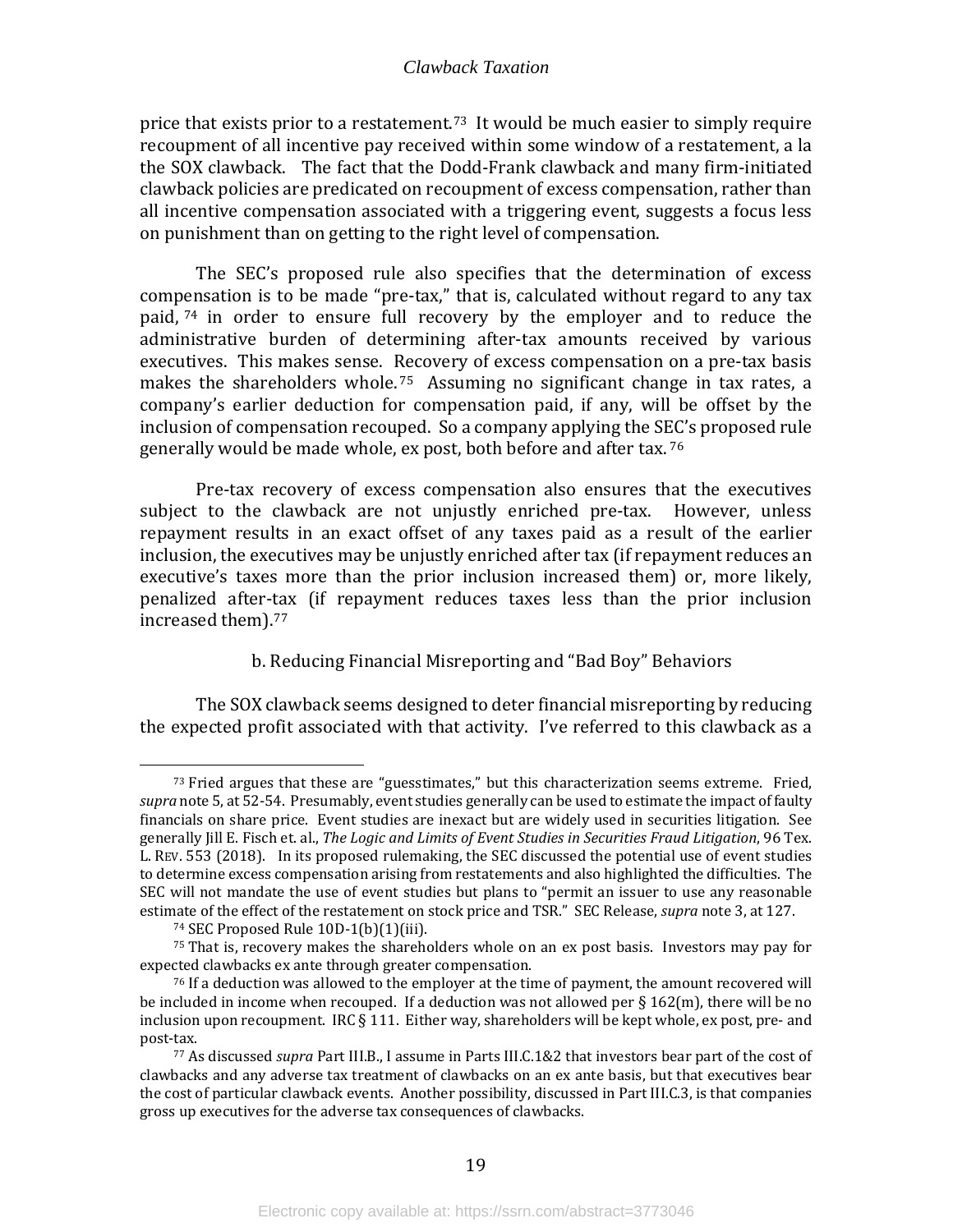sledgehammer given that it contemplates the recovery by an employer of all incentive pay, not just excess pay, associated with triggering restatements as well as recovery of share sale profits, not just "excess" profits.[78](#page-22-0) Congress apparently wasn't worried about over-deterrence when it adopted this clawback approach.

Assuming that there is no real risk of over-deterrence, a clawback tax regime providing for full tax offsets, no tax offsets, or anything in between would be consistent with deterrence of financial misreporting. But is it really appropriate to ignore over-deterrence? In this case, it probably is. To the extent that the SOX clawback is only invoked in cases of purposeful financial misreporting, the risk of over-deterrence should be small. The ideal amount of purposeful financial misreporting is zero. Similarly, to the extent that companies have adopted "bad boy" clawback provisions to deter executives from violating non-competition, nonsolicitation, or non-disclosure agreements, and companies are not concerned about over-deterrence, these objectives also are supported by any tax treatment of paid and recouped compensation that is on net neutral or worse than neutral.

#### c. Mitigating Excess Risk-Taking Incentives

The evidence collected by BBBCS suggests that employer-initiated clawback policies differ substantially from those specified by SOX and Dodd-Frank.[79](#page-22-1) They find that voluntary clawback adoption is associated with a reduction in risk taking, and that the reduction does not relate purely to financial risk, but also to investment risk. [80](#page-22-2) As they note, clawbacks can mitigate imprudent risk taking, but can also reduce prudent risk taking. They find, however, that stock market reaction to clawback adoption is generally positive, suggesting that the market believes, on average, t[hat](#page-22-3) the reductions in risk taking induced by clawback adoption are value increasing. 81

To the extent that risk management is an objective of clawback adoption, the tax treatment of recoupments again becomes important, particularly in a world in which income taxes can consume 50% of incentive pay. There is a real concern that prudent risk taking could be inefficiently inhibited if the expected after-tax financial penalty associated with a clawback triggering event is too high. Moreover, because incentive pay may or may not have been taxed prior to a clawback, balancing these incentives would be quite difficult under a tax regime that did not allow for full recovery of taxes paid on compensation received that is subsequently recouped. Doing so is much more straightforward with full tax offsets.

<sup>78</sup> *Supra* Part II.C.1.

<sup>79</sup> *Supra* Part II.C.3.

<sup>80</sup> BBBCS, *supra* note 4, at 2.

<span id="page-22-3"></span><span id="page-22-2"></span><span id="page-22-1"></span><span id="page-22-0"></span><sup>&</sup>lt;sup>81</sup> BBBCS theorize that clawback adoption can be value enhancing as it may solve a horizon problem that relates to the timing mismatch between current managerial action and future observable consequences. BBBCS, *supra* note 4, at 9.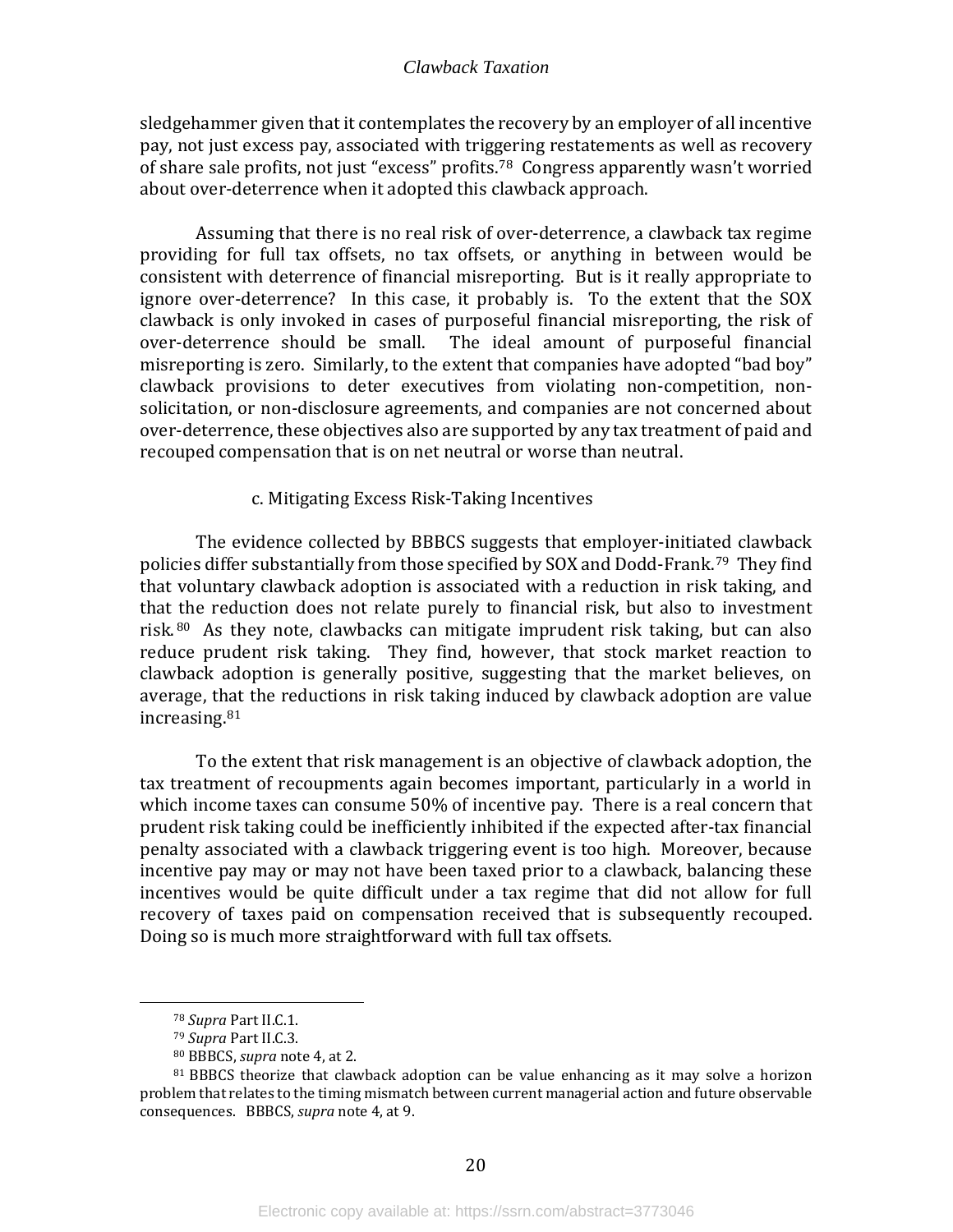Consider the following example. A company's board of directors is concerned about risk taking and attempts to balance incentive pay, which creates risk taking incentives, with clawback policies, that mitigate excessive risk taking by permitting ex post review of decision making. The compensation committee determines that the following scheme best aligns its VP's risk-taking incentives with shareholder interests: a bonus of 0 to \$5 million (after-tax) based on three-year total shareholder return relative to a peer group of firms with a no-fault clawback of any un-earned compensation. The company also has an elective deferred compensation program in which Valerie VP participates, but Victor VP does not. At a 50% tax rate, the committee can accomplish its intended result with respect to both Valerie and Victor by providing a 0 to \$10 million pre-tax bonus, if, but only if, full tax offsets are provided for any clawed back compensation. Suppose, for example, that faulty financials result in payment of the maximum \$10 million bonus in 2019, but that restated financials produced in 2020 support only an \$8 million bonus. Valerie deferred her bonus and has not yet paid tax. She returns \$2 million to company and is left with \$8 million pre-tax and ultimately \$4 million after tax is paid on the bonus at the end of the deferral period. Victor paid \$5 million tax on receipt of his bonus. With full tax offsets, Victor would receive a \$1 million tax refund when he returns \$2 million to Company, also leaving him with \$4 million after tax. If no tax offsets are allowed for recouped compensation, however, Valerie would still net \$4 million, but Victor would net only \$3 million.

To be sure, I am somewhat skeptical that firms manage risk-taking incentives in precisely this fashion, but the upshot is the same: full offset of previously paid taxes is most consistent with facilitating a risk management clawback objective.

#### 2. Fairness, Dynamics Responses, and Other Considerations

<span id="page-23-0"></span>While allowing full offset of employee tax previously paid on clawed back compensation is consistent with the various rationales for clawback imposition or voluntary adoption, it is most strongly dictated by an objective of avoiding unjust enrichment of, but not penalizing, executives who receive excess pay as a result of misreported financials. Once other considerations are taken into account, however, the normative case for full offsets becomes even stronger.

#### a. Fairness

Fairness in taxation is a big, contested issue.<sup>[82](#page-23-1)</sup> Here, I will focus solely on two (still controversial) principles, horizontal equity and avoiding punishment of innocents.

<span id="page-23-1"></span><sup>82</sup> *See* Brian Galle, *Tax Fairness*, 65 WASH.& LEE L. REV. 1323, 1324 (noting that "the concept of tax fairness is presently in some disrepute" in academic tax circles). There is agreement that as a society we "should care about distributive justice," but not much agreement beyond that. *Id*.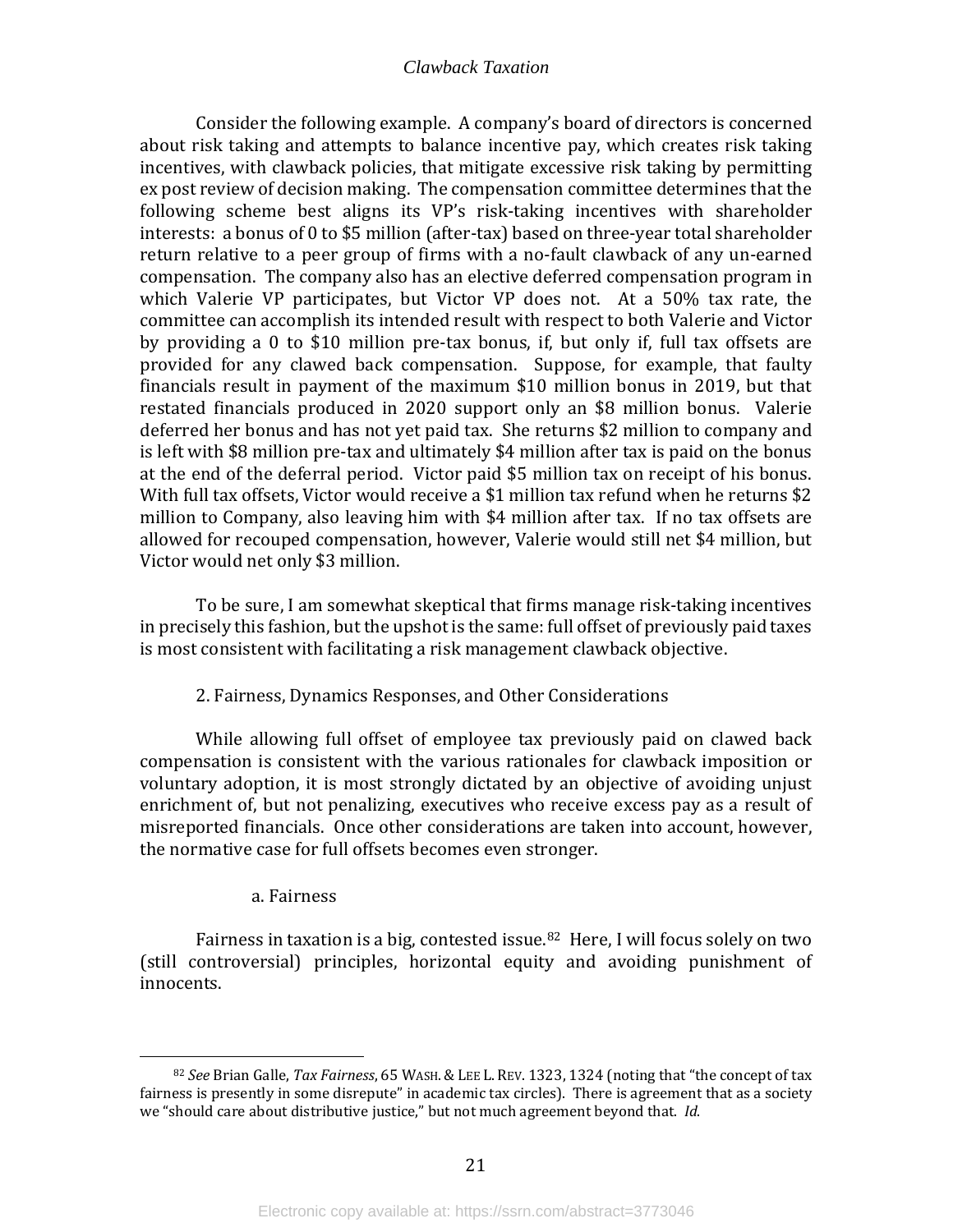Horizontal equity [re](#page-24-1)quires equal taxation of similarly situated taxpayers.<sup>[83](#page-24-0)</sup> This too is a contested concept,  $84$  but I have in mind only the desirability of applying consistent taxation to individuals engaged in economically indistinguishable transactions, an intuitive horizontal equity, if you will.<sup>85</sup> Unless "similarly situated" is defined very narrowly, equal taxation of similarly situated executives subject to a clawback can only be assured under a tax regime that provides for full offset of previously incurred tax on recouped compensation. Again, the easiest way to see this is to compare the situation of our two executives who are forced to repay compensation – Valerie and Victor – and who are identical in every way except that Valerie has elected to defer her bonus (and the tax on that bonus) until retirement while Victor has not made that election and has paid tax currently. In a full tax offset regime, Valerie's repayment will have no tax consequence, since her bonus was not previously taxed, while Victor will receive a deduction or credit offsetting his prior tax obligation on the recouped amount. On net, they will face the same tax on the same post-clawback income. Under a regime providing for no deduction or credit for previously incurred tax, Valerie would still face no net tax as a result of the bonus award and recoupment while Victor would incur a net tax obligation of up to 50% of the recouped bonus.<sup>[86](#page-24-3)</sup>

One can also think of fairness in this context as avoiding financial punishment via clawbacks of executives who played no part in activities leading to earnings restatements. Under an unjust enrichment perspective, these executives should not profit from the misreported results, but they should not be penalized either. Under this view, the case for full tax offsets seems particularly compelling in the context of no-fault clawbacks enforced against executives with no involvement in particular misreporting and no overall responsibility for a company's financial reporting – for example, a vice president of research and development at a firm that has misreported sales. Under the Dodd-Frank approach, only excess compensation is recovered from these executives, which intuitively seems fair. However, without full tax offsets, the executives could face a net tax obligation of up to 50% on compensation that was received and repaid, which seems intuitively unfair.[87](#page-24-4) 

<span id="page-24-0"></span><sup>83</sup> *Id*. at 1325 (citing R. A. Musgrave, *In Defense of an Income Concept*, 81 HARV. L. REV. 44, 45

<span id="page-24-1"></span><sup>&</sup>lt;sup>84</sup> Galle, *supra* note 82, at 1324-25 (discussing critiques of the horizontal equity principle pressed by Louis Kaplow, Liam Murphy and Thomas Nagel, and others).

<span id="page-24-2"></span><sup>&</sup>lt;sup>85</sup> As Galle notes, despite the persuasive academic critiques of horizontal equity, the concept continues to exhibit an intuitive and lasting appeal (citing Richard A. Musgrave, *Horizontal Equity: A Further Note*, 1 FLA. TAX. REV. 354, 358 (1993).

<span id="page-24-3"></span><sup>&</sup>lt;sup>86</sup> Here, again, I am assuming that executives bear whatever net tax flows from a particular clawback event. This may not be the case. *See infra* Part III.C.3.

<span id="page-24-4"></span> $87$  The equities in this situation remind one of Burnet v. Sanford & Brooks Co., 282 U.S. 359 (1931). There, the taxpayer incurred deductible expenses between 1913 and 1916 that exceeded gross income. Subsequently, the taxpayer collected a judgment related specifically to the prior expenses. The taxpayer argued that the earlier losses and subsequent recovery should be netted to determine taxable income. The Supreme Court held that such a result was inconsistent with annual tax accounting. Of course, Congress responded to the inherent unfairness of situations like that in Sanford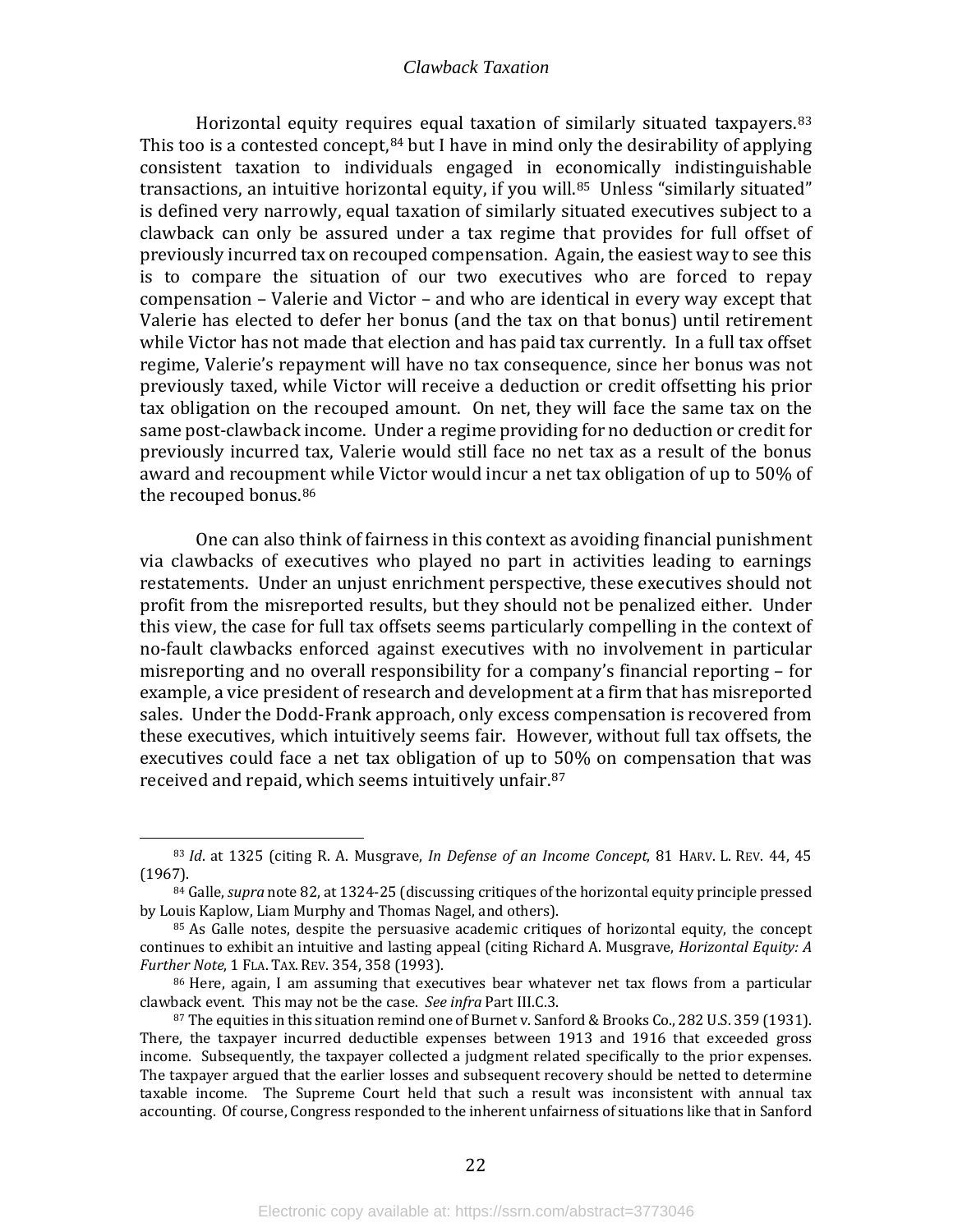#### b. Adoption and Implementation of Clawback Regimes

In the absence of final rule making under Dodd-Frank, the adoption and implementation of clawback policies is largely at the discretion of company boards of directors. To be sure, the SEC has the power to pursue clawbacks against CEOs and CF[Os](#page-25-0) under SOX, and the SEC has in recent years become more aggressive in doing so, <sup>88</sup> but even so, SOX clawbacks are largely confined to the most egregious cases. The proxy advisory services place some pressure on firms to voluntarily adopt clawbacks, but the compensation "scorecard" promulgated by Institutional Shareholder Services, the largest proxy advisory firm, asks only whether a company maintains a "sufficient" or "rigorous" clawback policy; it does not prescribe best practices for clawback design or implementation[.89](#page-25-1) If we want firms to adopt comprehensive clawback policies and to implement them aggressively, or at least even-handedly, the tax treatment of recouped compensation matters.

Imagine the worst-case clawback tax scenario, from the point of view of companies and their executives, in which compensation is taxed to the executives when received, but is not deductible or creditable for the executives when recouped. Assuming, reasonably, that the tax treatment of an employer that recoups compensation will be neutral,  $90$  this tax treatment of the executives would impose a joint employer/employee tax burden on recouped compensation, and that has several pernicious effects.[91](#page-25-3)

As discussed above, the net cost associated with such a tax regime is unlikely to be borne solely by the executives. Executives subjected to such a regime would demand greater compensation to offset the risk of incurring net tax obligations on compensation they cannot keep, shifting at least part of the tax burden onto shareholders. But however the net burden is borne in aggregate, a tax regime that fails to provide for full tax offsets for disgorged compensation will discourage the voluntary adoption of clawback policies and discourage the adoption of more comprehensive, no-fault policies by adopting companies.[92](#page-25-4)

<sup>&</sup>amp; Brooks by providing for net operating loss deductions. *See* IRC § 172. Providing full tax offsets for clawback payments would reflect a similar spirit.

<sup>&</sup>lt;sup>88</sup> *See supra* note 16 and accompanying text.<br><sup>89</sup> *See* ISS, United States Proxy

<span id="page-25-1"></span><span id="page-25-0"></span><sup>&</sup>lt;sup>89</sup> *See* ISS, United States Proxy Voting Guidelines (Dec. 6, 2018), https://www.issgovernance.com/file/policy/active/americas/US-Voting-Guidelines.pdf.

<span id="page-25-2"></span> $90$  Recouped compensation will be included in the employer's income only if and to the extent that the compensation was previously deducted by the employer and the deduction reduced the employer's taxes. IRC § 111.

<span id="page-25-3"></span><sup>91</sup> As Myron Scholes and Mark Wolfson have repeatedly emphasized, the analyst must consider all taxes, all parties, and all costs in evaluating the tax consequences of various rules or transactions. *See* Myron S. Scholes & Mark A. Wolfson, *Taxes and Employee Compensation Planning*, TAXES (Dec. 1986); MYRON S. SCHOLES ET AL, TAXES AND BUSINESS STRATEGY: A PLANNING APPROACH 183 (2d ed. 2002).

<span id="page-25-4"></span> $92$  Similarly, to the extent that executives have discretion as to whether to restate earnings, the imposition of a restatement-triggered clawback will tend to discourage restatement filings, and asymmetric tax treatment of clawbacks will further discourage such filings. *See* Fried, *supra* note 5, at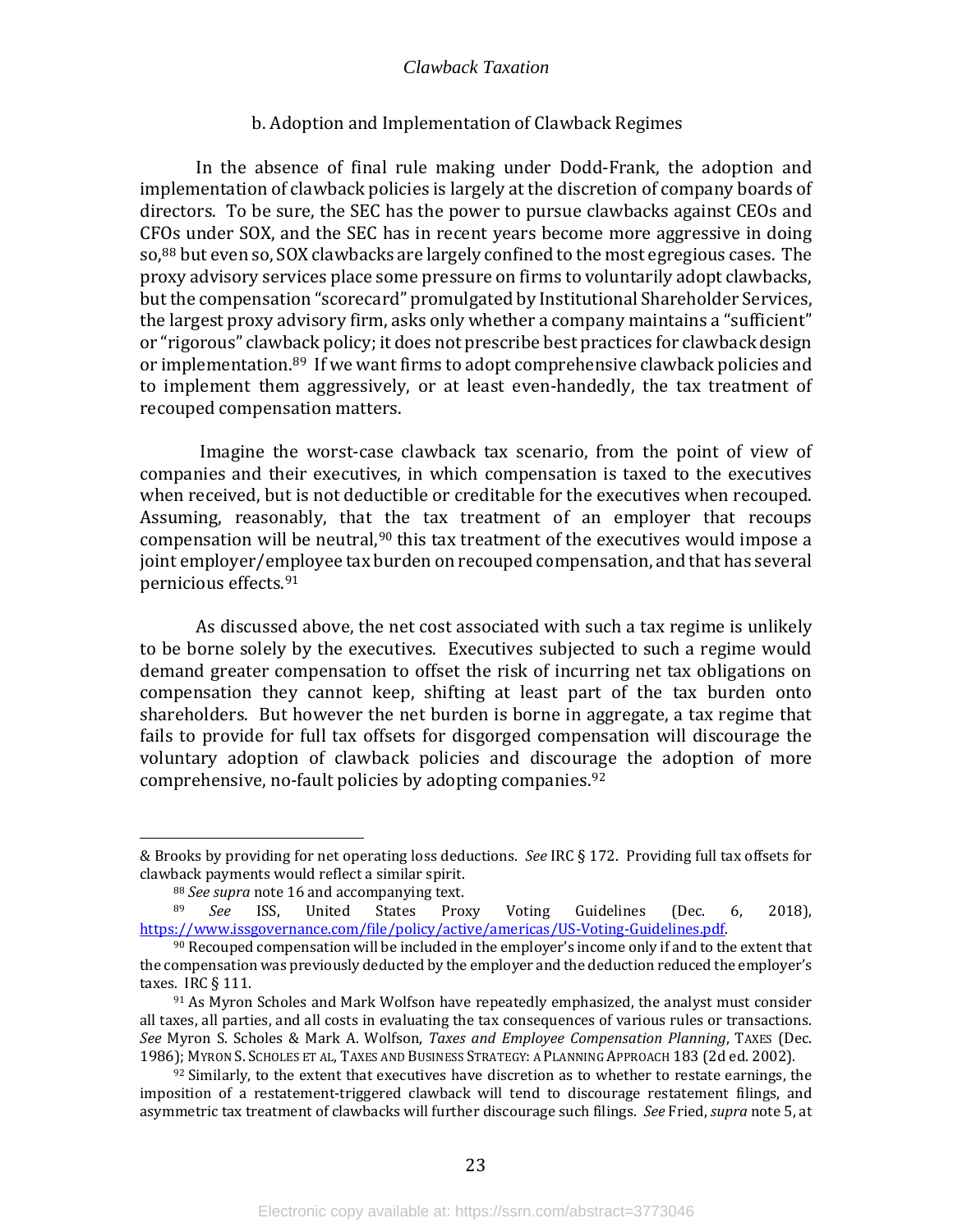Moreover, to the extent that companies have discretion with respect to implementation within mandated clawback regimes or their own voluntarily adopted policies, boards or compensation committees are likely to use that discretion to minimize the scope of executive clawback obligations in the worst case, no tax offset scenario.

A tax regime that provides for full tax offsets for recouped compensation would not impose an additional, external cost onto clawback programs. To be sure, executives will still demand to be compensated for the risk of losing compensation due to a clawback, and, in particular, due to a no-fault clawback triggered by another executive's error or malfeasance, but taxes would not add to the possible losses under a full offset tax regime.

#### c. Impact on Compensation Design

We should also consider the impact of clawback policies, and the taxation of clawbacks, on executive compensation design, which is certainly subject to board of director/compensation committee discretion. The interactions are complex, but the bottom line is the same: full tax offsets will ensure that the tax treatment of clawbacks does not in itself distort compensation design.

Taxes aside, the existence of a clawback provision, whether mandated or voluntarily adopted, is likely to impact compensation design, and perhaps in unpredictable ways. Professors Roberta Romano, Sanjai Bhagat, and Stephen Bainbridge have argued that the imposition of clawbacks on incentive compensation likely results in firms shifting away from incentive compensation in favor of greater salaries.<sup>[93](#page-26-0)</sup> BBBCS find, however, that firm-initiated clawback policies are associated with *more* equity-based incentive pay and more pay overall. <sup>[94](#page-26-1)</sup> One possible explanation for the former association is that equity pay awards increase the incentive for managers to manipulate financials in order to increase equity compensation payouts and that clawbacks offset that incentive to some extent by imposing an ex post correction when and if such manipulation is uncovered. Equity pay is more attractive from the shareholders' perspective if manipulation can be

<sup>15 (</sup>discussing a case in which management's refusal to file a restatement precluded the application of a SOX clawback provision).

<span id="page-26-0"></span><sup>93</sup> *See* Bainbridge, *supra* note 5, at 1807 (noting that companies reduced incentive compensation and increased executive salaries in response to the SOX clawback and implying that the response to the Dodd-Frank clawback could be similar); Bhagat & Romano, *supra* note 5, at 366 (reporting that SOX clawbacks led to a decrease in executive incentive compensation and an increase in salaries). Professors Fried and Shilon note that the evidence that Bainbridge, Bhagat, and Romano reference was based on the punitive SOX clawback and that excess pay clawbacks, such as the Dodd-Frank clawback, "should not distort pay arrangements." Fried & Shilon, *supra* note 5, at 747.

<span id="page-26-1"></span><sup>94</sup> BBBCS, *supra* note 4, online appendix at 2-3.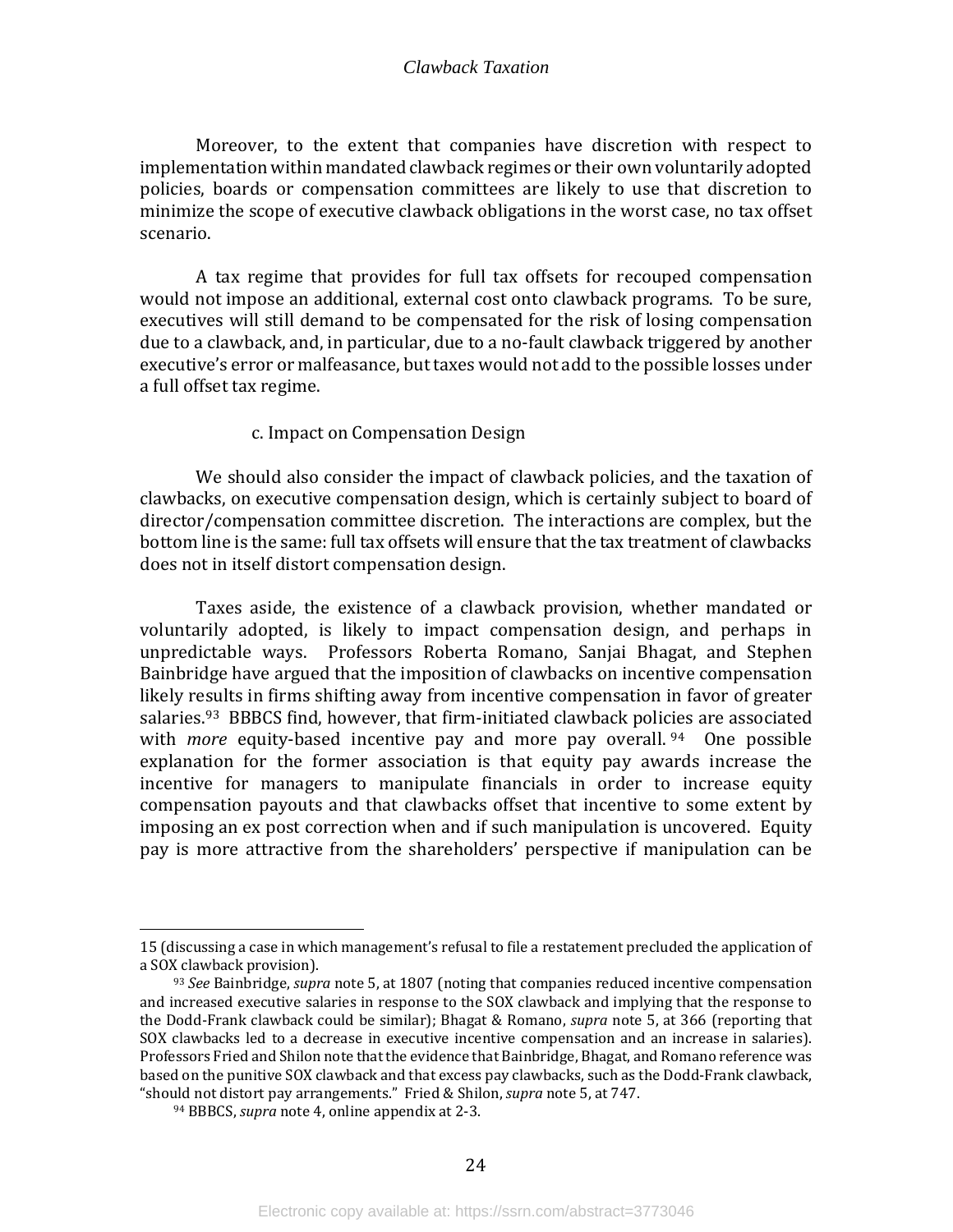mitigated, and so clawback adoption is associated with more equity pay, or so this story goes. [95](#page-27-0)

Notably, the SEC's proposed clawback rules under Dodd-Frank reach some forms of incentive pay but not others. The SEC's Dodd-Frank clawback rules would include stock and options that vest based on satisfaction of a financial reporting goal but would not reach simple time-vested stock and options.<sup>96</sup> The trend in executive pay design over the [las](#page-27-2)t two decades has involved a shift away from the latter and towards the former, <sup>97</sup> but adoption of a mandatory, no-fault clawback rule that incorporates this distinction could potentially reverse this trend. In my view, this would mark an unfortunate return to less performance sensitive executive compensation.

Limited deductibility of clawback payments that increases the cost to executives (and indirectly to companies) of recouped pay could reinforce the shift in favor of increased performance-based pay observed by BBBCS or it could encourage companies to shift away from compensation subject to clawbacks, particularly under a mandatory, no-fault Dodd-Frank clawback regime. It is impossible to predict, but what we can say with confidence is that a clawback tax regime that allows for full offset of previously paid tax would not exacerbate any distortions in compensation design that result from the adoption of clawback rules per se.

Of course, a more direct response to limited deductibility of clawback payments would be to design compensation so that it is not taxed to recipients until after the potential clawback window has closed, thereby obviating any concern with the offset of previously paid taxes.<sup>[98](#page-27-3)</sup> Recall the earlier example of shares awarded based on 2015-2018 performance that do not vest until 2021. These shares would not be taxed until 2021 and any restatement of 2015-2018 financials is more likely than not to have occurred prior to that date.<sup>[99](#page-27-4)</sup> Alternatively, limited deductibility

<span id="page-27-0"></span><sup>95</sup> *Id*. Another possibility noted by BBBCS is that to the extent that clawback adoption reduces executive risk taking, it may be in the shareholders' interest to increase equity pay to maintain risk-<br>taking incentives. *Id*. at 3.

<sup>&</sup>lt;sup>96</sup> See SEC Release, *supra* note 3, at 47.

<span id="page-27-2"></span><span id="page-27-1"></span><sup>97</sup> David I. Walker, *The Way We Pay Now: Understanding and Evaluating Performance-Based Executive Pay*, 1 J.L. FIN. & ACCT. 395, 405-08 (2016).

<span id="page-27-3"></span> $98$  Another possibility might be for the company to reduce executive pay in a subsequent year by the amount of the clawback in lieu of requiring an executive to repay the clawback amount. One might expect this approach to eliminate any adverse tax consequences associated with actual repayment, but this is unlikely to be true. *See infra* Part VI.B.

<span id="page-27-4"></span><sup>&</sup>lt;sup>99</sup> Studies of restatements reveal that most occur within a half-year of the end of the period of misreporting and that the median period of misreporting is between 1.75 and 2.75 years. *See* Mark Hirschey et al, *The Timeliness of Restatement Disclosures and Financial Reporting Credibility*, 42 J. BUS. FIN. & ACCT. 826, 841 (2015) (examining 348 restatements by U.S. companies between 1997 and 2006 and finding a 2.75 year median length of the restated period (3 years at the  $75<sup>th</sup>$  percentile) and a 0.4 year median delay between the end of the misreported period and restatement  $(0.6 \text{ years at the } 75^{\text{th}})$ percentile); Linda A. Myers et al, *Restating Under the Radar? Determinants of Restatement Disclosure Choices and the Related Market Reactions* (working paper, April 2013) (examining 1773 restatements by U.S. companies between 2002 and 2008 and finding a 1.75 year median length of the restated period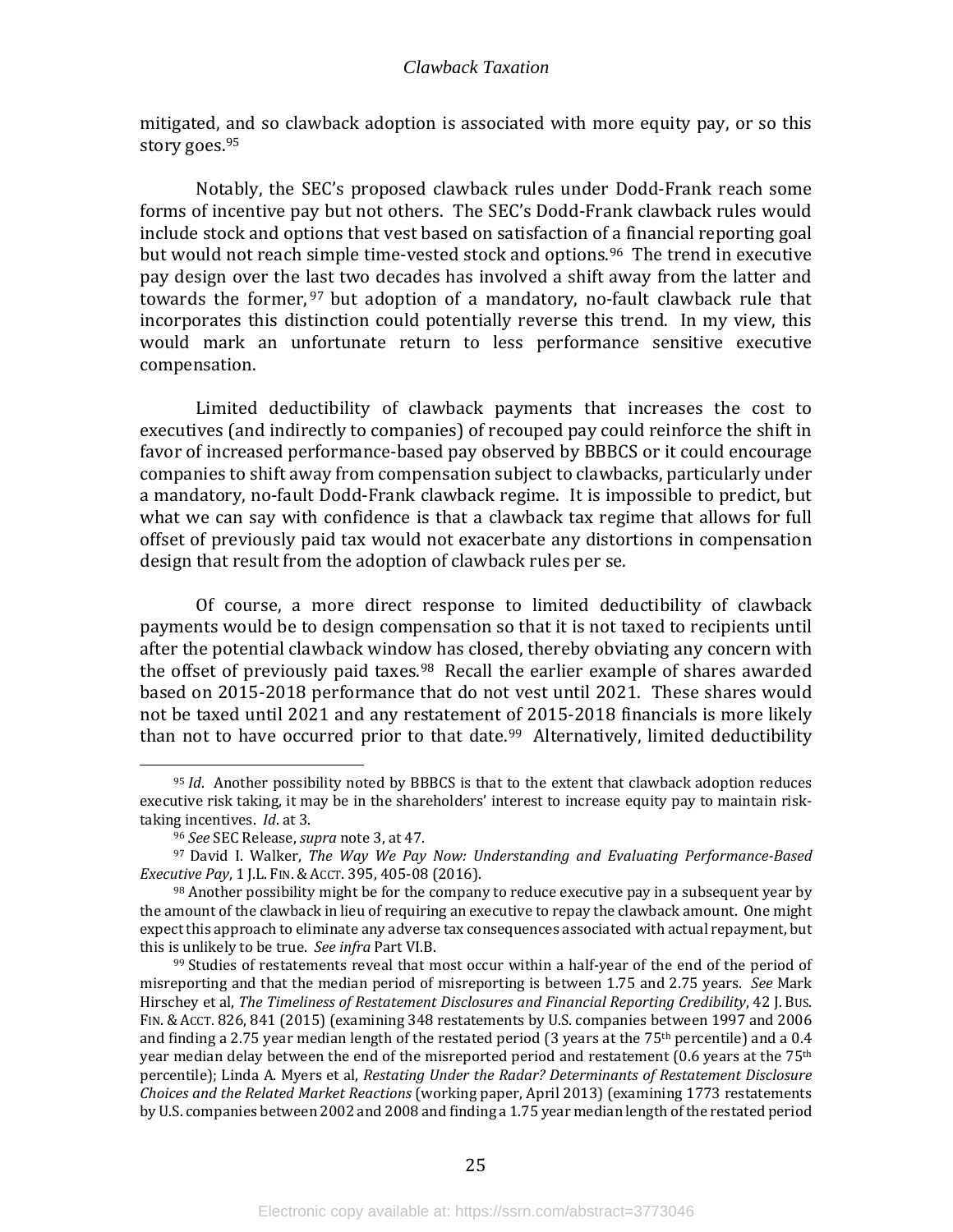might encourage greater elective deferral of incentive compensation into nonqualified deferred compensation plans, reducing the amount of previously taxed compensation subject to being clawed back.[100](#page-28-1) Although these would be distortions induced by limited deductibility, they are not necessarily "bad" distortions. Increased vesting periods for incentive pay and increased deferred compensation both improve long-term alignment between executives and shareholders. But other distortions might be more subtle and pernicious.

#### 3. The Impact of Tax Gross Ups on the Optimal Tax Treatment of Clawbacks

<span id="page-28-0"></span>Thus far I have assumed that if executives are compensated for net tax costs associated with clawed back compensation, they are compensated ex ante based on the expected net costs, and that the executives bear any tax costs associated with particular clawback events. The ideal tax treatment of clawed back compensation in this scenario would provide for full offset of any taxes previously paid on the amount disgorged. Anything less than full offset results in costs that will be passed on to investors ex ante and is inconsistent with an unjust enrichment rationale for clawback adoption ex post. Full offset of taxes on clawed back funds also facilitates the use of clawbacks to manage risk taking incentives, ensures equal tax treatment of similarly situated executives, best promotes the adoption and robust enforcement of voluntary clawback programs, and minimizes distortions in executive pay design.

But what if executives are made whole or "grossed up" for any net tax cost associated with clawed back compensation? Companies have at times grossed up executives for taxes on golden parachute payments, the value of personal use of company aircraft, and other perks. $101$  Th[ese](#page-28-3) gross ups are very expensive, and the proxy advisory firms discourage their use,  $102$  but they persist. One could imagine, in particular, companies grossing up executives for taxes on clawed back compensation that are not offset on repayment, particularly in the case of no-fault clawbacks imposed on executives lacking any culpability.

To be clear, I am not talking about grossing up executives for the clawback itself. That would be pointless. The whole idea to clawbacks is to ensure that the executives receive the "right" amount of compensation pre-tax. But by the same token, these executives arguably should not bear a net tax burden on compensation

<sup>(3</sup> years at the 75th percentile) and a 0.5 year median delay between the end of the misreported period and restatement (0.6 years at the  $75<sup>th</sup>$  percentile).

<sup>100</sup> This possibility is considered at greater depth *infra* Part VI.A.

<span id="page-28-2"></span><span id="page-28-1"></span><sup>101</sup> *See, e.g*., David Yermack, *Flights of Fancy: Corporate Jets, CEO Perquisites, and Inferior Shareholder Returns*, 80 J. FIN. ECON. 211 (2006) (noting tax gross ups on personal use of corporate aircraft); David I. Walker, *Tax Incentives Will Not Close Stock Option Accounting Gap*, 96 TAX NOTES 851, 855 (2002) (discussing gross ups for taxes on excess golden parachute payments).

<span id="page-28-3"></span><sup>102</sup> Institutional Shareholder Services, United States Proxy Voting Guidelines 41 (Nov. 18, 2019) (listing tax gross-ups as a "problematic" pay practice); Glass Lewis, An Overview of the Glass Lewis Approach to Proxy Advice 38 (2019) (voicing opposition to the adoption of new executive excise tax gross-ups).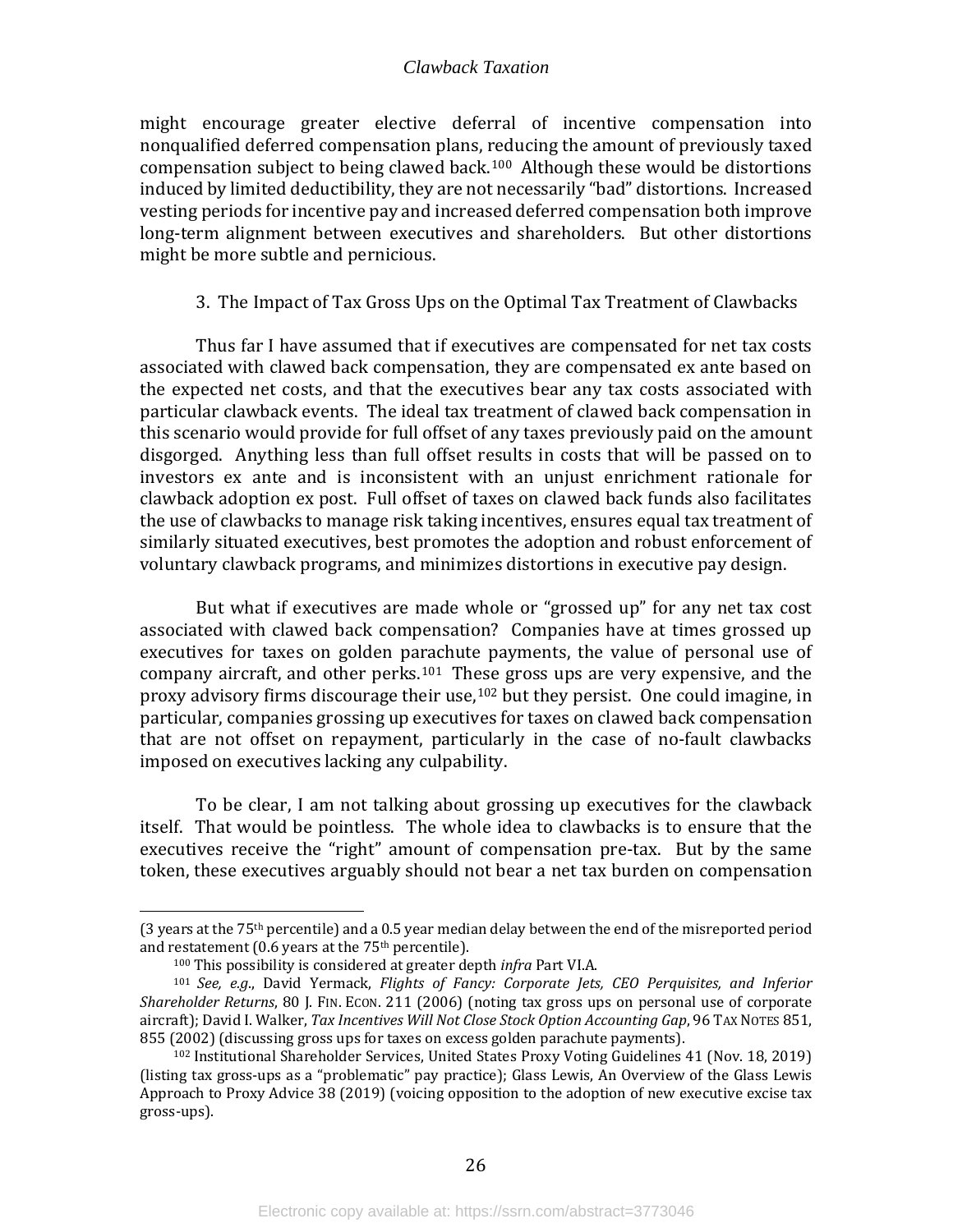that is returned, and tax gross ups would achieve this. Indeed, a system in which tax gross ups were regularly provided to executives for net taxes on clawed back compensation would eliminate several of the problems or inequities associated with an asymmetric tax regime discussed above. Gross ups of net clawback taxes would facilitate the balancing of risk-taking incentives, ensure equal treatment of executives irrespective of their participation in deferred compensation programs, and avoid punishing innocent executives required to return compensation.[103](#page-29-1)

But gross ups would not remedy all of the ills associated with net tax costs on clawbacks; some it would exacerbate by increasing the total cost of clawbacks for companies and their executives. If clawbacks resulted in net tax costs and gross ups were anticipated, companies would be further discouraged from voluntarily adopting or even-handedly enforcing clawback provisions and clawbacks would have an even larger distortionary impact on the design of executive compensation programs.

How expensive are gross ups? To get a sense of the cost, consider the example of an executive who receives a \$1 million bonus in 2019 and pays \$500,000 in federal and state income taxes. (To keep the math simple, we will ignore FICA taxes, which would be recovered on repayment.)<sup>104</sup> Suppose the bonus is clawed back in 2020 and that there is no tax credit or deduction for the repayment, such that there is a \$500,000 net tax burden on zero net compensation. Suppose the company commits to making their executives whole for taxes on clawbacks. Because these gross up payments also are taxable as ordinary income, at, we will again assume, a 50% rate, the company will need to pay the executive \$1 million to keep her whole after-tax,<sup>[105](#page-29-3)</sup> an incredible cost for issuing and recouping a \$1 million bonus.

And so, despite the fact that tax gross ups might "solve" several problems associated with a tax regime that does not provide full offset for taxes paid on clawed back compensation, in fact, the possibility that companies might gross up executives for these taxes and incur these costs is actually a compelling argument in favor of full tax offsets for clawbacks.

#### IV. ACTUAL TAX TREATMENT OF CLAWED BACK COMPENSATION

<span id="page-29-0"></span>As this Part explores, the actual tax treatment of clawed back compensation does not necessarily align with the full offset ideal. Although repayments are generally deductible as ordinary and necessary business expenses or as business

<span id="page-29-1"></span><sup>&</sup>lt;sup>103</sup> The basic idea here is that fully grossing up executives on any net tax obligations arising from clawbacks is equivalent, from the executives' perspective, to a tax regime providing full offsets. Thus, a number of the benefits associated with a full tax offset regime carry over to a gross up regime. For example, an innocent executive forced to disgorge a bonus under a no-fault clawback provision will be made whole after-tax if her previously paid taxes on the compensation are fully refunded or if her employer grosses her up on any net tax obligation arising from asymmetric tax treatment.

<sup>104</sup> *See infra* note 106.

<span id="page-29-3"></span><span id="page-29-2"></span> $105$  Fifty percent of the \$1 million gross up payment will be consumed by tax, leaving \$500,000 after tax to offset the \$500,000 net employee tax burden of the clawback.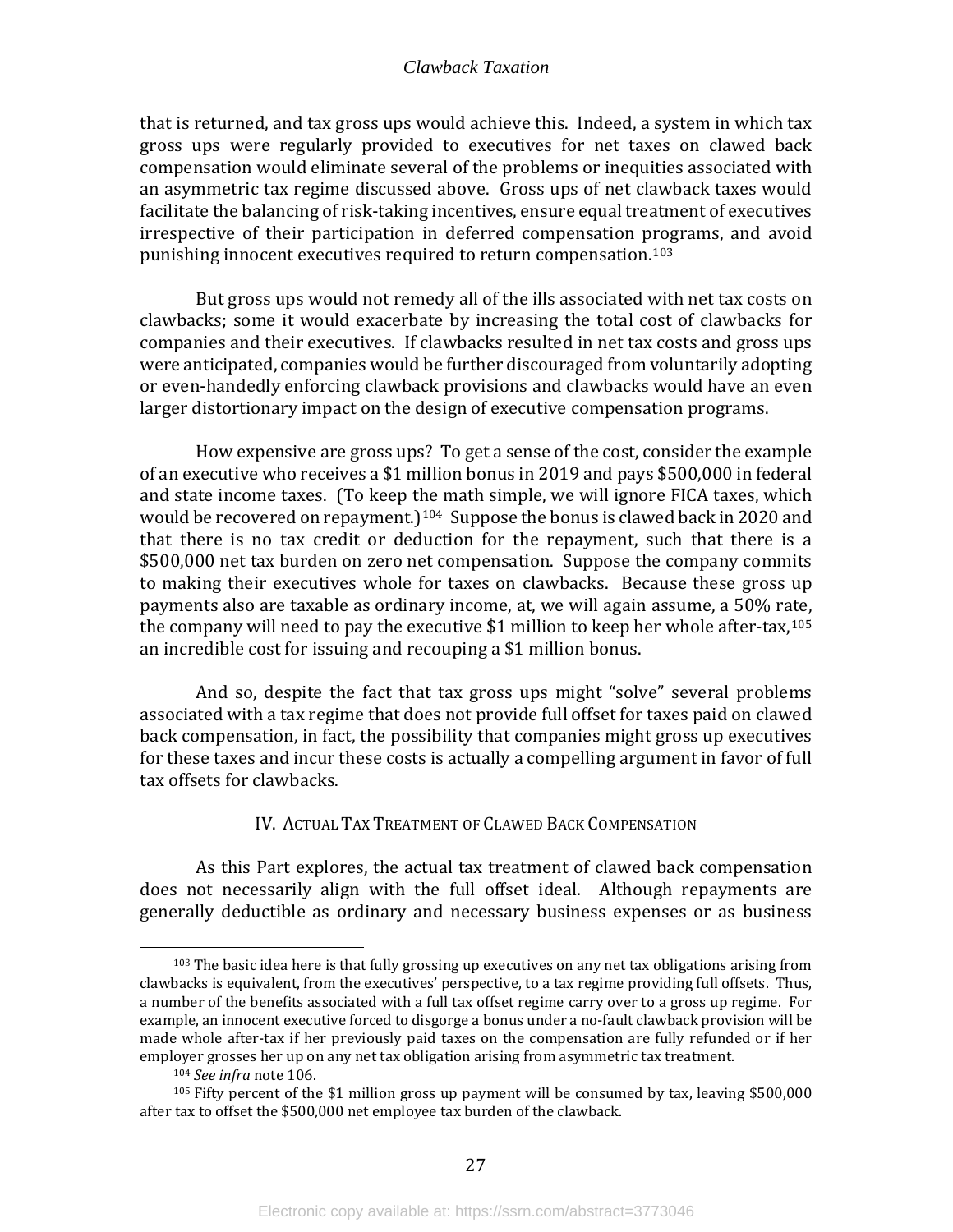losses, these deductions are of limited direct use (historically) or no direct use (currently). IRC § 1341 may provide for recovery of taxes previously incurred on clawed back pay in many situations, but § 1341 relief is imperfect and potentially subject to adverse IRS interpretation.

#### <span id="page-30-0"></span>*A. Deductibility under IRC §§ 162/165*

Let us begin with the paradigm case of an executive who receives compensation in an earlier year in accordance with a bonus plan, but who is required to repay and does repay that compensation in a later year when it is determined, due to an earnings restatement, that the bonus was not actually earned. Under the wellsettled "claim of right" doctrine, the executive may not amend her federal income tax return for the earlier year and exclude the repaid compensation, even if the period for amendment remains open, since in the earlier year, the taxpayer had an apparent unrestricted right to the compensation. [106](#page-30-1) 

However, the taxpayer may be entitled to a deduction in the year of repayment. It is well established that employment constitutes a trade or business, such that ordinary and necessary expenses arising from employment are deductible under IRC § 162. [107](#page-30-2) Both court opinions and IRS memoranda have supported deduction of involuntarily repaid compensation in the year of repayment as an unreimbursed business expense under § 162 or as a trade or business loss deductible under §  $165(c)$ .  $108$ 

Clawback payments should be deductible under §§ 162 or 165 even in circumstances in which the taxpayer's malfeasance triggered the need for the earnings restatement and clawed back compensation. This situation is analogous to one in which an embezzler is apprehended and repays stolen funds. It is well established that an embezzler is entitled to deduct repayment, despite the obvious malfeasance. <sup>109</sup> Moreover, clawback payments arising from breach of non-Moreover, clawback payments arising from breach of non-

<span id="page-30-1"></span><sup>106</sup> U.S. v. Lewis, 340 U.S. 590 (1951) (citing North American Oil v. Burnet, 286 U.S. 417 (1932)). The facts of Lewis mirror the typical clawback scenario. Lewis received a \$22,000 bonus in 1944 and paid tax on that amount. In 1946, Lewis was ordered by a state court to return \$11,000 to his employer after it was determined that the original bonus amount had been improperly computed. Lewis sued for a refund, which the Court of Claims allowed. The Supreme Court reversed.

The claim of right doctrine does not apply to FICA taxes, which when overpaid in a previous year as the result of a clawback provision or otherwise, can be recovered per IRC § 6413 and the regulations thereunder. There is a three-year statute of limitations. *See* Rev. Rul. 79-311 (holding that § 6413 provides relief for a taxpayer who was required to return compensation advanced in a previous year that exceeded earned commissions); *see also*, Barker & O'Brien, *supra* note 5, at 441.

<sup>107</sup> Rev. Rul. 79-311, 1979-2 C.B. 25.

<span id="page-30-3"></span><span id="page-30-2"></span><sup>108</sup> Oswald v. Commissioner, 49 T.C. 645 (1968) (compulsory repayment of excessive compensation pursuant to pre-existing bylaw was deductible as an ordinary and business expense); Rev. Rul. 82-178, 1982-2 C.B. 59 (repaid "income aid payment" was deductible by employee as a business loss per § 165(c)(1)).

<span id="page-30-4"></span> $109$  McKinney v. U.S., 574 F.2d 1240 (5<sup>th</sup> Cir. 1978) (noting that the government did not dispute the taxpayer's deduction of embezzled fund in the year of repayment).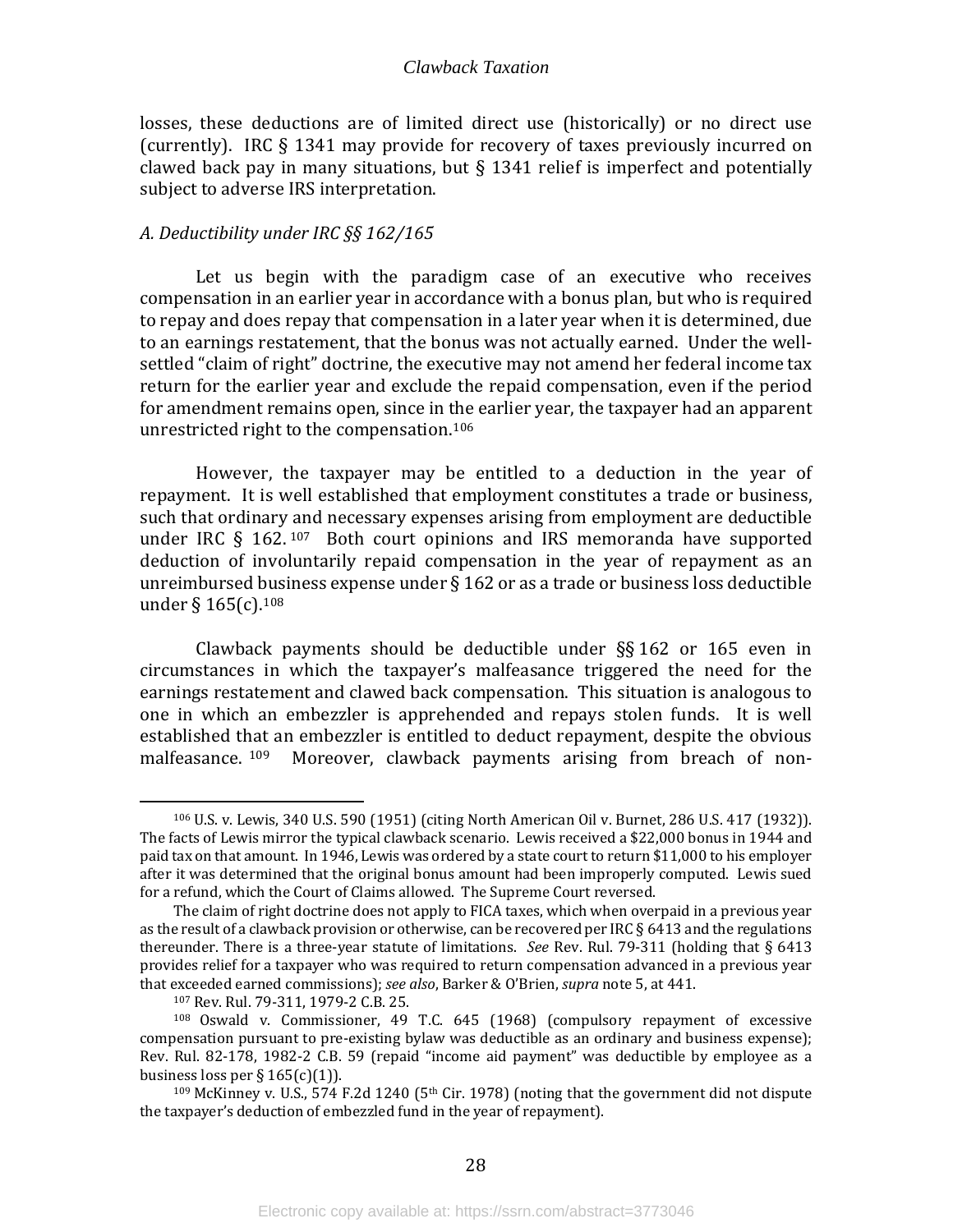competition, solicitation, or confidentiality agreements are deductible.[110](#page-31-0) The only circumstance in which a clawback payment would not be deductible under §§ 162/165 would be one in which the payment was deemed voluntary, such as a case in which the parties entered into the clawback agreement after the triggering event.<sup>111</sup> Involuntary clawback payments should generally be deductible under  $\S$ 162/165.

While deductible, the difficulty for executives faced with clawback obligations is that unreimbursed employee business expenses under § 162 and trade or business losses of individuals per  $\S 165(c)(1)$  are deductible only as miscellaneous itemized deductions (MIDs). [112](#page-31-2) Prior to 2018, these deductions were allowed, but were restricted; beginning in 2018 and through 2025, these deductions are completely disallowed. [113](#page-31-3) Luckily, for executives facing clawback obligations, § 1341 will often provide an alternative path to deduction. But before turning to that provision, I will briefly explore the limitations on deductibility of MIDs that applied prior to 2018 and that would potentially apply after 2025.

Prior to 2018, there were three provisions that potentially limited the usefulness of MIDs. First, under § 67, MIDs were allowed only to the extent that the sum of MIDs exceeded 2% of AGI.<sup>114</sup> To get a sense of the significance of this "haircut", I reviewed the data on the deductibility of MIDs for high-income taxpayers as compiled in the IRS's 2016 Statistics of Income.[115](#page-31-5) 18% of returns reporting [AGI](#page-31-6) between \$2 and \$5 million reported MIDs in excess of the 2% of AGI threshold.116 While these taxpayers would have faced no  $\S 67$  "haircut" on an additional deduction for clawed back compensation, the other 82% of taxpayers would have faced a haircut ranging from 0 to 2% of AGI.

Second, under § 68, total itemized deductions (after application of various provision-by-provision haircuts) were reduced by an amount equal to 3% of the excess of AGI over an inflation-adjusted threshold. For high-income taxpayers, this provision increased effective marginal tax rates, but it would have had little impact on the deductibility of clawback payments since most high-income taxpayers had

<span id="page-31-0"></span><sup>&</sup>lt;sup>110</sup> Rev. Rul. 67-48 (allowing deduction under  $\S$  165(c)(1) in year of payment of compensation clawed back as a result of taxpayer's breach of an employment contract).

<span id="page-31-2"></span><span id="page-31-1"></span><sup>111</sup> Voluntary repayment of compensation would not be considered an ordinary and necessary expense and would not support a deduction. Blanton v. Commissioner, 46 T.C. 527 (1966).

<sup>112</sup> IRC § 67(b).

<sup>113</sup> TCJA § 11045; IRC § 67(g).

<span id="page-31-4"></span><span id="page-31-3"></span><sup>&</sup>lt;sup>114</sup> For example, a taxpayer with AGI of \$1 million and MIDs of \$25,000 would be able to deduct only \$5000, as 2% of \$1 million is \$20,000. If the same taxpayer had MIDs of \$20,000 or less, her MIDs would be completely nondeductible.

<sup>115</sup> IRS Statistics of Income for Tax Year 2016 (Filing Year 2017), Table 2.1.

<span id="page-31-6"></span><span id="page-31-5"></span><sup>116</sup> 2016 SOI Table 2.1. Compare column 1 (total returns) and column 106 (number of returns with MIDs in excess of the 2% of AGI floor) for the \$2 million to \$5 million AGI band. For comparison, the average realized compensation for "top 5" executives of S&P 1500 companies for 2016 was about \$4.1 million. Author's calculation based on Execucomp data field Total Alt2, which includes the value of vested stock and the net value of exercised options.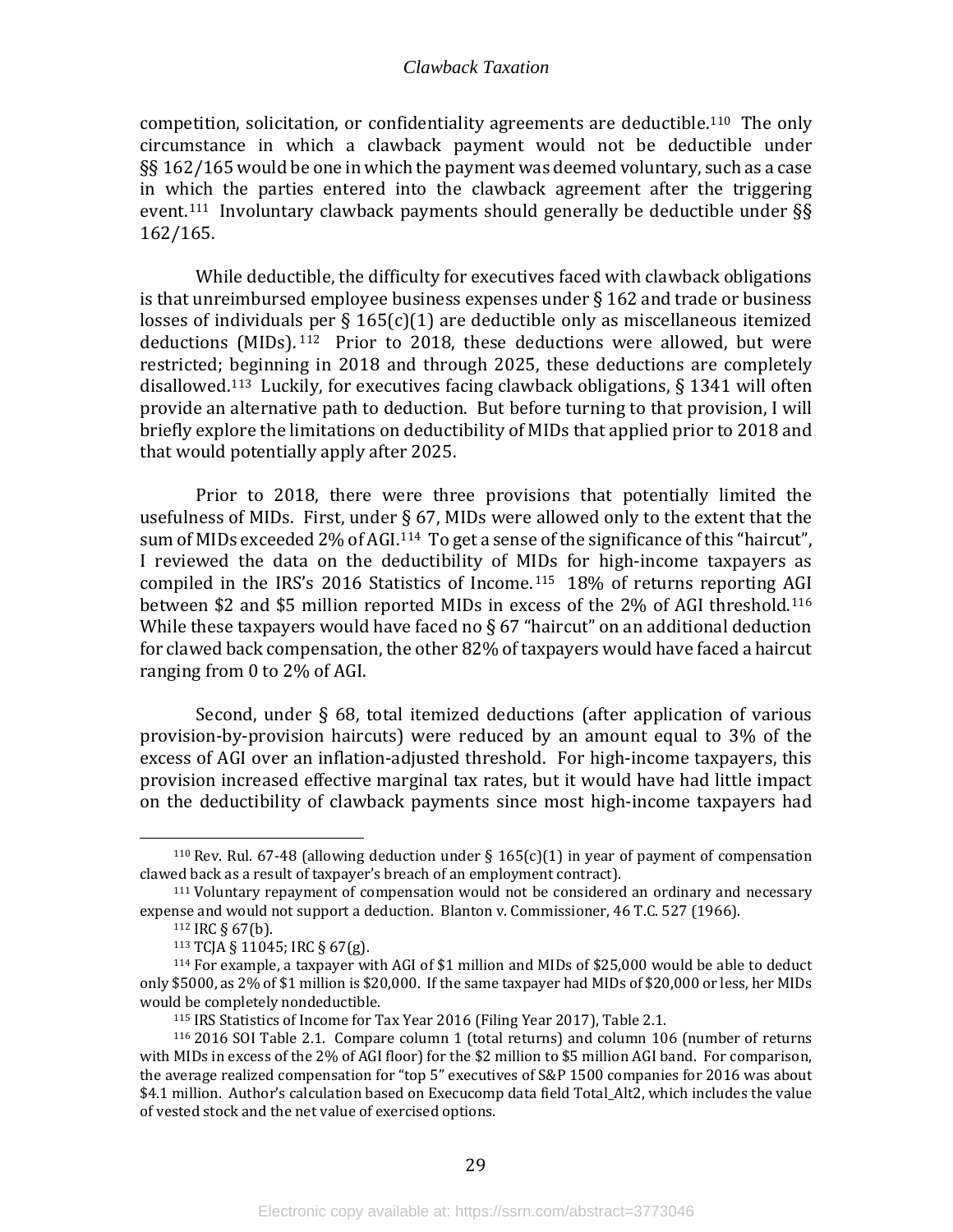total itemized deductions, without clawback deductions, well in excess of the reduction amount.[117](#page-32-2)

Third, prior to 2018, MIDs were not deductible for purposes of the Alternative Minimum Tax (AMT). According to the IRS SOI, 18% of taxpayers reporting AGI in the \$2 million to \$5 million band were subject to the AMT for 2016.[118](#page-32-3) For these taxpayers, an additional MID, such as a deduction for a clawback payment, would provide no tax benefit. For the other 82% of taxpayers, the existence of the AMT could have significantly curtailed the tax benefit associated with a clawback payment.

In sum, before 2018, the usefulness to a taxpayer of a deduction for a clawback payment as a MID was often quite limited, principally because of the 2% haircut on MIDs and the non-deductibility of MIDs for purposes of the AMT. The extent to which such a deduction would have offset the tax impact of the prior year's inclusion would have been essentially random and unrelated to the justifications for permitting or denying tax offsets for clawback payments.

With the enactment of the TCJA, the deductibility under §§ 162/165 of clawback payments is much clearer, and much harsher. MIDs are simply not deductible under the TCJA for tax years 2018 through 2025.<sup>[119](#page-32-4)</sup> Absent § 1341, to which we turn next, an executive making a clawback payment between 2018 and 2025 would receive no tax benefit, no offset against the tax incurred when the compensation was received.

#### <span id="page-32-0"></span>*B. Tax Treatment of Clawbacks under § 1341*

When it applies, § 1341 provides a non-miscellaneous itemized deduction or a tax credit for amounts repaid that were previously held under a claim of right. Executives contractually bound to repay compensation have successfully invoked § 1341 to achieve complete recovery of federal income tax previously paid on that compensation. However, § 1341 may not always provide complete recovery for executives subject to clawbacks, and there is a non-trivial question as to whether § 1341 can be utilized by executives making clawback payments in tax years 2018 through 2025. This section explores the application of  $\S$  1341 to compensation clawbacks.

#### <span id="page-32-1"></span>1. Section 1341 Overview

<span id="page-32-2"></span><sup>117</sup> 2016 SOI Table 2.1. Compare column 1 (total returns) and column 60 (returns with total itemized deductions in excess of the § 68 limitation). In the \$2 – 5 million AGI band, those figures are 101,941 and 101,921, indicating that only 20 taxpayers with AGI at this level reported itemized deductions totaling less than  $3\%$  of AGI minus the § 68 threshold.

<span id="page-32-4"></span><span id="page-32-3"></span> $118$  2016 SOI Table 2.1. Compare column 1 (total returns) and column 126 (number of returns) subject to the AMT) for the \$2 million to \$5 million AGI band.

<sup>119</sup> TCJA § 11045; IRC § 67(g).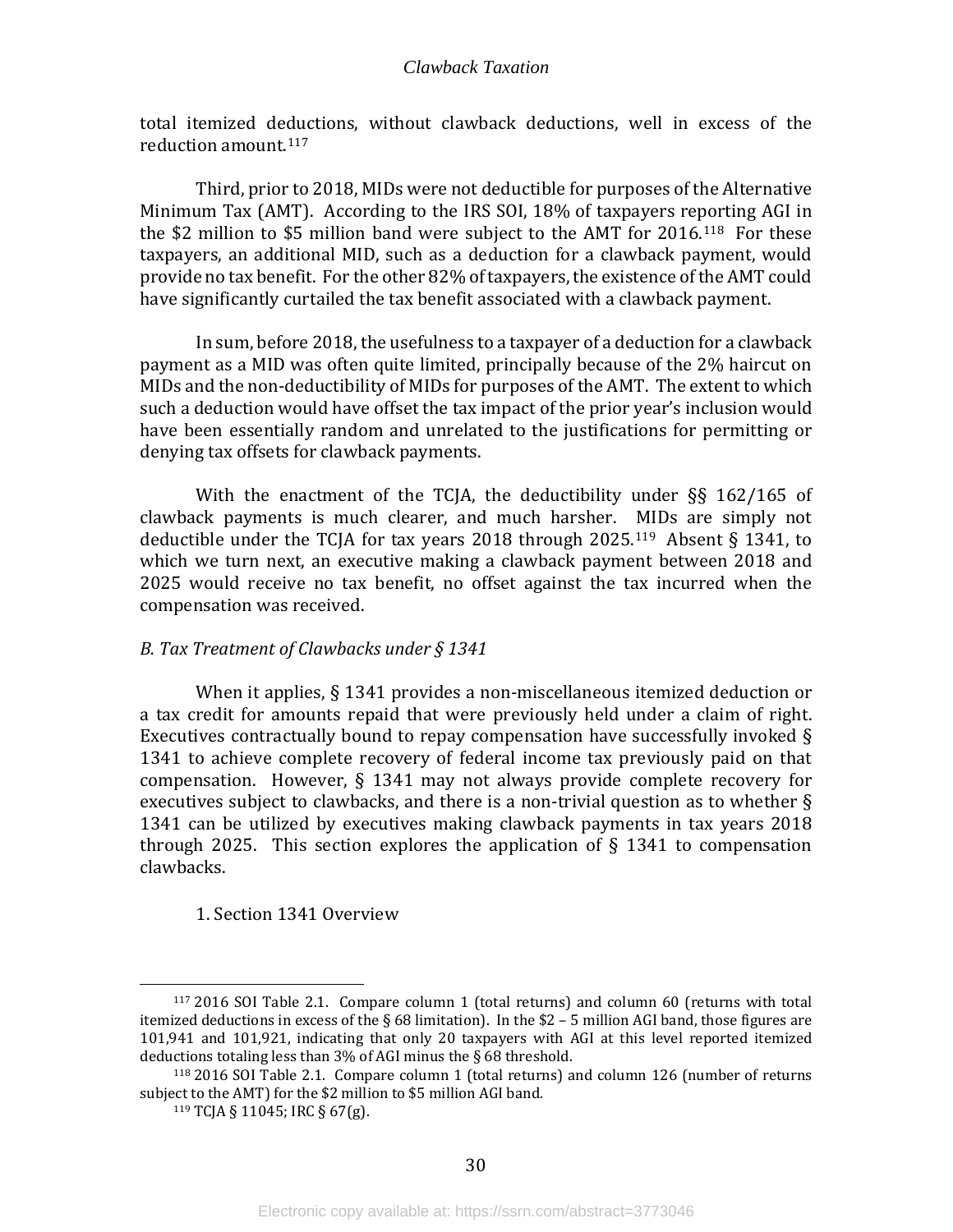Under § 1341, if 1) an item is included in gross income in a prior year because it appeared that the taxpayer had an unrestricted right to the item, 2) a deduction is allowable in a subsequent year because it is determined that the taxpayer did not have an unrestricted right to the item, and 3) the deduction exceeds \$3000, then, in the year of repayment, the taxpayer is allowed the deduction or takes a credit that is generally equal to the amount of tax incurred due to the earlier inclusion, whichever is more beneficial.[120](#page-33-1) 

The provision is generally viewed as an ameliorating exception to strict annual tax accounting and the claim of right doctrine.<sup>[121](#page-33-2)</sup> Suppose that a \$10,000 item of income was included in 2018 when the taxpayer was in a 25% marginal rate bracket and was repaid in 2019 when the taxpayer was in a 12% marginal bracket, and assume that deductibility for the repayment is clear (and fully allowed) under § 162. Under a strict annual accounting system, the \$1200 reduction in tax in 2019 associated with the deduction would not fully make up for the \$2500 in tax associated with the 2018 inclusion. But, of course, a credit for the prior year's incremental tax, allowed under  $\S 1341(a)(5)$ , perfectly offsets the prior year's tax.

Given the disallowance of MIDs under the TCJA, however, § 1341 potentially can do much more for individuals subject to clawback obligations than merely correcting for rate changes. Assuming that it applies, § 1341 can turn a disallowed deduction into an effective, allowed deduction. Consider the example described in the Introduction. Executive receives a \$1 million cash bonus in 2019 that is based on the achievement of an earnings target, and Executive pays federal income tax on \$1 million. In 2020, the firm restates earnings for 2019 and it is determined based on the restated earnings that Executive was entitled to a bonus of \$700,000. Executive repays the company \$300,000. Assuming that § 1341 applies, Executive would be entitled to a \$300,000 non-miscellaneous itemized deduction in 2020 or a credit for the 2019 tax on \$300,000, whichever is more beneficial. Without § 1341, Executive would have a non-deductible \$300,000 MID.

2. Section 1341 Requirements

<span id="page-33-0"></span>Section 1341 does not apply to all repayments of previously taxed income. This section considers two important limitations on its availability: the existence of separate underlying basis for deduction and of an apparent unrestricted right to the income in the year of receipt.

<sup>120</sup> IRC § 1341(a).

<span id="page-33-2"></span><span id="page-33-1"></span> $121$  United States v. Skelly Oil, 394 U.S. 678, 680-81 (1969) ("Section 1341 ... was enacted to alleviate some of the inequities" that followed from the claim of right doctrine and annual accounting); Rev. Rul. 2004-17 ("Congress enacted section 1341 to ameliorate th[e] inequity in cases" in which a taxpayer receives and includes income in one year and repays and deducts the repayment in a later year).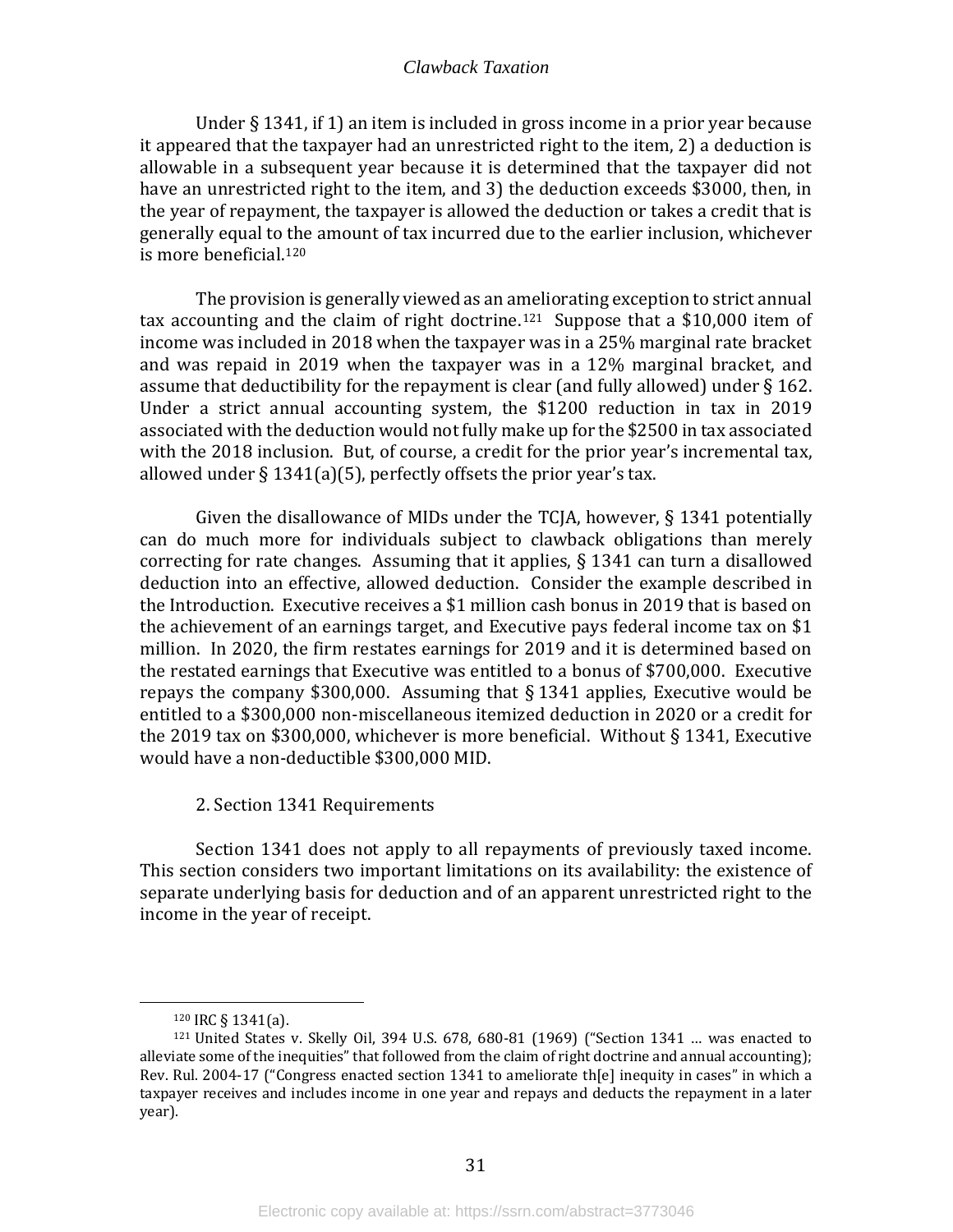#### a. Underlying Deductibility

Section 1341 does not create a deduction or credit out of whole cloth. For the provision to apply, there must be an underlying basis for a deduction.[122](#page-34-0) As discussed above, however, involuntary clawback payments generally are deductible under §§ 162/165, whether the payer is an innocent bystander relative to an earnings restatement, a culpable participant in falsifying financials, or the violator of company policies or the terms of an employment agreement. To be sure, a *voluntary* repayment of compensation that would not be deductible under §§ 162/165 would not support a deduction or credit under  $\S$  1341.<sup>[123](#page-34-1)</sup> But modern clawback regimes are almost always involuntary exactions imposed through regulation or pre-existing corporate policy, so "voluntariness" should not be an impediment to the application of § 1341.

The enactment of the TCJA, however, raises a new issue with respect to the underlying deductibility predicate for the application of  $\S$  1341 to clawback payments. Specifically, the text of § 1341 requires that "a deduction is allowable for the taxable year" in which the clawback payment is made and that "the amount of such deduction exceeds \$3000."<sup>[124](#page-34-2)</sup> But what exactly does this mean? An executive who is required to repay a \$1 million bonus is allowed a \$1 million deduction under §§ 162/165, an amount that far exceeds \$3000. But between 2018 and 2025, this MID is totally disallowed. Do we look to deductibility in the first instance under §§ 162/165, or to ultimate deductibility taking into account limitations on the deductibility of MIDs? This question could have arisen prior to the enactment of the TCJA, but I find no evidence that it has. This is not too surprising given the infrequency of SEC application of the SOX clawback and the paucity of companyinitiated clawback actions under voluntarily adopted programs,[125](#page-34-3) as well as the fact that, before the TCJA, limitations on the deductibility of MIDs would have resulted in ultimate non-deductibility in only a subset of clawback cases. Today, the deductibility of all clawback payments turns on this question.

The Treasury has interpreted the statutory language quoted above as providing for special tax treatment under  $\S$  1341 "if, during the taxable year, the taxpayer is entitled under other provisions of [the Code] to a deduction of more than \$3000 because of the restoration" of an item of income included in a prior year under a claim of right.[126](#page-34-4) This language seems most consistent with a restrictive, ultimate deductibility reading of the statute. An ultimate deductibility reading is also suggested by a Treasury Regulation that explicitly provides that the \$3000 capital loss limitation under IRC § 1211 shall not be taken into account in determining

<span id="page-34-0"></span> $122$  IRC § 1341(a)(2) (requiring as a predicate that "a deduction is allowable for the taxable year…").

<span id="page-34-4"></span><span id="page-34-3"></span><span id="page-34-2"></span><span id="page-34-1"></span><sup>123</sup> *See supra* note 111 and accompanying text. For example, the IRS would likely challenge the application of § 1341 to a clawback required under a company policy adopted contemporaneously with the triggering event, particularly if the taxpayer was in a position to influence adoption.<br><sup>124</sup> IRC § 1341(a)(2)&(3).

<sup>125</sup> *See supra* notes 16 and 31-33 and accompanying text.

<sup>126</sup> Treas. Reg. § 1.1341-1(a)(1).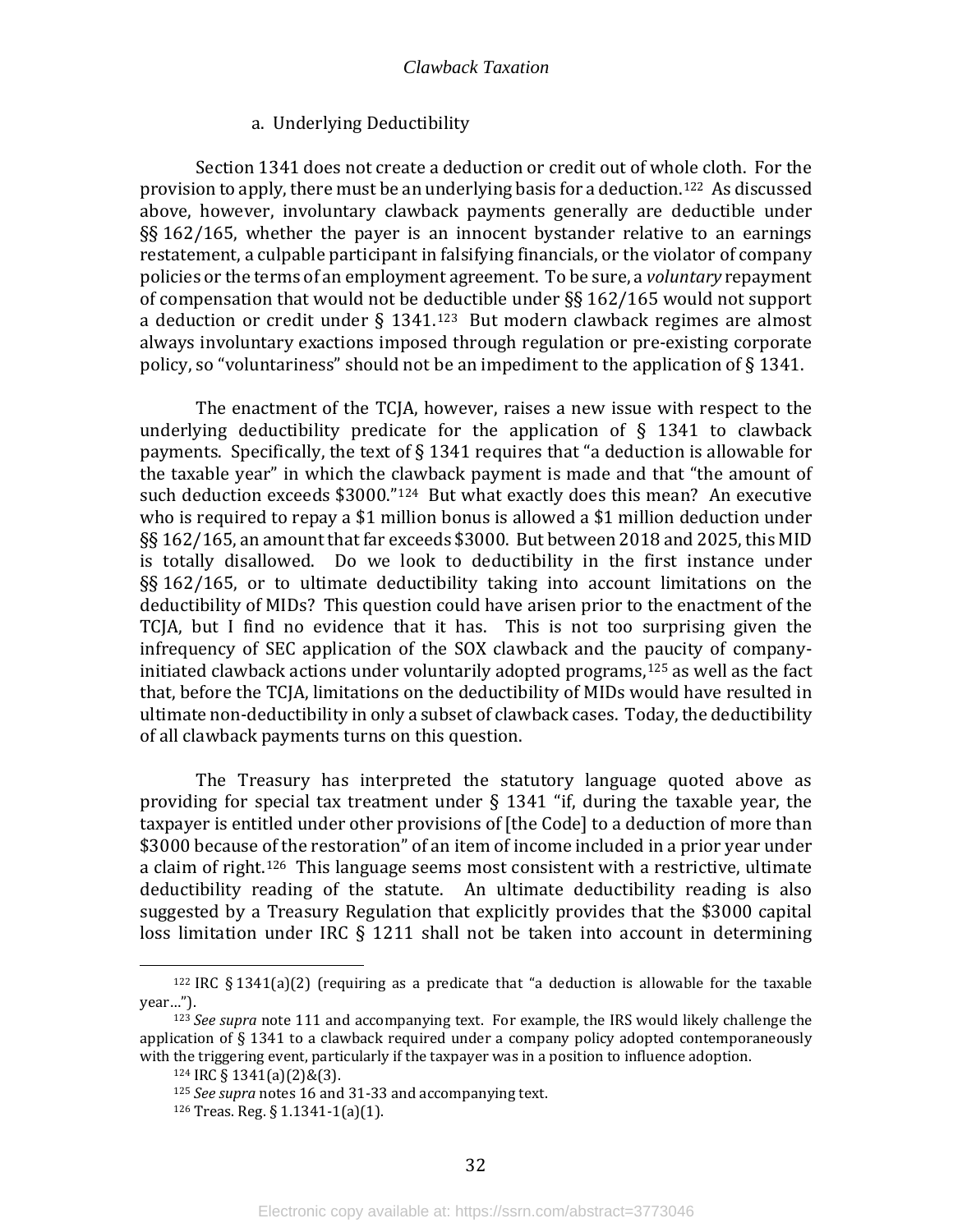whether deductions that are capital in nature satisfy the requirement that the amount of the underlying deduction exceed \$3000.[127](#page-35-0) There would be no need for such a regulation if analysis ended with deductibility in the first instance. Needless to say, there is no analogous regulation addressing limitations on MIDs.

On the other hand, § 67(b)(9) provides that deductions taken pursuant to § 1341 are not MIDs. When § 1341 applies, and when the current year deduction provides greater tax relief than a prior year credit, the deduction is not subject to § 67 limitations on MIDs. To be sure, the existence of  $\S$  67(b)(9) does not resolve the matter. Section  $67(b)(9)$  only comes into play if § 1341 applies. But as Professor Douglas Kahn has argued, § 67(b)(9) clearly reflects a legislative view that repayment of an amount previously held under claim of right was not the "type of situation that warranted the limitations impose on" MIDs and that it is "not plausible" that Congress could have intended that the suspension of MIDs effectively reversed this determination.<sup>[128](#page-35-1)</sup> Kahn also argues that an ultimate deductibility reading of  $\S 1341$ would cause the TCJA's disallowance of MIDs to impliedly repeal § 67(b)(9), which would then have no application between 2018 and 2025, and he notes the strong presumption against such implied repeal.[129](#page-35-2)

I agree with Professor Kahn. The more sensible interpretation of § 1341 is that relief is available if the amount repaid exceeds \$3000 and the repayment is deductible in the first instance under other provisions of the Code.<sup>[130](#page-35-3)</sup> We must recognize the ambiguity, however, and the lack of regulatory guidance or case law on the question. I will assume for the remainder of my analysis that limitations on MIDs do not affect the availability of  $\S$  1341, but this must be considered an open question.

#### b. Apparent Unrestricted Right

Section 1341 only applies to amounts included in income in a prior year because of an apparent unrestricted right that later turns out to be untrue.<sup>[131](#page-35-4)</sup> Embezzlers who are caught, are forced to repay stolen funds in a later year, and find that a change in marginal rates between the year of the theft and the repayment leaves them at a net tax disadvantage may not look to  $\S 1341$  for relief because they did not have even an apparent right to the embezzled funds in the first place.<sup>[132](#page-35-5)</sup>

<sup>127</sup> Treas. Reg. § 1.1341-1(c).

<span id="page-35-1"></span><span id="page-35-0"></span><sup>128</sup> Douglas A. Kahn, *Return of an Employee's Claim of Right Income*, TAX NOTES (June 17, 2019) at 1819, 1821.

<span id="page-35-2"></span><sup>129</sup> *Id* (citing Posadas v. National Bank, 296 U.S. 497, 503 (1936); Branch v. Smith, 538 U.S. 254 (2003)).

<span id="page-35-3"></span><sup>130</sup> *See* IRS, Office of Chief Counsel Memorandum SCA 1998-026 ("Section 1341 provides that when a substantial amount (more than \$3000) held under a claim of right is restored by the taxpayer, the taxpayer has two alternative methods of calculating the tax liability for the year of repayment.").

<span id="page-35-4"></span> $131$  IRC § 1341(a)(1) ("an item was included in gross income for a prior taxable year (or years) because it appeared that the taxpayer had an unrestricted right to such item").

<span id="page-35-5"></span><sup>132</sup> McKinney v. United States, [574 F.2d 1240, 1243](https://www.bloomberglaw.com/product/blaw/bc/W1siRG9jdW1lbnQiLCIvcHJvZHVjdC9ibGF3L2RvY3VtZW50L1gzRklHST9kb2NfaWQ9WDNGSUdJJmRvY190eXBlPU9QSU5JT05TJnJlbW92ZV9qcz1mYWxzZSJdXQ--e83f408202dfedb5c0fc6056b03eaebad47877e7/document/X3OQ9R?jcsearch=574%20f.2d%201240&summary=yes#jcite) (5th Cir.1978); Yerkie v. Commissioner, 67 T.C. 388 (1976).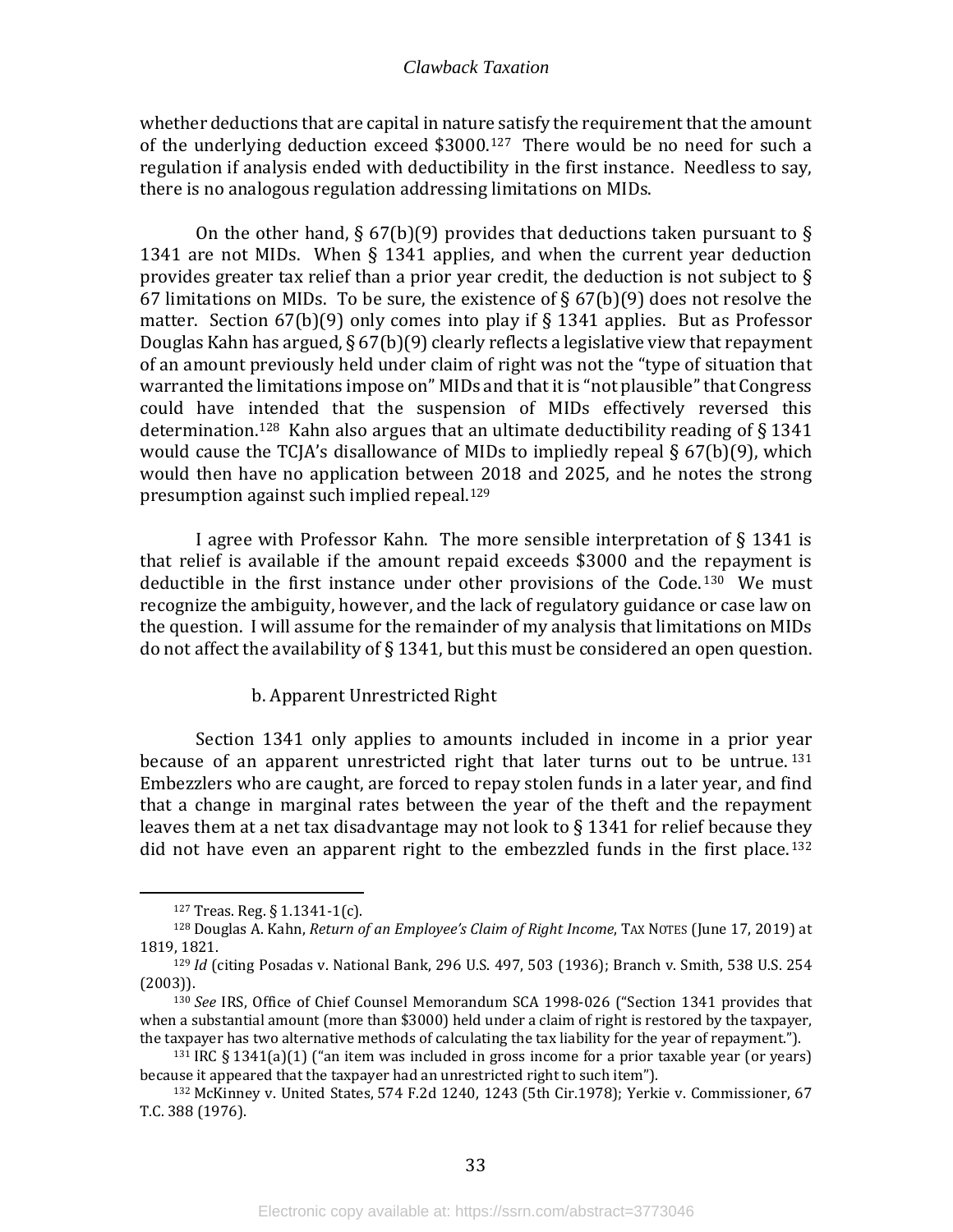Unfortunately, beyond this, the IRS and courts have not settled on an interpretation of the language: "appeared that the taxpayer had an unrestricted right," and the differences in interpretation create uncertainty with respect to the application of § 1341 to clawbacks, and, in particular, to "bad boy" clawbacks.

In a series of revenue rulings promulgated in the 1950s and 1960s, the IRS interpreted the requirement that a taxpayer have an apparent unrestricted right to an item in an earlier year to preclude the application of  $\S$  1341 to situations in which a taxpayer had an *actual* unrestricted right to the item but was required to repay as a result of subsequent events.<sup>[133](#page-36-0)</sup> For example, Revenue Ruling 67-48 dealt with a taxpayer who was contractually obligated to repay prior year compensation as a result of his breach of an employment contract.<sup>134</sup> The ruling held that the repayment was deductible under § 165, but not under § 1341, because the taxpayer had an actual unrestricted right to the compensation at the time of receipt and the repayment obligation "arose as a result of subsequent events," i.e., the breach of his employment contract.[135](#page-36-2) 

More recently, the IRS has softened its interpretation somewhat arguing that the determination of whether the taxpayer appeared to have an unrestricted right to the income must be based on facts in existence at the time of receipt, and not facts that arose subsequently.[136](#page-36-3) For example, in *Dominion Resources v. United States*, after the 1986 tax reform act reduced corporate tax rates, a utility was required to refund \$10 million that had been collected from customers to cover deferred tax liabilities.<sup>[137](#page-36-4)</sup> The IRS argued that § 1341 was inapplicable because, based on the facts in existence in the year of receipt, the utility did not *appear* to have an unrestricted right to the income; it had an *actual* right to the income.<sup>[138](#page-36-5)</sup>

Some courts have embraced this approach. <sup>139</sup> Other courts have rejected the IRS's interpretation of "apparent unrestricted righ[t" a](#page-36-6)nd have adopted a more liberal reading, requiring only that "the requisite lack of an unrestricted right to an income item permitting deduction [in a subsequent year] must arise out of the circumstances, terms, and conditions of the original payment of such item to the taxpayer."[140](#page-36-7) In the

<span id="page-36-0"></span><sup>133</sup> Rev. Rul. 67-48, 1967-1 C.B. 50; Rev. Rul. 67-437, 1967-2 C.B. 296; Rev. Rul. 68-153, 1968-1 C.B. 371; Rev. Rul. 69-115, 1969-1 C.B. 50.

<sup>134</sup> Rev. Rul. 67-48, 1967-1 C.B. 50.

<span id="page-36-2"></span><span id="page-36-1"></span><sup>135</sup> *Id*. The essence of the IRS's argument was that in a situation such as this the taxpayer does not hold the funds under a claim of right and does not include the item in income under a claim of right but simply as income from whatever source derived.

<span id="page-36-3"></span><sup>136</sup> Barker & O'Brien, *supra* note 5, at 432 (discussing the IRS's shift from a "subsequent events" test to a "facts in existence" test).

<sup>137</sup> Dominion Res. v. United States, 219 F.3rd 359 (4th Cir. 2000).

<sup>138</sup> *Id*. at 364.

<span id="page-36-6"></span><span id="page-36-5"></span><span id="page-36-4"></span><sup>139</sup> *See e.g*., Cinergy v. United States, 55 Fed. Cl. 489 (2003) (holding that § 1341 was not available to a utility that had been required to refund deferred taxes to its customers as a result of subsequent settlement with its regulators).

<span id="page-36-7"></span> $140$  Dominion Res., 219 F.3rd at 367 (quoting Pahl v. Commissioner, 67 T.C. 286 (1976) (quoting Blanton v. Commissioner, 46 T.C. 527 (1966))).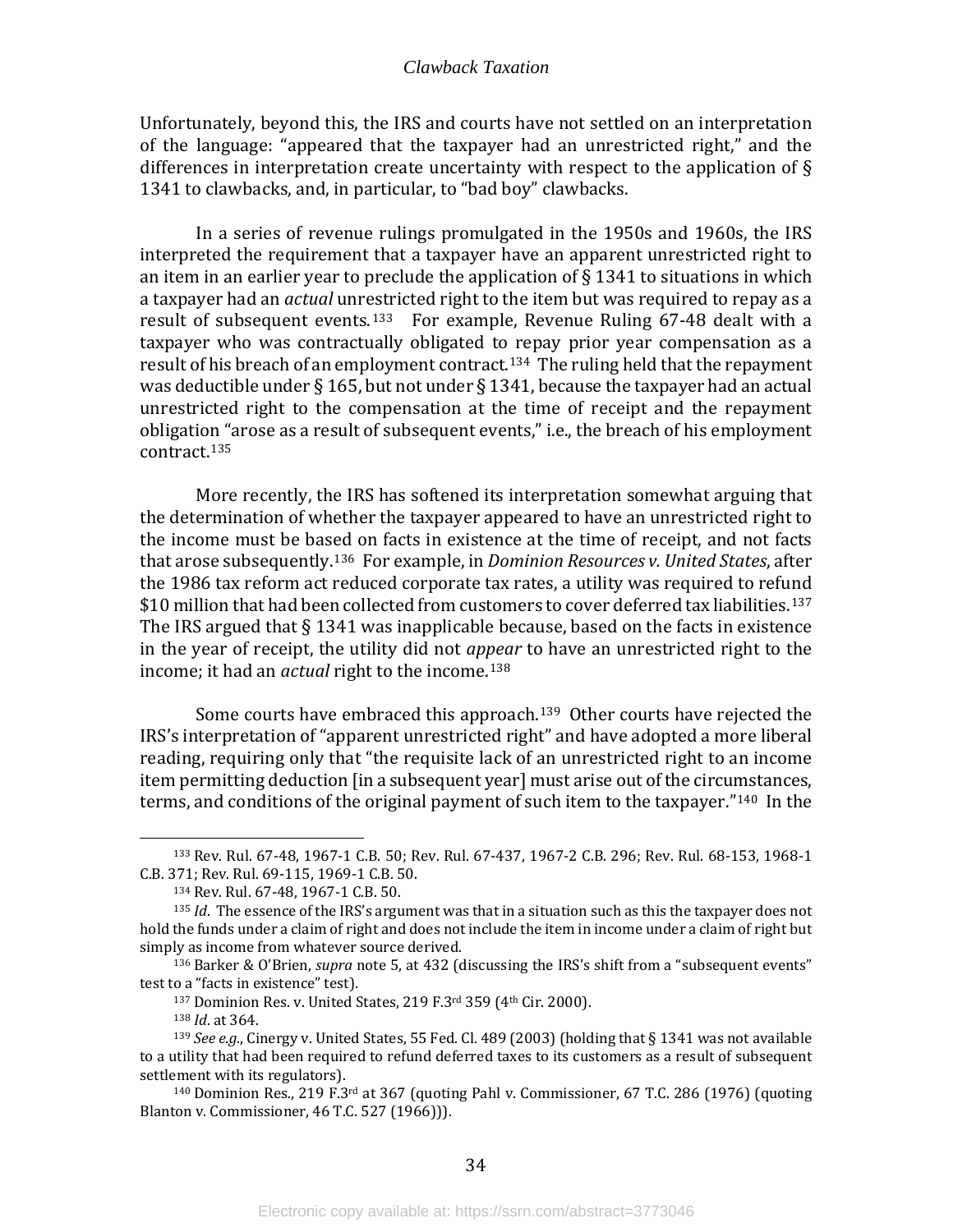*Dominion Resources* case discussed above, for example, the Fourth Circuit panel concluded that the utility's repayment arose out of the same circumstances as the original collection – the creation and maintenance of a reserve for deferred income taxes – and thus satisfied the "apparent unrestricted right" requirement for application of § 1341.

How does this disagreement affect the availability of relief under § 1341 for individuals making clawback payments? The answer depends on the circumstances.

Let us begin with the case of an executive who is required to restore a bonus to her employer under a no-fault clawback arrangement that has been imposed through legislation or contract and who, in fact, bore no responsibility for the events triggering the earnings restatement, an innocent bystander, so to speak. Section 1341 relief should not be barred by any of these interpretations of "apparent unrestricted right." Clearly under the "same circumstances" test adopted in *Dominion Resources* and other cases, clawbacks of previously awarded excessive bonuses resulting from earnings restatements arise out of the "circumstances, terms, and conditions" of the previous year payment. The net effect of the clawback in these cases is essentially a redetermination of the bonus due the executive for the prior year. As such, these cases satisfy the "apparent unrestricted right" prong of § 1341 as this language has been interpreted by these courts.

The repayment, moreover, is only trivially connected with a subsequent event and is dictated by facts in existence at the time of receipt. The events that determined both the original payment and the clawback, e.g., the achievement of certain earnings targets, occurred at the same time; it was only the redetermination of the earnings result that occurred in a later period. Thus, these cases should also satisfy the IRS's more restrictive interpretations of "apparent unrestricted right."

Despite this, the government has argued that  $\S 1341$  relief is unavailable under just these sorts of facts. For example, the taxpayer in *Van Cleave v. United States* was the majority shareholder of a closely held corporation who repaid a portion of his compensation, pursuant to a pre-existing bylaw and agreement, after the IRS determined that the portion was excessive and not deductible by the corporation.[141](#page-37-0) The government argued that § 1341 did not apply because Van Cleave had an actual unrestricted right to the compensation in the year of receipt (as opposed to an apparent unrestricted right) and that the repayment obligation flowed from a subsequent event, the determination that the compensation was excessive.<sup>[142](#page-37-1)</sup>

<span id="page-37-0"></span>The Sixth Circuit held for the taxpayer in *Van Cleave*, disagreeing with the government's contention that Van Cleave had an actual unrestricted right to the compensation in the year of receipt.  $143$  It seems clear that the government

<sup>&</sup>lt;sup>141</sup> Van Cleave v. United States, 718 F.2d 193 (6<sup>th</sup> Cir. 1983).

<span id="page-37-2"></span><span id="page-37-1"></span><sup>142</sup> *Id*. at 197.

<sup>143</sup> *Id*. at 197.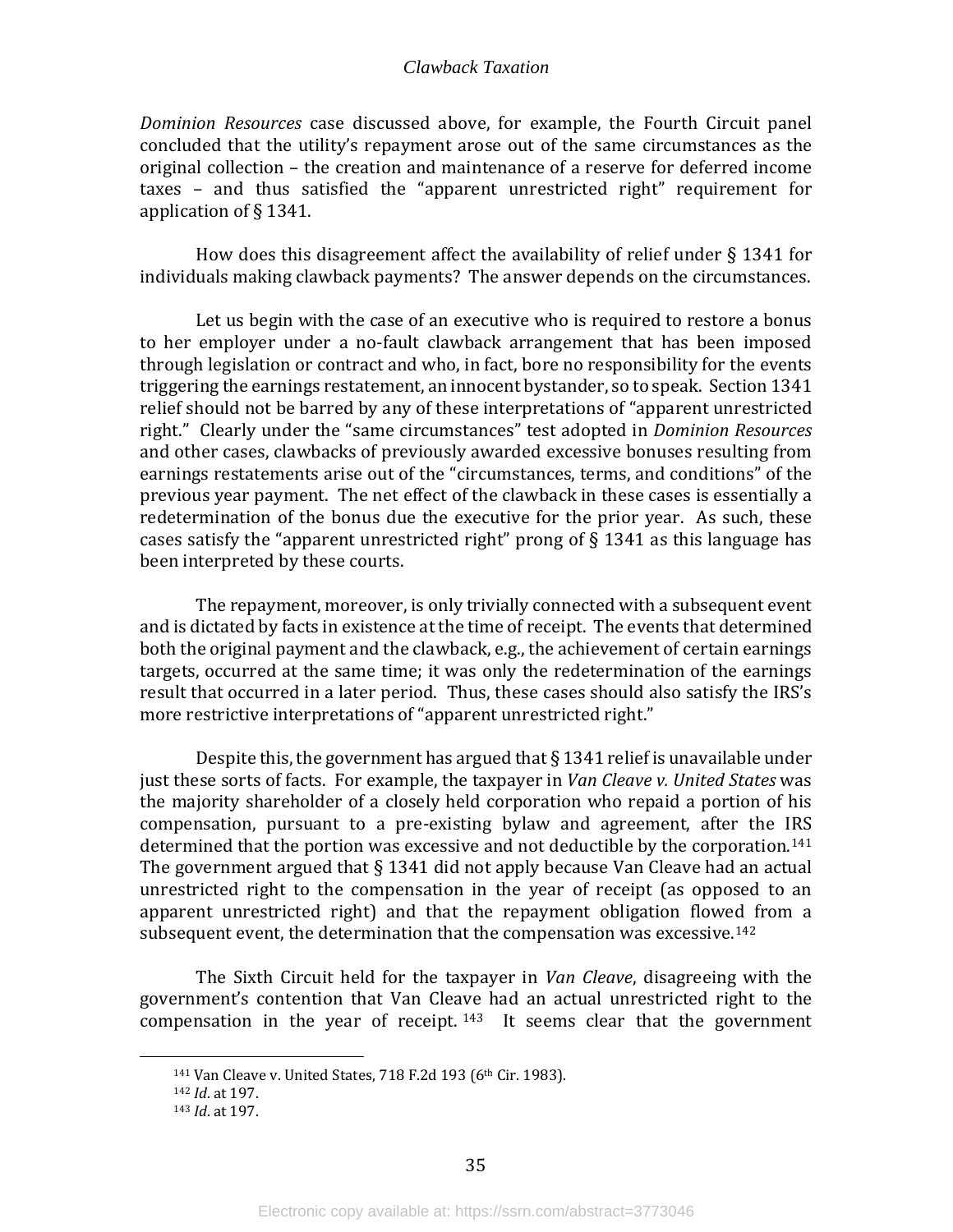overreached in *Van Cleave*. Although the IRS determined in a subsequent year that Van Cleave's compensation was excessive in the year of payment, fundamentally the payment was excessive in the year of payment irrespective of future events. These facts are distinguishable from those in Rev. Rul. 67-48 where the repayment obligation arose from a breach of an employment contract that occurred in a year subsequent to the receipt of the income. Moreover, the facts of *Van Cleave* would clearly satisfy the IRS's slightly more lenient "facts in existence" standard for the same reason. The bottom line is that the "apparent unrestricted right" requirement should not be an obstacle to the application of § 1341 to "innocent" executives making nofault clawback payments.

Slightly less certain, but still reasonably certain under all tests, is the application of § 1341 to SOX mandated clawbacks from CEOs and CFOs of bonuses, incentive-based, and equity-based pay received within twelve months of the filing of a subsequently restated financial statement and profits on company stock sold within the same period.[144](#page-38-0) While these clawbacks exceed those necessary to eliminate the benefit from the misstated financials, they arise out of the "circumstances, terms, and conditions" of the previous year payments, in the sense that the misstated financials would have had a bearing on bonuses and incentive/equity pay and on the price at which shares were sold, and given SOX, the terms and conditions under which CEOs and CFOs keep their compensation now include the absence of financial restatements. Certainly it cannot be said that these perhaps over-broad SOX clawbacks "bear[] no relationship" to the original compensation.[145](#page-38-1) 

Moreover, these SOX-mandated clawbacks are predicated on facts in existence in the year of receipt and do not arise from subsequent events, or certainly not in the way that a breach of contract in year two is a subsequent event relative to receipt of compensation in year one. Once again, while the restatement occurs in a later period, the critical underlying event – the misstated financial report – occurs before the compensation is received, and, again, the assumption is that the misstated financials affected the amount of compensation.

In the discussion thus far, I have assumed that an executive facing a clawback obligation was not personally involved in fraudulent activity that prompted an earnings restatement. But what if she was? Recall that employer-initiated clawbacks are often limited to executives directly responsible for a triggering event. That triggering event might be a restatement flowing from a good faith error, or it could result from fraud.

Although there are no cases or Revenue Rulings directly on point, presumably an executive established to have fraudulently stated earnings would not be entitled

<sup>144</sup> SOX § 304(a).

<span id="page-38-1"></span><span id="page-38-0"></span><sup>&</sup>lt;sup>145</sup> *Cf*, Bailey v. Commissioner, 756 F.2d 44 (6<sup>th</sup> Cir. 1985) (rejecting the application of § 1341 to a fine, later converted into restitution, paid for violation of a consent decree as the violation did not arise out of the same circumstances as the taxpayer's original receipt of salary and dividends).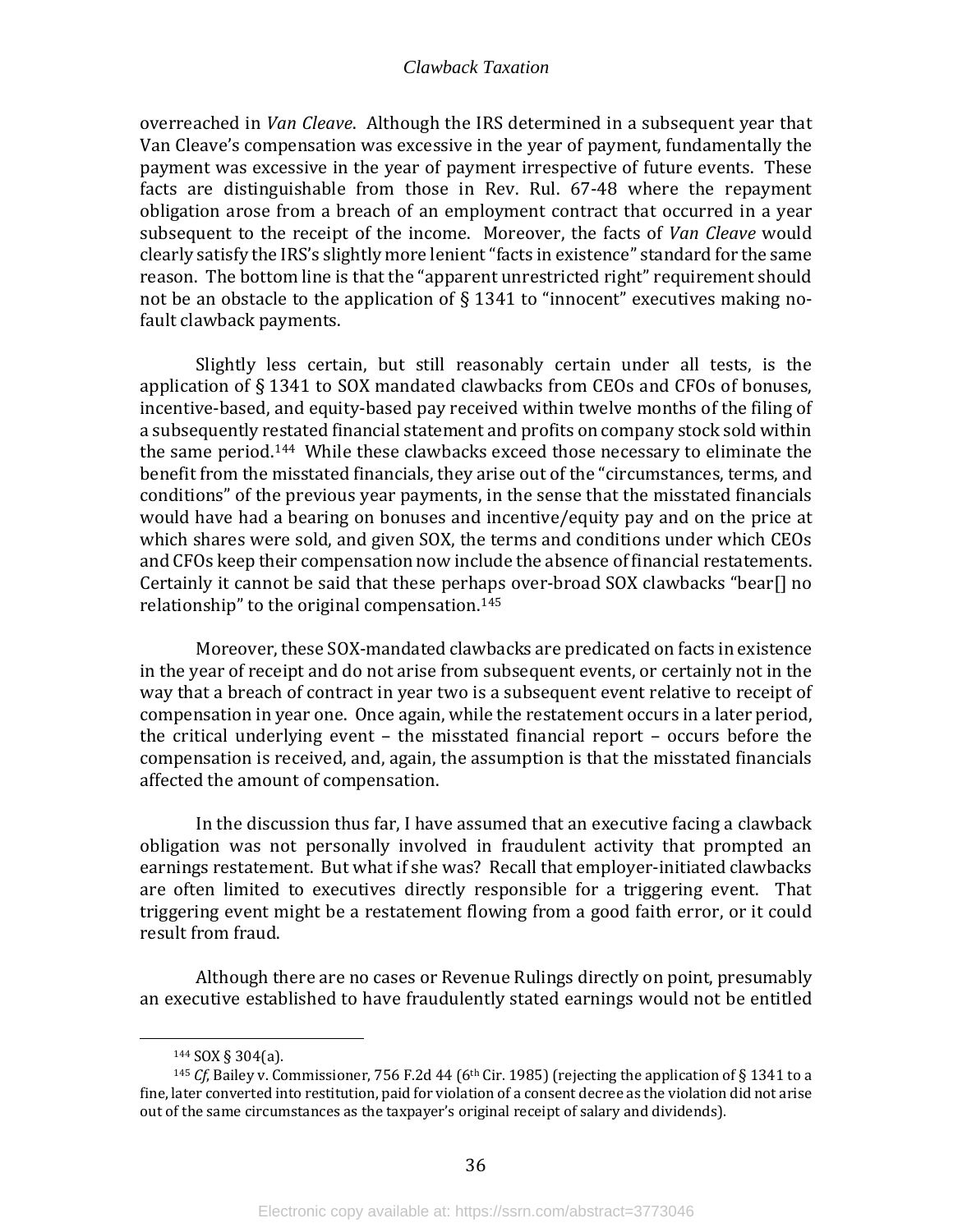to rely on § 1341 to recover taxes on clawed back compensation based upon the fraudulent earnings. The bar to the application of  $\S$  1341 would be the lack of an apparent unrestricted right to the compensation in the year of payment, under any interpretation of "apparent unrestricted right."<sup>146</sup> For the purposes of  $\S$  1341, the receipt of a bonus based on knowingly inflated earnings is akin to embezzlement. The Fifth Circuit has held that it is the appearance *to the taxpayer* that controls,[147](#page-39-1) and, as the Federal Circuit has stated "when a taxpayer knowingly obtains funds as the result of fraudulent action, it simply cannot appear from the facts known to him at the time that he has a legitimate, unrestricted claim to the money."[148](#page-39-2)

Finally, what about the application of  $\S$  1341 to "bad boy" clawbacks? Consider a company policy requiring executives to repay or return all bonuses, equity awards, shares derived from equity awards, and profits from share sales within the last five years if the officer breaches any non-competition, non-solicitation, or confidentiality agreement. Suppose an executive breaches one of these agreements and makes the requisite payments and transfers. Recall that while the SOX, TARP, and Dodd-Frank clawback provisions are focused on financial accounting restatements, employer-initiated clawbacks often are predicated upon this sort of misconduct. Presumably, § 1341 would not apply to such clawbacks under the IRS's subsequent events test since these clawbacks are indeed triggered by events (competition, solicitation, breach of confidentiality) that occurred after the year in which the clawed back compensation was paid. These cases seem to fit squarely within the confines of Revenue Ruling 67-48.<sup>[149](#page-39-3)</sup> Further, these clawbacks do not arise wholly from facts in existence at the time of receipt. The risk of clawback was known, but the behavior that triggered the clawback occurred later. As such, these clawbacks also fail the facts in existence standard for determining an apparent unrestricted right.

But do these bad boy clawbacks satisfy the same circumstances test adopted by several circuit courts of appeal? I think that they do. An executive receives her compensation subject to the clawback policy. Her right to retain the compensation is contingent on compliance with its terms. The repaym[ent](#page-39-4) does not arise "from a different commercial relationship or legal obligation." <sup>150</sup> The repayment is "a counterpart or compliment of the item of income originally received."[151](#page-39-5)

In sum, it appears that a taxpayer has an apparent unrestricted right to compensation, under any interpretation, and may invoke § 1341 (assuming other tests are met) in innocent restatement cases; but may not invoke § 1341 if culpable for fraudulent earnings that trigger restatements, again under any theory. By

<sup>146</sup> *See* Melone, *supra* note 5, at 93 (reaching the same conclusion).

<span id="page-39-0"></span><sup>147</sup> McKinney v. United States, [574 F.2d 1240, 1243](https://www.bloomberglaw.com/product/blaw/bc/W1siRG9jdW1lbnQiLCIvcHJvZHVjdC9ibGF3L2RvY3VtZW50L1gzRklHST9kb2NfaWQ9WDNGSUdJJmRvY190eXBlPU9QSU5JT05TJnJlbW92ZV9qcz1mYWxzZSJdXQ--e83f408202dfedb5c0fc6056b03eaebad47877e7/document/X3OQ9R?jcsearch=574%20f.2d%201240&summary=yes#jcite) (5th Cir.1978).

<span id="page-39-3"></span><span id="page-39-2"></span><span id="page-39-1"></span><sup>148</sup> Culley v. United States, 222 F.3d 1331 (Fed. Cir. 2000).

<sup>149</sup> *Supra* notes 133-134 and accompanying text.

<span id="page-39-5"></span><span id="page-39-4"></span><sup>150</sup> Pennzoil-Quaker State v. U.S., 511 F.3d 1364, 1370 (Fed. Cir. 2008). <sup>151</sup> *Id*.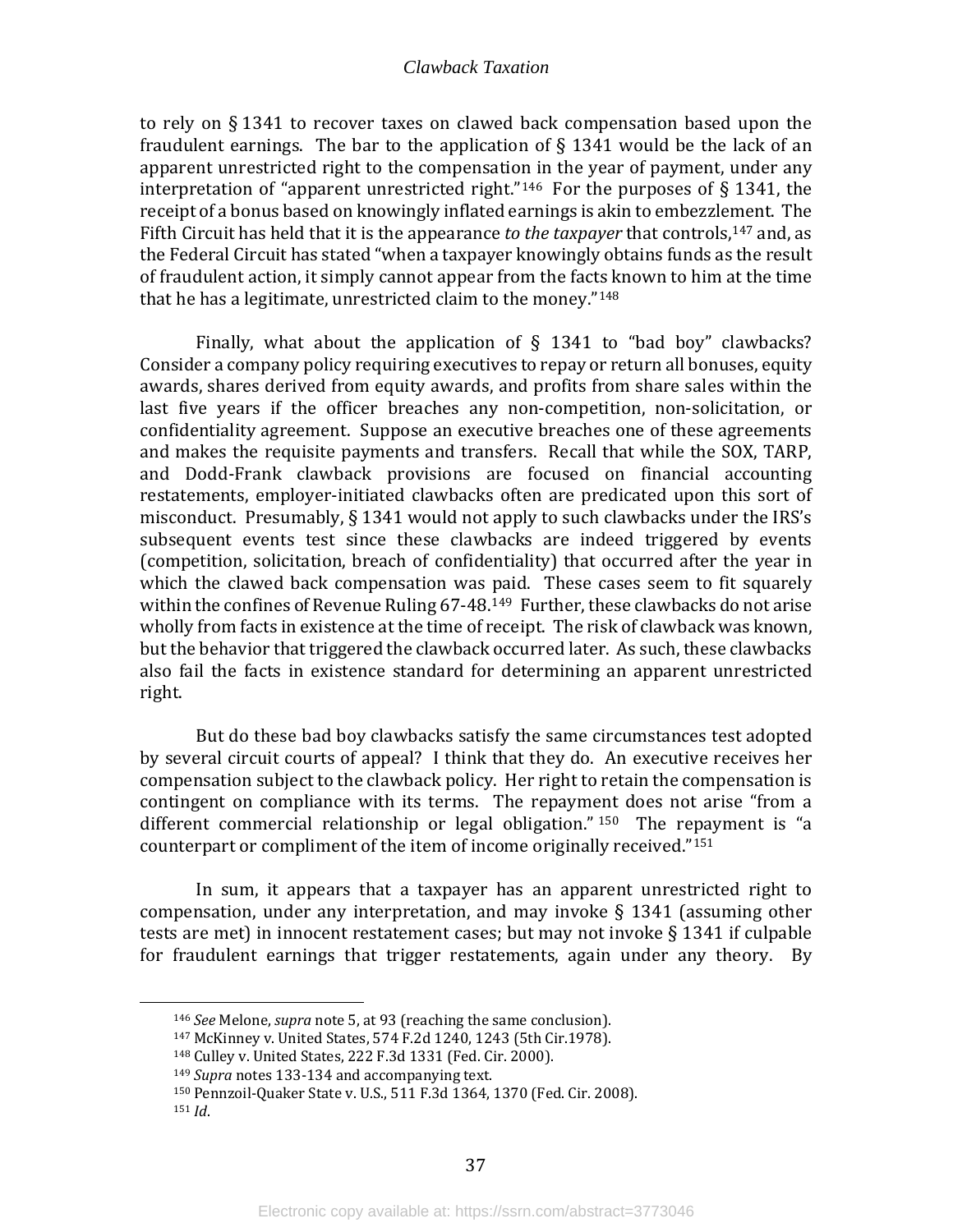contrast, § 1341 appears to reach bad boy clawbacks under the "same circumstances" test but not under the IRS's more restrictive tests.

3. Further § 1341 Asymmetries

<span id="page-40-0"></span>While § 1341 should provide a deduction or credit for an executive faced with a clawback obligation under many circumstances, the provision was not designed to perfectly offset the earlier tax payment, and it does not always do so. This section briefly describes some asymmetries.

When it applies to clawed back cash compensation, § 1341 provides the taxpayer with the better of a current year deduction or what is effectively a credit for the prior year payment, and can result in windfalls for executives. Suppose an executive receives a \$1 million bonus in 2019 that she is required to repay in 2020 as a result of an earnings restatement. Suppose her marginal federal income tax rate was 40% in 2019 and 35% in 2020. She would have paid \$400,000 in federal tax on the bonus in 2019 and would effectively receive a credit for that amount in 2020, as the tax reduction associated with a 2020 deduction would be less  $$350,000$ ).<sup>152</sup> In this case, we get a perfect offset of the previous year's tax burden. Suppose, however, that the marginal rates were flipped: 35% in 2019 and 40% in 2020. In this case, the executive would make a \$50,000 tax profit on the 2019 inclusion (\$350,000 tax cost) coupled with a 2020 deduction (\$400,000 tax benefit), since the 2020 deduction benefit exceeds the credit for 2019 tax paid.[153](#page-40-2)

The SEC's proposed clawback rule implementing Dodd-Frank would require the forfeiture of shares issued as incentive compensation, if still held as shares, or the sale proceeds, if the shares have been sold.  $154$  Forfeiture of stock-based compensation could result in a disadvantageous tax asymmetry for executives subject to clawbacks.

Suppose in 2019 an executive receives vested stock worth \$100,000 as the payout from a performance share plan. The fair value will be taxed at that time. Now suppose that the shares are clawed back in 2020 following an earnings restatement. Suppose that the executive retains and forfeits the shares. First, suppose that the shares are worth \$120,000 at forfeiture. The current year deduction under § 1341(a)(4) would be \$100,000, the basis of the stock.[155](#page-40-4) The 2019 adjustment under § 1341(a)(5) would be exclusion of \$100,000. Although the stock forfeited is worth \$120,000, per Treasury Regulations the amount excluded under § 1341(a)(5) is the lesser of the amount restored and the amount included in the prior year.[156](#page-40-5) In this

<span id="page-40-1"></span><sup>152</sup> IRC § 1341(a)(5).

<span id="page-40-3"></span><span id="page-40-2"></span> $153$  IRC § 1341(a)(4).

<sup>154</sup> *See* SEC Release, *supra* note 3, at 46.

<span id="page-40-4"></span><sup>155</sup> Treas. Reg. 1.83-1(e).

<span id="page-40-5"></span><sup>156</sup> Treas. Reg. § 1-1341-1(d)(2)(i).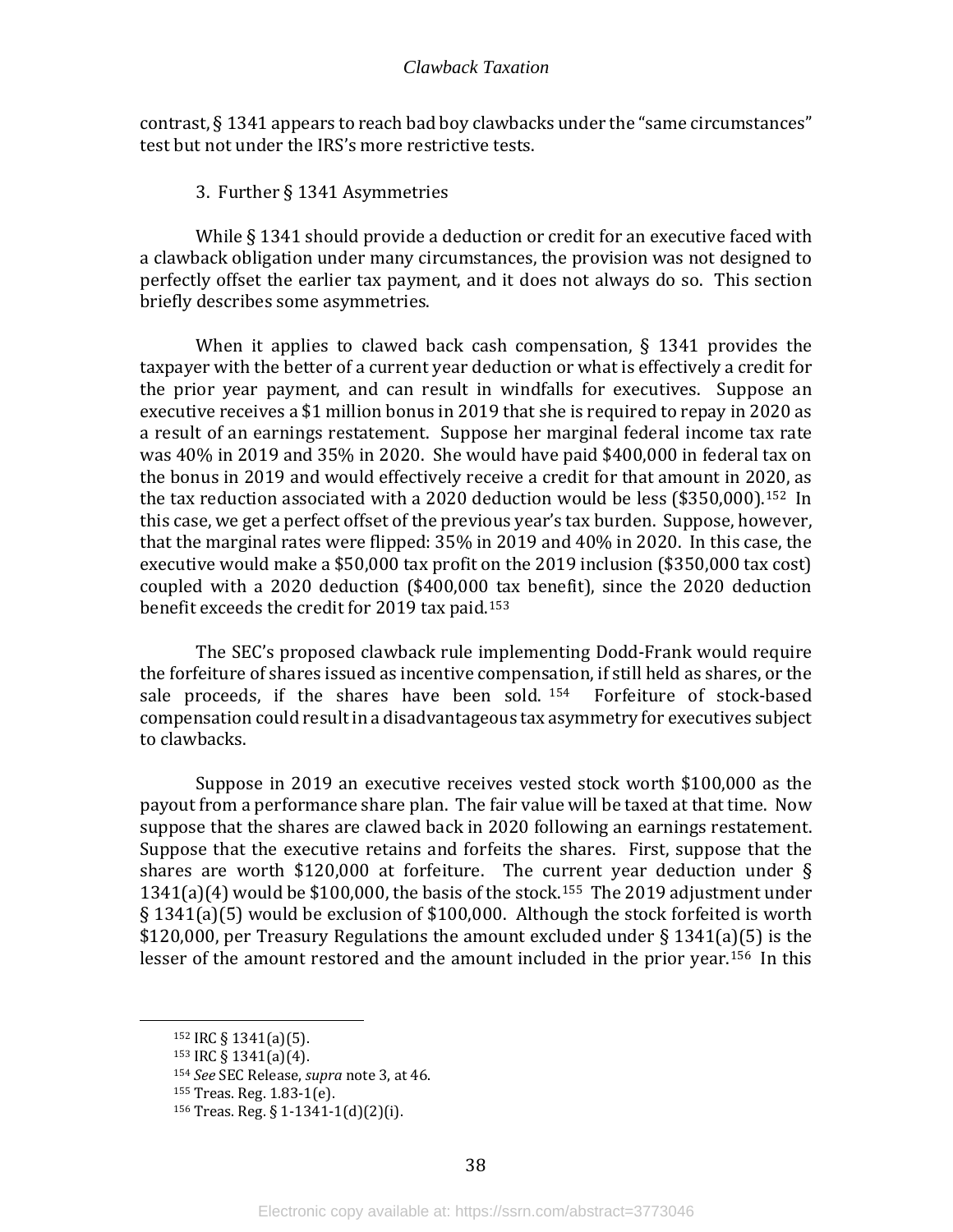scenario, we have a perfect offset of earlier included income under either  $\S 1341(a)(4)$  or  $1341(a)(5)$ . [157](#page-41-1)

Now suppose that in 2020 the fair value of the forfeited stock is \$80,000. The executive would still be entitled to a current year deduction of her basis in the stock of \$100,000 under § 1341(a)(4).[158](#page-41-2) But under § 1341(a)(5), she would be p[erm](#page-41-3)itted to exclude only \$80,000 in recalculating her 2019 tax liability, not \$100,000.<sup>159</sup>

If it turns out that marginal tax rates are the same or higher in 2020, such that § 1341(a)(4) controls, the executive enjoys a full tax offset for earlier paid tax. But if marginal rates are lower in 2020, such that  $\S 1341(a)(5)$  controls, the cases are not symmetric. An executive would enjoy a full offset of previously paid tax in the increasing stock price scenario but something less than a full offset in the declining share price scenario.

To be sure, this disadvantageous result could be avoided if an executive can sell the shares and forfeit the cash.  $160$  In the declining share price example, an executive who sold \$100,000 basis shares for \$80,000 and forfeited \$80,000 cash would still be permitted to exclude \$80,000, the amount forfeited, but she would also have the tax benefit of a \$20,000 capital loss. Generally, executives can sell vested shares, in which case the differential treatment of share and cash forfeiture would largely be a trap for the unwary.

Also, to be sure, any asymmetries in the application of  $\S 1341$  to clawed back compensation arising from marginal tax rate changes are likely to be a second order concern. While achieving fairness for taxpayers otherwise disadvantaged by rate changes occurring between receipt and repayment of amounts held under claim of right was the rationale for the enactment of  $\S$  1341, assuming it applies in the clawback context, the overwhelming value of § 1341 lies in the avoidance of the prior limitations on and current bar to the deductibility of MIDs under IRC § 67.

#### <span id="page-41-0"></span>V. HOW WELL DOES ACTUAL CLAWBACK TAX TREATMENT ACHIEVE OPTIMAL TAX TREATMENT?

This Part compares the current tax treatment of clawed back funds with the various objectives discussed in Part III. I conclude that while one could argue that the most probable tax treatment under  $\S$  1341 is roughly consistent with unjust enrichment and deterrence goals, a tax regime providing for full offset of tax previously paid on returned compensation in all cases would be superior.

<sup>157</sup> This is a sensible result because the executive has not paid tax on the \$20,000 unrealized gain. <sup>158</sup> Treas. Reg. 1.83-1(e).

<sup>159</sup> Treas. Reg. § 1-1341-1(d)(2)(i).

<span id="page-41-4"></span><span id="page-41-3"></span><span id="page-41-2"></span><span id="page-41-1"></span><sup>160</sup> To repeat, the Dodd-Frank clawback provision envisions forfeiture of cash proceeds received on disposition of equity compensation subject to clawbacks.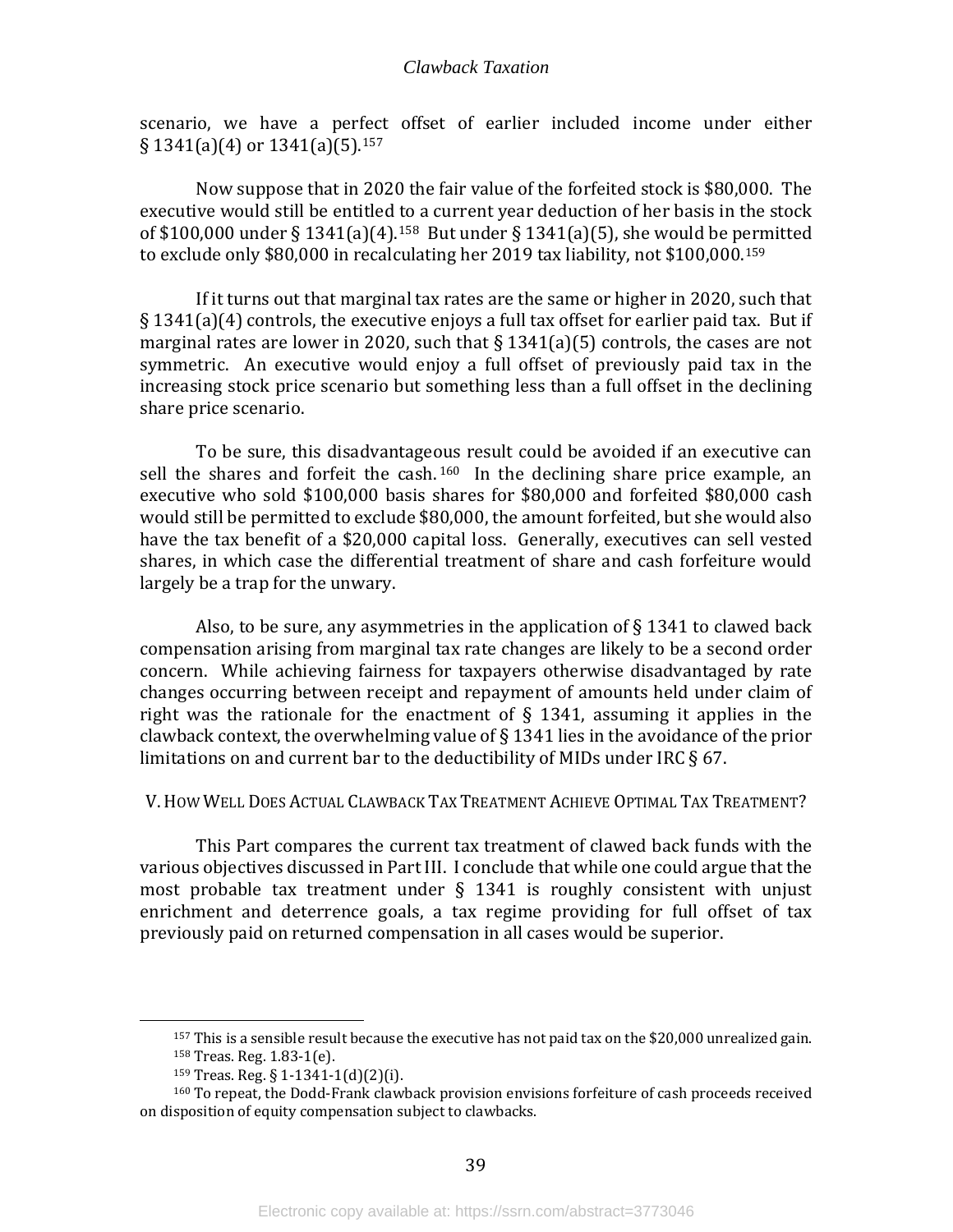#### <span id="page-42-0"></span>*A. Unjust Enrichment*

Under an unjust enrichment-focused approach, executives facing clawback obligations would forfeit unearned compensation and would face no net tax burden as a result of the returned pay. To be sure, taxes aside, not all clawbacks work this way. The SOX clawback goes beyond remedying unjust enrichment by requiring recoupment of all incentive pay within a window, not just excess pay, whereas the Dodd-Frank clawback design – requiring forfeiture of excess pay associated with the misstated financials – does appear to focus on eliminating unjust enrichment. Employer-adopted clawbacks reflect both approaches.[161](#page-42-2)

To the extent that § 1341 provides a full offset for clawed back compensation, it is consistent with an unjust enrichment-focused approach. Recall that, as interpreted by the courts in cases like *Van Cleave* and *Dominion Resources*, § 1341 would apply to "bad boy" clawbacks and to restatement-driven clawbacks, except for cases in which executives are culpable in financial misstatement. In cases in which executives are culpable, § 1341 would not apply, and under current law these executives would receive no deduction or credit for tax paid on the compensation that was later returned, creating a tax penalty, not just a corrective for unjust enrichment. Moreover, the IRS is likely to be less generous than the courts in its application of  $\S$ 1341, refusing, for example, to apply it to "bad boy" clawbacks that fail its "apparent unrestricted right" test. This too would be excessive under an unjust enrichment approach. As noted above, even when § 1341 applies, it does not always result in a perfect tax offset, but those differences seem secondary (from an unjust enrichmentremedying perspective) to its failure to provide any offset in certain situations.

To be sure, the argument that clawback rules should prevent unjust enrichment but do no more is most compelling in the case of no-fault, restatementdriven clawbacks. So to that extent, one could argue that the fit between  $\S 1341$ treatment and the unjust enrichment ideal is not far off the mark.

#### <span id="page-42-1"></span>*B. Deterring Financial Misreporting*

By allowing for full tax offsets with respect to restatement-triggered clawbacks, except for cases in which executives are culpable in financial misstatement, § 1341 appears to be reasonably consistent with an objective of deterring financial misreporting. Although the loss of a deduction for falsifiers goes beyond unjust enrichment, at first blush, at least, this loss raises few concerns with over-deterring accounting fraud. The loss of the deduction creates a penalty for misreporting when detected, and the optimal amount of accounting fraud is zero.

<span id="page-42-2"></span>But all is not quite so simple. An executive faced with a clawback obligation in the wake of a restatement might be a wholly innocent bystander, having nothing to do with the misstatements whatsoever, an obviously culpable fraudster, or something

<sup>161</sup> *See supra* Part II.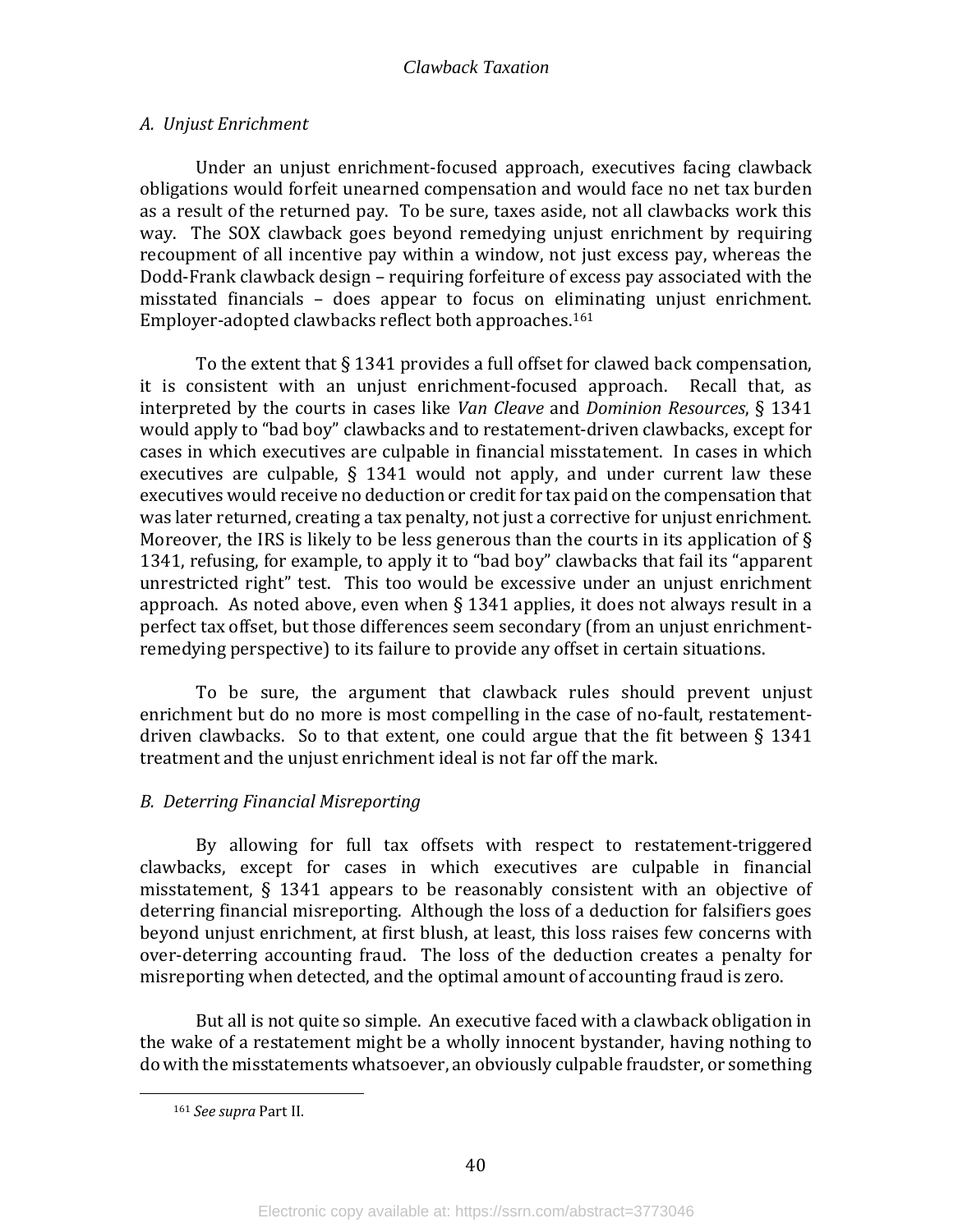in between, perhaps an executive responsible for financial reporting who has no knowledge of the underlying misstatements. Or perhaps her knowledge is unclear. Or perhaps the legitimacy of the original financials was debatable. In which of these cases would we say that the executive did not have an apparent unrestricted right to the income and would not be entitled to tax offsets under § 1341? At the very least, reliance on § 1341 for tax offsets for restatement-triggered clawbacks introduces potential litigation into the determination of an executive's culpability. At most, the lack of tax offsets for culpable (whatever that means) financial misreporting could result in overly conservative reporting practices, as discussed in the next section.

#### <span id="page-43-0"></span>*C. Mitigating Excess Risk-Taking Incentives*

Although we desire zero accounting fraud, not all aggressive financial reporting positions are fraudulent, and shareholders may benefit from reasonable, aggressive reporting. The unavailability of § 1341 for culpable mis-reporters could inhibit that healthy activity.

Some clawback provisions target substantive risk taking with triggers ranging from misconduct to violation of fiduciary duty to detrimental activity to explicit excessive risk taking.<sup>[162](#page-43-2)</sup> These triggers are analogous to the "bad boy" clawback triggers previously discussed – violation of non-competition, non-solicitation, or nondisclosure agreements. Under some readings of § 1341, the provision would allow for tax offsets for clawbacks triggered by such activity. The IRS's more restrictive reading might not. Meanwhile, it is difficult to design an optimal deterrence scheme for "excessive" risk taking. All we know is that this is an activity that can be overdeterred. To the extent that firms optimally, or at least thoughtfully, design forfeiture for excessive risk-taking provisions, they are more likely to do so on a pre-tax than post-tax basis, particularly given variation in executive tax positions, as discussed below. Thus, a scheme that fails to fully offset taxes on clawed back compensation poses a real risk of over-deterrence.[163](#page-43-3)

#### <span id="page-43-1"></span>*D. Fairness*

As discussed above,  $164$  the fairest scheme for taxing clawbacks – the approach that is most consistent executive to executive and least likely to punish innocents – would provide full offsets for taxes on clawed back compensation. Given the fact that some executives may meet clawback obligations out of pre-tax funds (untaxed equity or deferred compensation) while others have access only to after-tax funds, anything

<span id="page-43-2"></span><sup>162</sup> BBBCS, *supra* note 4, at 45 (misconduct and negligence of fiduciary duty (52%); detrimental activity (11%); excessive risk taking (1%)).

<span id="page-43-4"></span><span id="page-43-3"></span><sup>&</sup>lt;sup>163</sup> This is not to suggest that deterrence of fraudsters is an unimportant goal. Tax rules, however, would seem to be a relatively ineffective and inefficient tool. There are other means of deterring accounting fraud, including SEC sanctions, reputational harm, potential loss of employment, etc. There is no reason to rely on the tax code to deter fraudsters, and given the risk of mistake, accounting fraud is better not enforced through the tax rules applicable to clawbacks.

<sup>164</sup> *See supra* Part III.C.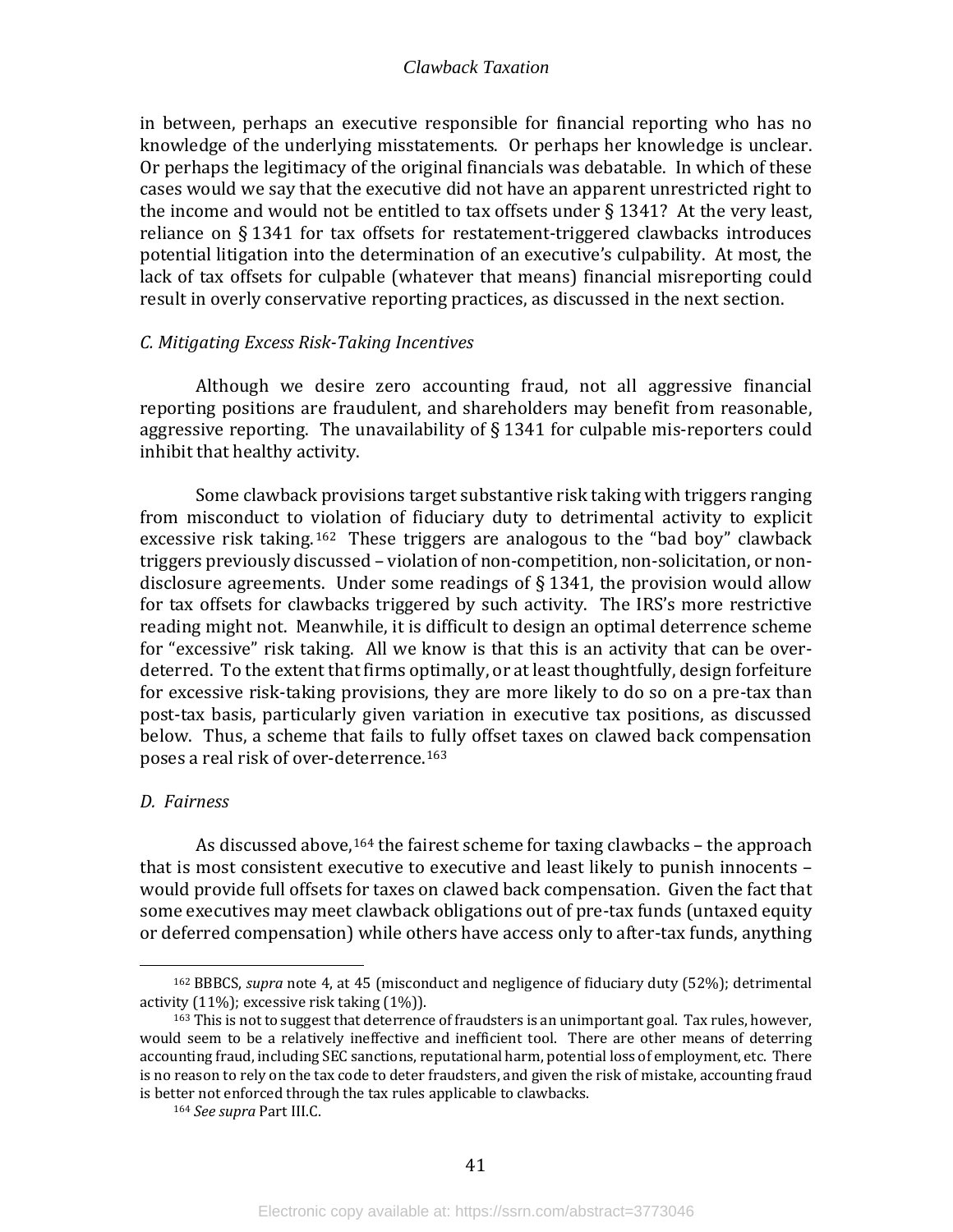less that full offset can result in unintentional inconsistency. Moreover, except in a system in which culpability is incontrovertible, tying offsets to culpability, as § 1341 does, will inevitably result in some mistaken deduction disallowances, and/or the need for litigation.

#### <span id="page-44-0"></span>*E. Dynamic Responses*

How we tax clawbacks matters. If full tax offsets are not allowed, companies will be less likely to adopt clawback provisions voluntarily, will tend to adopt weaker clawback provisions, and will tend to enforce clawback provisions less strictly. Section 1341 approaches full offset, but the gaps, or perhaps more importantly, the risk of gaps in its coverage is likely to influence firms in the directions I've just outlined.

But what about mandatory clawbacks? Surely firms can't avoid these, and so a scheme that provides less than full offset of taxes paid on clawed back funds shouldn't have negative behavioral consequences, right? Wrong. First, to the extent that companies have discretion in enforcement, they will use that discretion to a greater degree if tax offsets might not be available. Second, if tax offsets are incomplete or uncertain, companies might expend greater effort or cost in designing compensation to minimize the risk that their executives will face clawbacks.[165](#page-44-3) Third, executives facing the possibility of asymmetric tax treatment may make greater use of deferred compensation, which might be good or bad, but is certainly distorting. Fourth, executives are likely to demand and receive additional compensation to make up for the tax risk associated with potential clawbacks or to demand gross-ups (explicit or implicit) for any tax losses actually incurred. All of which is suboptimal.

#### VI. OTHER RESPONSES TO LIMITED DEDUCTIBILITY OF CLAWBACK PAYMENTS

<span id="page-44-1"></span>This part considers two other potential dynamic responses to limited deductibility of clawback payments under current tax rules that merit somewhat fuller exploration. First, some companies and executives may opt for a "self-help" solution to limited clawback payment deductibility electing to defer receipt of and tax on some incentive pay. This approach will "work" for tax purposes, but care must be taken to avoid incurring a § 409A penalty tax on clawed-back deferred compensation. Second, some companies might attempt to avoid deduction limitations by reducing compensation of executives subject to clawback obligations in subsequent years instead of requiring these executives to actually repay compensation. In my view, this approach is unlikely to "work" for tax purposes.

#### <span id="page-44-2"></span>*A. Clawbacks of Deferred Compensation and IRC § 409A*

<span id="page-44-3"></span><sup>165</sup> This incentive exists even with full tax offsets but the incentive is greater if full offsets are not assured.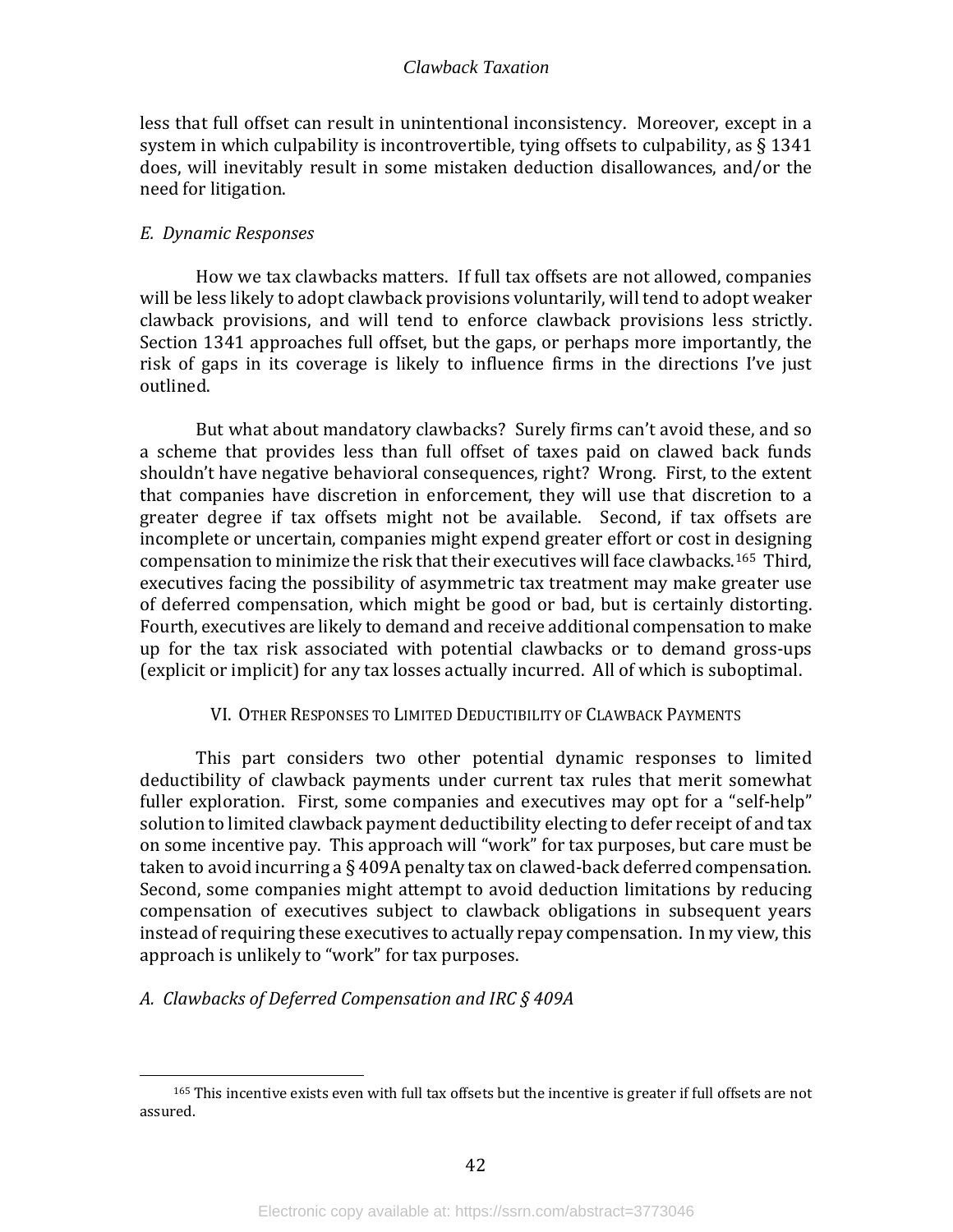Firms and executives can avoid the problem of inadequate tax offsets for clawback payments by ensuring that any clawed back compensation has not been subjected to tax in the first place. This could be done by extending the vesting periods for incentive compensation beyond likely clawback windows. It could also be accomplished by deferring sufficient compensation, pursuant to employer-operated nonqualified deferred compensation (NQDC) programs, to cover any conceivable clawback obligation. [166](#page-45-0) However, while these strategies avoid the possibility of executives paying unrecoverable tax on ultimately clawed back compensation, they also raise potential headaches under IRC § 409A.

Enacted in the wake of the Enron debacle and other corporate scandals, § 409A tightens the rules on NQDC and imposes significant penalties on NQDC that fails to comply with those rules.<sup>167</sup> NODC is defined very broadly under  $\S$  409A to include equity compensation, if not exempted, as well as traditional NQDC plans, such as elective nonqualified defined contribution plans and nonqualified defined benefit pension plans. [168](#page-45-2) Although nonqualified stock options and restricted stock also provide for deferral, the regulations under [§ 4](#page-45-3)09A specifically exempt these equity compensation instruments from the rules, <sup>169</sup> but these equity instruments are in decline at public companies.<sup>170</sup> The newly ascendant equity instruments – restricted stock units and performance shares – may be subject to  $\S$  409A, depending on their design.

Let's focus on elective NQDC, which is clearly subject to §409A. Suppose an executive makes an election to defer her 2018 annual bonus under her firm's elective NQDC plan. If a number of well-defined rules are followed, the executive will not be taxed on that bonus in 2018, but will be taxed on the bonus and any investment earnings on that bonus at payout.<sup>[171](#page-45-5)</sup> In order to satisfy  $\S$  409A, in particular, the payout must be made on a predetermined date or dates or upon the occurrence of another § 409A-sancti[oned](#page-45-7) event, such as death, disability, or severance.[172](#page-45-6) Payout may not be accelerated.173

<sup>166</sup> *See supra* note 60 and accompanying text.

<span id="page-45-1"></span><span id="page-45-0"></span><sup>&</sup>lt;sup>167</sup> The primary requirements under  $\S$  409A have to do with the timing of elections to defer compensation (§ 409A(a)(4)) and the timing of payouts (§ 409A(a)(2)). NQDC that does not comply with the § 409A rules is subject to taxation at vesting and to an additional 20% penalty tax. IRC  $§$  409A(a)(1).

<span id="page-45-2"></span><sup>168</sup> These plans are analogs of more familiar tax-preferred qualified defined contribution plans, such as 401k plans, and qualified defined benefit pension plans.

<span id="page-45-3"></span><sup>&</sup>lt;sup>169</sup> Treas. Reg. § 1.409A-1(b)(5)(i)(A) (nonqualified stock options); Treas. Reg. § 1.409A-1(b)(6) (restricted stock).

<sup>170</sup> *See* Walker, *supra* note 97, at 405-08.

<span id="page-45-6"></span><span id="page-45-5"></span><span id="page-45-4"></span><sup>171</sup> *See* Miller, *supra* note 60 at 255. In order to achieve tax deferral, a nonqualified deferred compensation obligation must represent only an "unfunded and unsecured promise to pay money or property in the future" (Treas. Reg. § 1.83-3(e)), participants must be "general unsecured creditors" of the employer (Rev. Proc. 92-65, 1992-2 C.B. 428), and the arrangement must satisfy the requirements of IRC § 409A.

<span id="page-45-7"></span><sup>172</sup> IRC § 409A(a)(2).

<sup>173</sup> IRC § 409A(a)(3).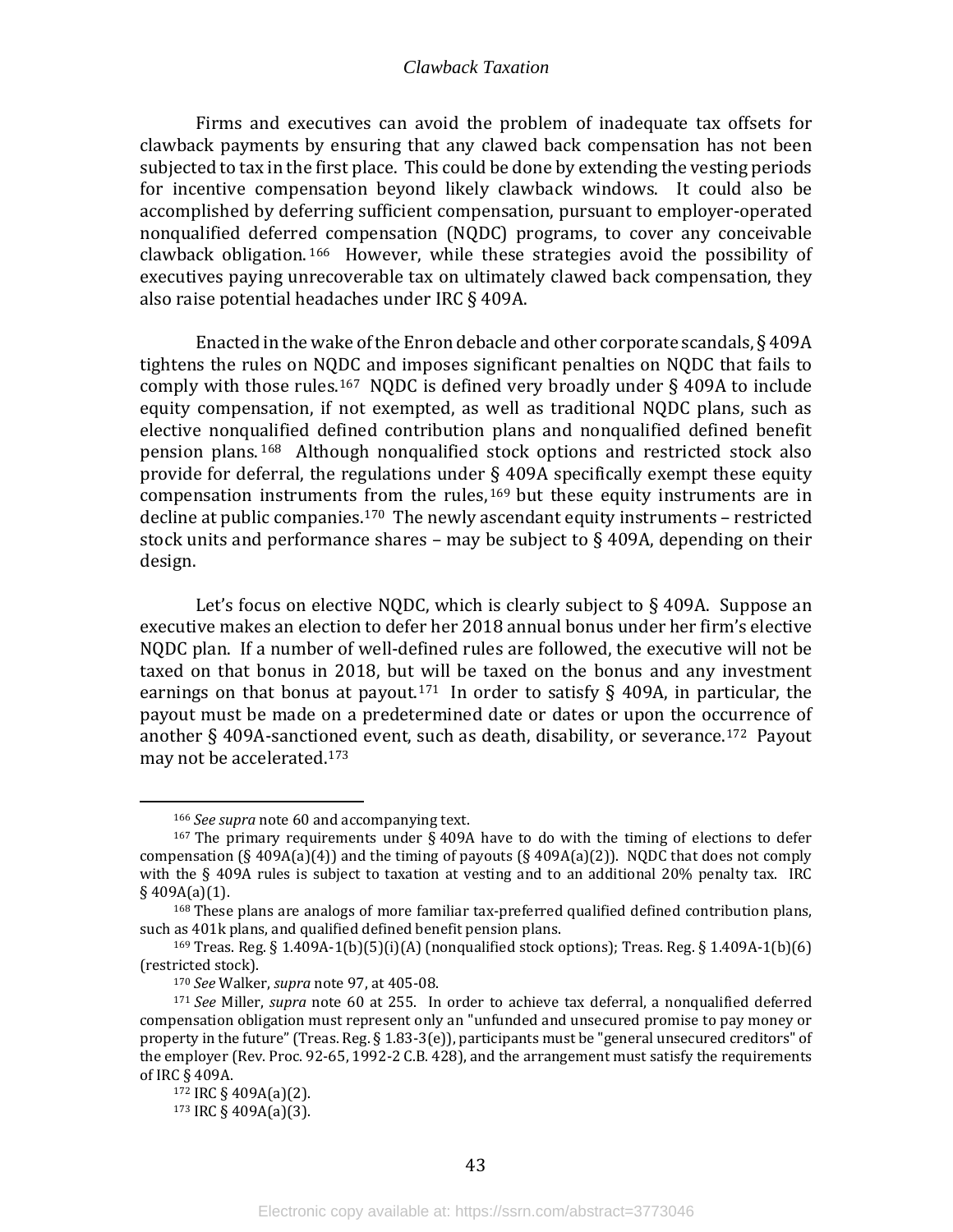Suppose the 2018 bonus is clawed back in 2020. The good news, tax-wise, is that because the deferred bonus was not taxable (to the executive or the firm) in 2018, no offsets are required in 2020. The concern is whether the transfer out of the executive's NQDC account back to the company represents an impermissible payout, acceleration, or substitution under § 409A.

I am not aware of any authority on this question. Some practitioners have recommended drafting clawback policies to pull funds from sources other than NQDC in order to avoid potential problems under  $\S$  409A.<sup>[174](#page-46-1)</sup> Other practitioners, however, recommend drafting clawback provisions to provide for the "forfeiture" of NQDC that is clawed back, rather than the "repayment" of such compensation.[175](#page-46-2) Under the Treasury Regulations, a forfeiture of NQDC is not treated as a payment, and should not trigger the negative repercussions associated with non-complying payments under § 409A.[176](#page-46-3)

The bottom line here is that while NQDC looks like the solution to the potential pitfalls associated with relying on § 1341 to recover taxes previously paid on clawed back compensation, there are also potential pitfalls to using this approach that are created by § 409A. Ideally, the Treasury would amend the regulations to include clawback payments in its list of permissible distribution events or the Treasury or IRS would at least provide guidance confirming that a clawback forfeiture of NQDC does not trigger adverse consequences under § 409A.

#### <span id="page-46-0"></span>*B. Clawback Holdbacks*

In implementing the Dodd-Frank clawback or their own voluntarily adopted clawback schemes, companies might arrange to reduce the pay of executives subject to clawback obligations in a future year by the amount of the obligation in lieu of requiring these executives to actually repay the clawback amount.[177](#page-46-4) Implementing clawbacks through this "holdback" technique might be administratively convenient for companies and less onerous for their executives. Moreover, one might think that since the executives would actually repay no compensation, the tax issues discussed above might disappear. The tax treatment of holdbacks is uncertain, however, and in my view, unlikely to be advantageous vis-à-vis the "traditional" clawback approach.

<span id="page-46-1"></span><sup>174</sup> Jeffrey T. Haughey et al, *SEC Clawback Rules Have Executive Tax Consequences*, Securities Law Insider (Oct. 5, 2015); Katherine Blostein, *Clawbacks: Trends and Developments in Executive Compensation*, Mar. 25, 2010, at 7.

<span id="page-46-2"></span><sup>175</sup> Leigh C. Riley, Compensation Clawbacks and Code Section 409A Acceleration, Jan. 8, 2014; Rosina B. Barker, *Compensation Clawbacks: Tax Consequences for Issuers and Executives*, Oct. 7, 2015 at 15.

<span id="page-46-3"></span><sup>&</sup>lt;sup>176</sup> Treas. Reg. § 1.409A-3(f) (providing that a forfeiture of an amount of deferred compensation will not be treated as a payment as long as the participant does not receive an offsetting payment).

<span id="page-46-4"></span><sup>&</sup>lt;sup>177</sup> Obviously this technique would be feasible only with respect to executives who remain employed by the company. Recall that the Dodd-Frank clawback applies to "current and former" executives who received incentive pay within the requisite window. *See supra* text accompanying note 19.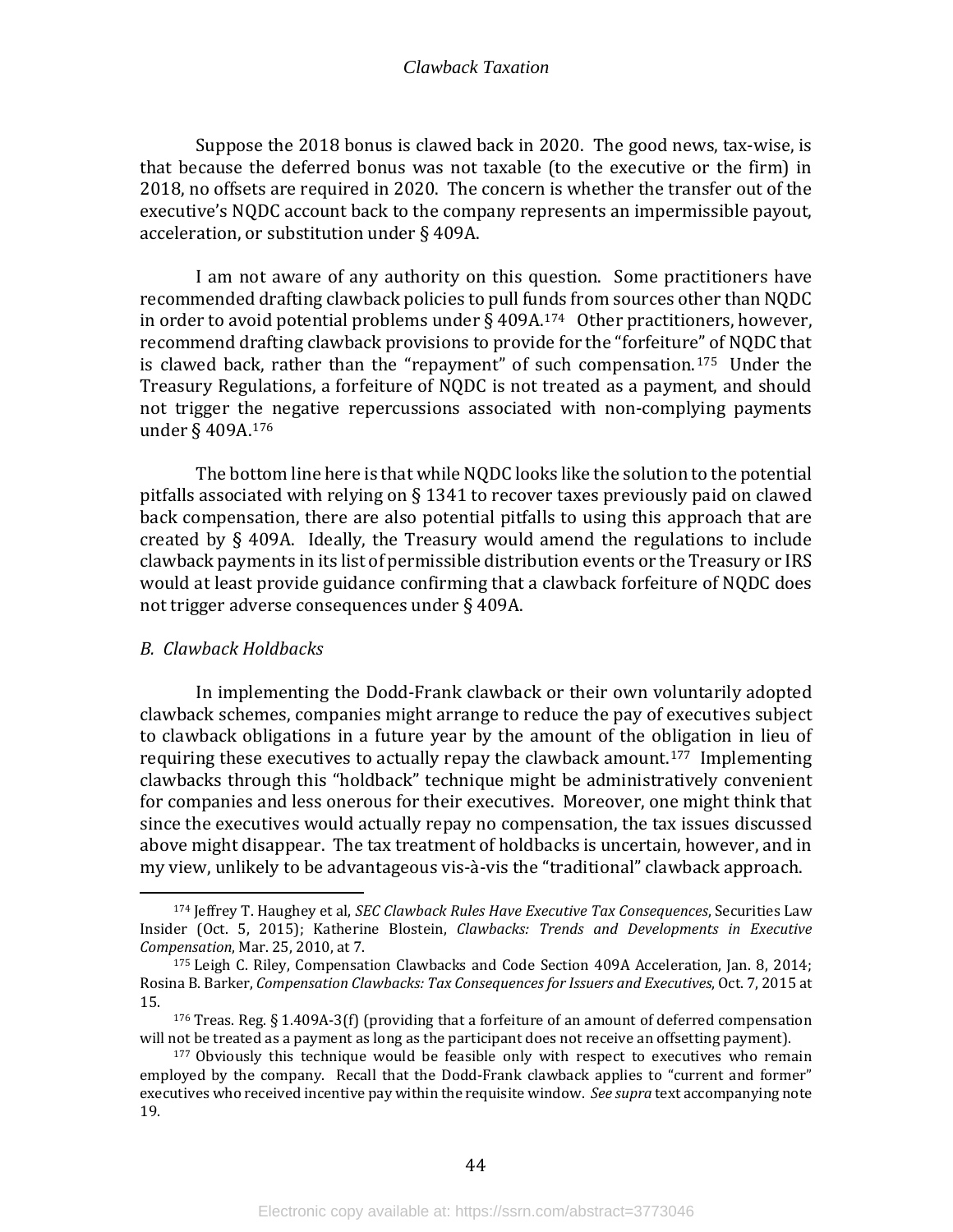Consider the example from the Introduction. Executive receives a \$1 million bonus in 2019 and pays tax on that amount. Following a 2020 earnings restatement, it is determined that the bonus should have been \$700,000. Under the traditional clawback approach, Executive would be required to return \$300,000 to the company and her 2020 compensation would be unaffected. Under the holdback approach, Executive would make no transfer to the company but her 2020 compensation would be reduced by \$300,000. Suppose she would otherwise have been entitled to an \$800,000 bonus in 2020. Her actual 2020 bonus would be \$500,000.

If the reason for the 2020 pay reduction is ignored and taxes are simply applied to the amounts paid in the various years, this holdback approach would eliminate any significant tax concerns. Executive would pay tax on the \$1 million bonus in 2019 and on a \$500,000 bonus in 2020. If her marginal tax rate is the same in the two years, t[his](#page-47-0) is essentially equivalent to paying tax on \$700,000 in 2019 and \$800,000 in 2020. 178

But would the IRS tax the cash flows like this or would it disaggregate the transactions and tax them consistently with the traditional clawback approach, that is, require Executive to include \$1 million and \$800,000 in compensation in 2019 and 2020 respectively and allow Executive a \$300,000 deduction in 2020 subject to the limitations on MIDs and the potential application of  $\S$  1341? I am not aware of any persuasive authority on this exact question, but there are doctrinal and policy reasons to doubt that this holdback approach would improve the overall tax picture for executives and their companies.

First, assuming that deduction of actual clawback payments does not fully offset the tax incurred on the original receipt, ignoring the underlying reality behind the holdback approach would result in inconsistent treatment of companies or executives employing the two techniques. For example, former executives subject to the Dodd-Frank clawback would not be able to avail themselves of the holdback option and might be penalized, effectively, vis-à-vis executives who remain employed. Of course, if deduction of clawback payments does result in a full offset of previously incurred tax, taxing holdbacks according to the cash flows would not result in an inequity.

Second, the IRS could justify a decision to disaggregate the reduced \$500,000 net compensation in 2020 in my example into \$800,000 of income to Executive combined with a \$300,000 payment to the company by analogy to IRC § 7872's treatment of no/low interest loans to employees or to cases such as *Collins v. Commissioner*. [179](#page-47-1) When § 7872 applies to no or low interest loans from an employer to an employee, the employee is taxed as if the employee paid a market rate of interest

<span id="page-47-1"></span><span id="page-47-0"></span> $178$  I am ignoring the modest time value of money difference between taxes owed for 2019 and 2020.

<sup>179</sup> Collins v. Commissioner, 3 F.3d 624 (2d Cir. 1993).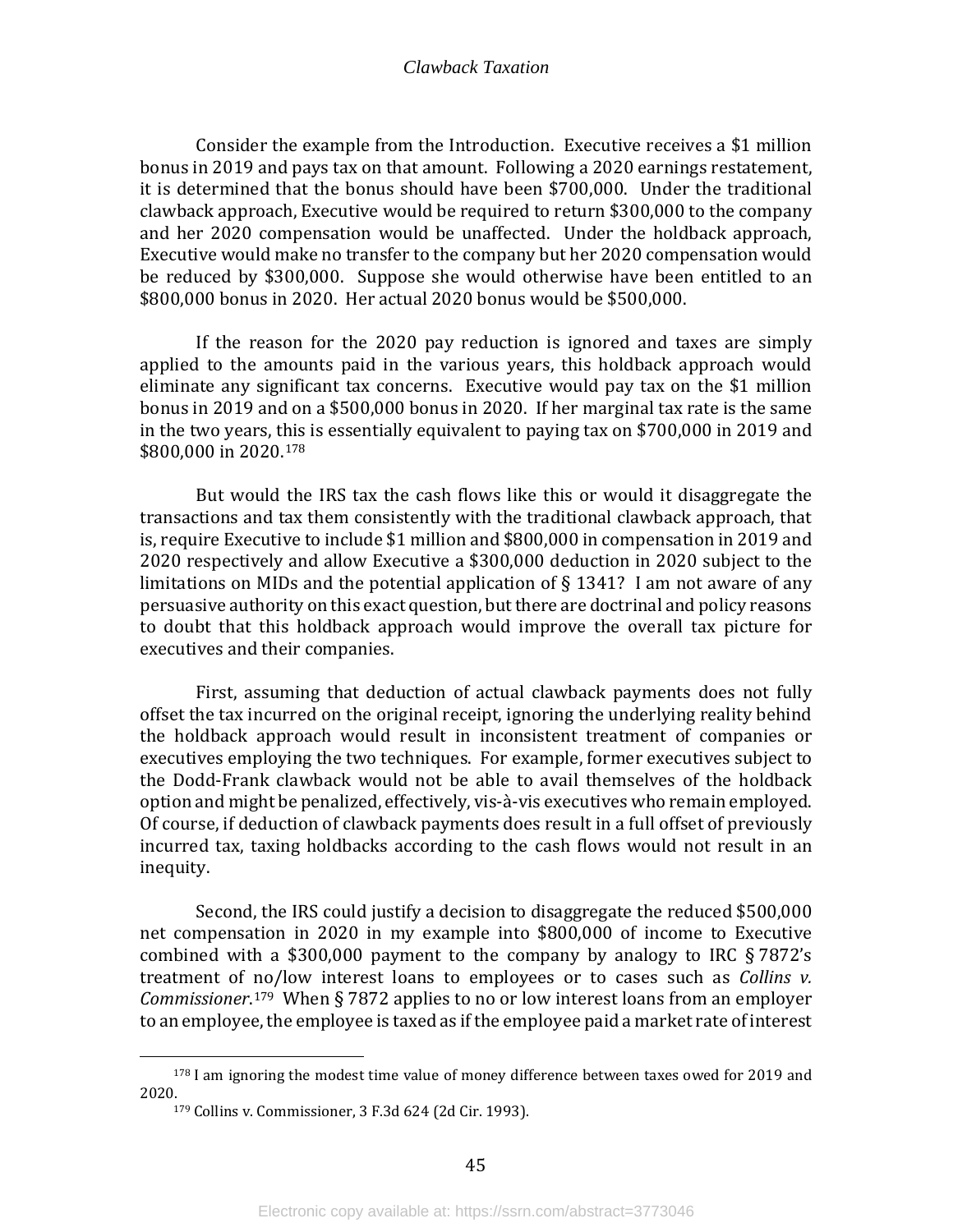to the employer and the employer simultaneously paid the employee the same incremental amount in additional compensation. This disaggregation is analogous to deeming \$300,000 as additional compensation in 2020 in my example offset by a deemed \$300,000 clawback payment. In *Collins*, the taxpayer, an employee at an offtrack betting parlor, entered bets totaling \$80,000 on his own behalf, without paying for them. After incurring net losses of \$38,000, he turned himself in to his boss, turned over his \$42,000 of winning tickets, and was fired. Collins argued that he suffered an overall tax loss, but the IRS argued and the court held that the transactions should be disaggregated into two transactions: 1) embezzlement of \$80,000 and repayment of \$42,000, and 2) a non-deductible gambling loss of \$38,000. Again, this disaggregation process seems analogous to the likely treatment of compensation held back to cover an obligation to repay compensation.

Third, there is at least one (admittedly non-precedential) private letter ruling in which the IRS disaggregates a compensation holdback in just such a scenario. In PLR 9103031, one group of employees was determined to have received excessive bonuses and the company was required to reduce their subsequent wages by the excess amount in order to create a pool of funds to distribute to another group of employees who had received inadequate bonuses. The IRS held that the amounts subtracted from the wages of the over-compensated employees would be included in the income of these employees and that these "employees may take account of repayment of wages received in a prior year for federal income tax purposes only by taking the repayment as an itemized deduction...."<sup>[180](#page-48-1)</sup>

In sum, while it is possible that a clawback holdback approach might avoid adverse tax consequences associated with actual repayments in situations in which executives facing obligations remain employed by the company, it would be unwise to rely on this technique and favorable tax treatment as a global solution to the issue.

#### VII. CONCLUSION AND THE ROAD AHEAD

<span id="page-48-0"></span>From a corporate governance perspective, I prefer strict, comprehensive, nofault clawbacks of excess pay associated with earnings restatements. I have never understood why it isn't obvious that unearned compensation should be returned to shareholders. Of course, shareholders will pay for this in the sense that executives will demand greater compensation to offset the clawback risk. This is fair enough. Another way to look at the current situation is that, absent clawbacks, an element of executive pay is the opportunity to retain unearned compensation. It is fairer and more efficient to tie incentive pay to actual results and compensate executives ex ante for eliminating these windfalls.[181](#page-48-2)

<sup>180</sup> PLR 9103031 (citing Rev. Rul. 79-311, 1979-2 C.B. 25).

<span id="page-48-2"></span><span id="page-48-1"></span><sup>181</sup> *See* Fried & Shilon, *supra* note 5, at 728 (arguing that allowing executives to profit from misstated financials – whether random or purposeful – is an inefficient form of compensation).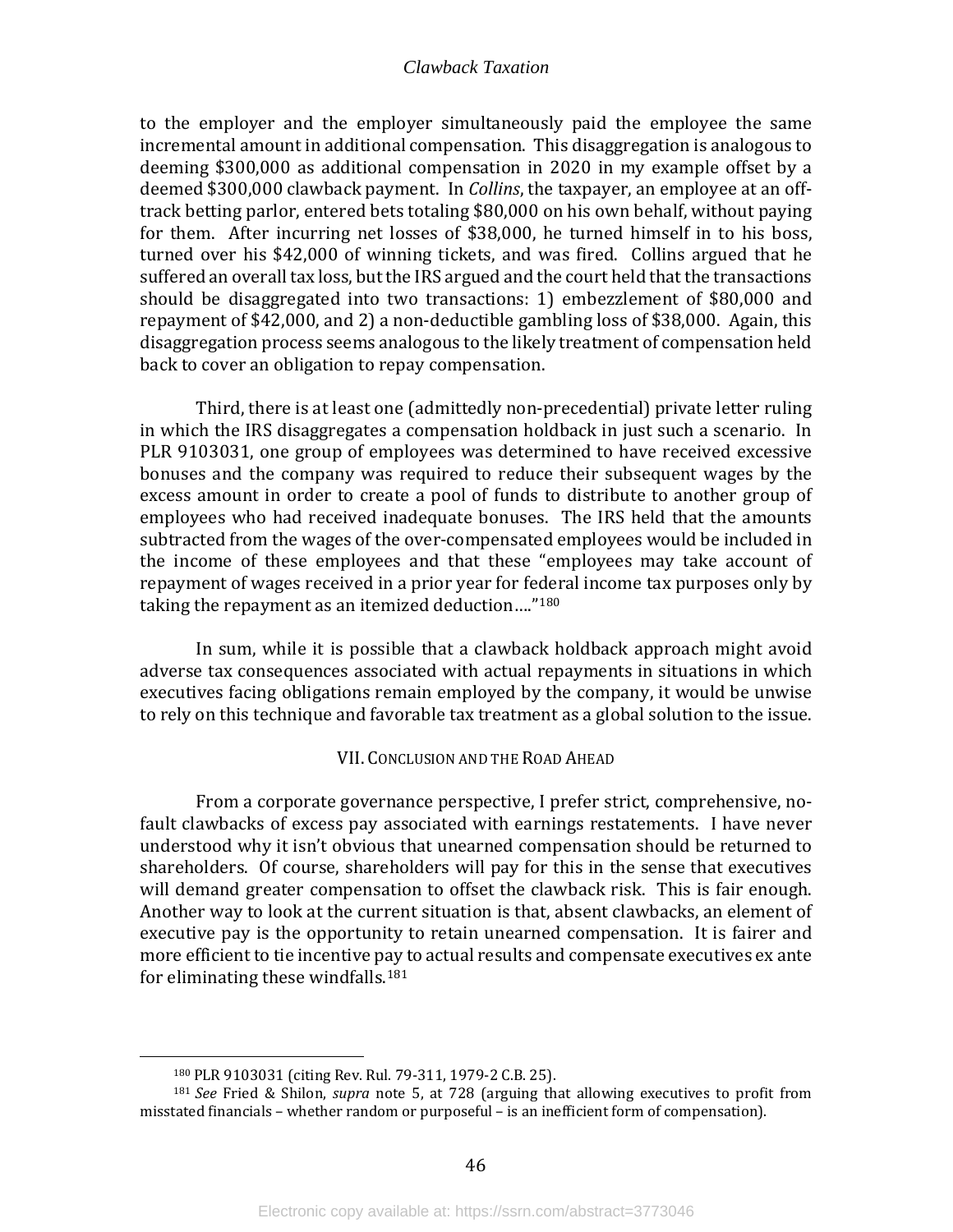This perspective is consistent with an unjust enrichment approach to clawbacks and clawback taxation and to a tax scheme that provides for full offset of any tax previously paid by executives on compensation that is subsequently returned. Deterrence rationales for clawbacks are also plausible and these rationales might justify a more punitive tax scheme, i.e., something less than full offset, but other considerations – fairness, consistency, minimizing distortions and litigation – weigh against an asymmetric tax regime.

So what is to be done? Ideally, Congress would adopt legislation that would provide individuals with a credit for tax paid on compensation that is subsequently returned to their companies as a result of a clawback. Ideally, this tax treatment would apply to all clawbacks irrespective of culpability and the basis for the clawback (restatement, breach of contract, etc.).

Under current tax rules, the recovery of taxes paid by executives on clawed back compensation is basically an all or nothing proposition  $-$  if  $\S 1341$  applies, the executive will be made whole; if  $\S$  1341 does not apply, the deduction will be completely disallowed as a miscellaneous itemized deduction. In the case of restatement-based clawbacks, the difference between full offset and no offset turns on culpability. The dollars at stake will be large, and one can expect extensive litigation over culpability under such a regime. Thus, while limited or even no recovery of tax by fraudsters might be reconciled with a deterrence rationale for clawbacks, distinguishing between culpable and non-culpable executives would lead to costly and unnecessary litigation over culpability. There are better ways to deter fraud.

I am relatively unconcerned about clawbacks for bad boy behavior, which are essentially liquidated damages provisions. Presumably, if firms and executives face asymmetric tax treatment with respect to clawbacks, they can find other, more tax efficient ways, of deterring these behaviors. Nonetheless, my inclination would be to provide for full tax offsets for these clawbacks, as well, as this seems to best facilitate private ordering, and because I cannot see why the government should take a cut out of such arrangements through asymmetric tax treatment.

Of course, we are unlikely to see a legislative response along these lines. Even if one could overcome the usual congressional dysfunction, the legislation I am suggesting has particularly poor optics. I am suggesting that executives receive a tax deduction for amounts repaid to their employers (or a credit for taxes previously paid) even in cases in which someone has cooked the books. This seems unlikely. Indeed, the more likely legislative response would be a move to deny deductibility when and if permitted under § 1341. It will be claimed, inaccurately, but predictably, that such deductions represent a taxpayer subsidy for crooked executives.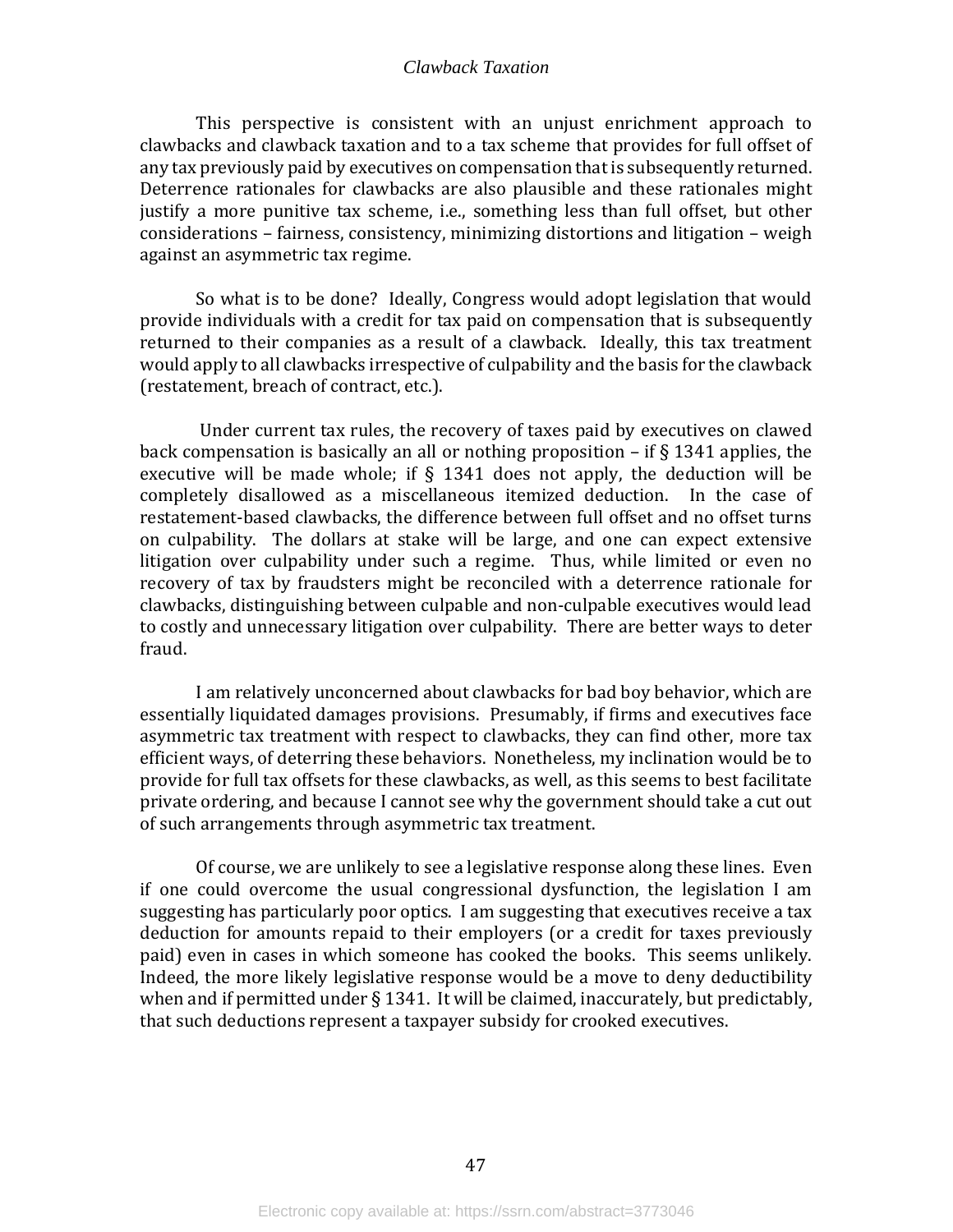As I have argued elsewhere, the disallowance of a business-related tax deduction tends to be conceptualized as the elimination of a taxpayer subsidy.<sup>[182](#page-50-0)</sup> Despite the fact that the U.S. income tax system is based on net, not gross, income, in thinking about any particular deduction, observers tend to adopt a pre-deduction, gross income baseline, according to which deduction equals subsidy.  $183$  This tendency, I argue, is compounded by the inherent ambiguity of deductions in a net income tax system. [184](#page-50-2) Some deductions *are* subsidies. These deductions extend beyond those needed to compute net income under any reasonable definition of the term. And this inherent ambiguity facilitates effective rhetoric that labels certain deductions that are needed to reach net income as taxpayer subsidies.[185](#page-50-3)

As an example of these pathologies, I offered the IRC § 162(m) limitation on the deductibility of certain compensation paid to senior executives of public companies. [186](#page-50-4) An employer must be allowed a deduction for employee compensation to reach net business income under any conception of the term, and thus deductions for compensation clearly are not subsidies.[187](#page-50-5) Compensation may be excessive and ripe for regulation, but if actually paid, a deduction for compensation is appropriate in determining net income. Nonetheless, policy makers were able to exploit the tendency to frame deductions as subsidies and the ambiguity of deductions in justifying the 1993 enactment of  $\S 162(m)$ , with President Clinton arguing that "the Tax Code should no longer subsidize excessive pay of chief executives and other high executives." [188](#page-50-6) Of course, the fact that corporate executives were and are an unpopular bunch also didn't hurt efforts to curtail these deductions.

In the case of clawback payments, a deduction for amounts repaid or a credit for taxes previously imposed on the returned compensation simply restores the status quo ante. One would think that careful consideration of the matter would reveal that tax deductions or credits in this situation are not taxpayer subsidies for this very reason. But I am not sanguine. Tax credit[s s](#page-50-7)ound like and general[ly a](#page-50-8)re subsidies. Think of the Earned Income Tax Credit,  $189$  the Child Tax Credit,  $190$  or various educational credits.<sup>191</sup> These credits are all fairly characterized as subsidies delivered through the tax code. A credit for the taxes paid on returned compensation would be an exception. And even a deduction for the repaid compensation can be

<span id="page-50-0"></span><sup>182</sup> David I. Walker, *Suitable for Framing: Business Deductions in a Net Income Tax System*, 52 WM. & MARY L. REV. 1247 (2011).

<span id="page-50-2"></span><span id="page-50-1"></span><sup>183</sup> *Id*. at 1262. There are several reasons that this is the natural baseline. For one, outside of the tax context, to "deduct" generally does mean to subtract from some baseline.

<sup>184</sup> *Id*. at 1263.

<sup>185</sup> *Id*. at 1269.

<span id="page-50-7"></span><span id="page-50-6"></span><span id="page-50-5"></span><span id="page-50-4"></span><span id="page-50-3"></span><sup>186</sup> *Id*. at 1268. Enacted in 1993, IRC § 162(m) limited deductions by public companies for senior executive ("top five") pay to \$1 million per executive per year with a generous exception for performance-based pay. That exception was eliminated by the TCJA. *See supra* note 55.

<sup>187</sup> *Id*. at 1266.

<sup>188</sup> *Id*. at 1268.

<sup>189</sup> IRC § 32.

<span id="page-50-9"></span><span id="page-50-8"></span><sup>190</sup> IRC § 24.

<sup>191</sup> IRC § 25A (allowing the American Opportunity Tax Credit and Lifetime Learning Credit).